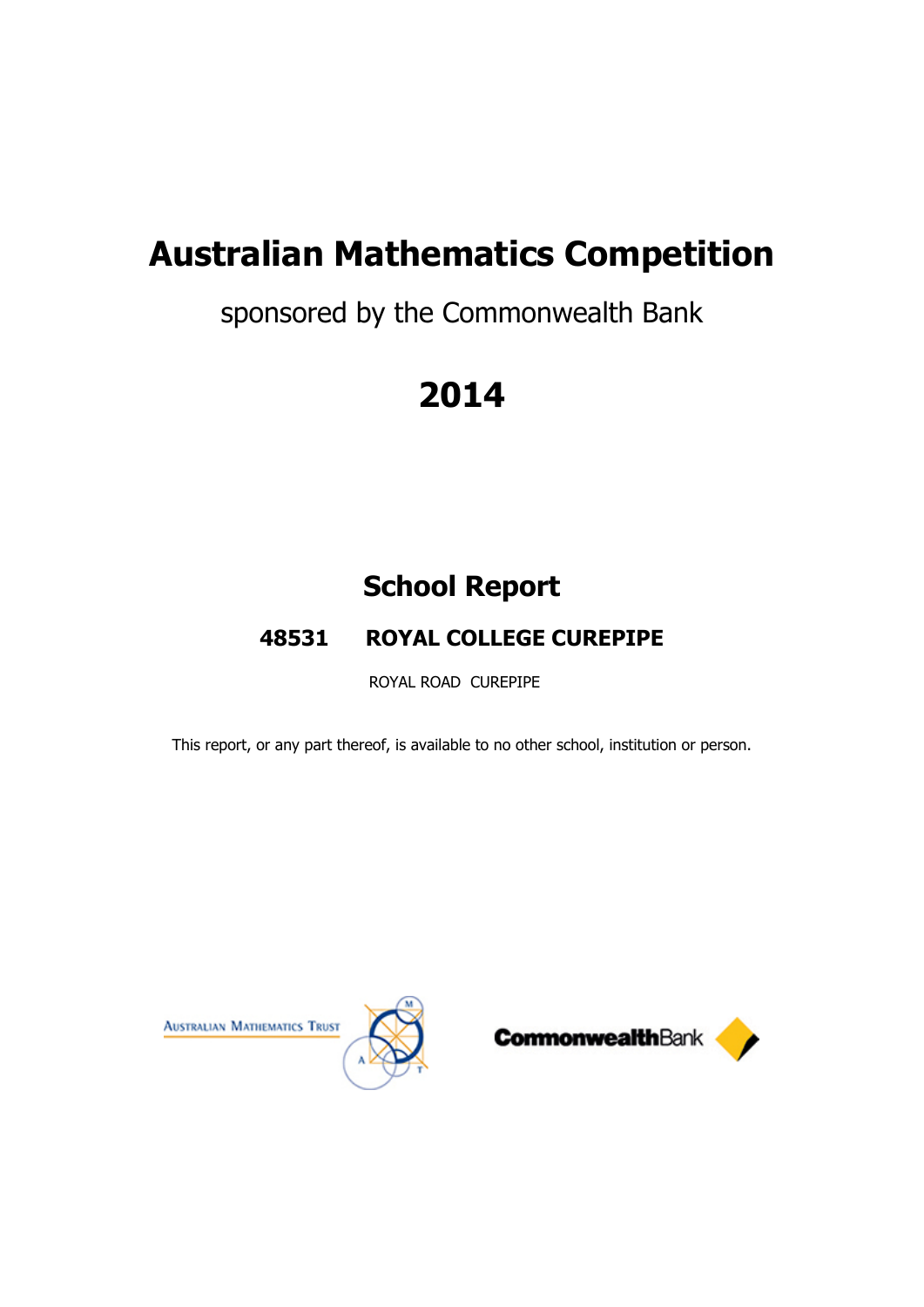## Australian Mathematics Competition School Reports

## School Statistics

This report lists performance statistics for the school by school year and compares them to the rest of the country/Australian state. It also lists the cut-off scores for the Prize, High Distinction, Distinction, Credit and Proficiency awards. The top three students in each year and any Prudence award winners are also listed.

### Student Results

This report gives details of results for each entrant from the school. Note that the questions in each division paper are grouped into three sections  $\dots$  questions  $1 - 10$ ,  $11 - 20$  and  $21 - 30$ . The numbers of correct and incorrect responses are shown for the three sections for each student. The students' total scores and Prudence scores are shown, as well as awards (Prize, High Distinction, Distinction, Credit or Proficiency) and their percentile rankings within the country/Australian state.

## Question by Question Analysis

This report gives, for the school and its country/Australian state, the percentage of students' responses for the five alternatives to each question. The correct response for each question is identified by an asterisk. For the final five numeric questions, the correct answer is given with the school and country/Australian state percentages for correct, incorrect and unanswered.

## Topic Achievements

There are three parts to this report. First is a table showing the topic(s) assigned to each question for each division. Second is the correct response rate for each school year and division in the country/Australian state. Third is the response rate for each student in the school. This includes the school averages. Consequently a school will have some indication of its students' possible strengths and weaknesses in the identified categories for each of the school years. However, a word of caution as to how these statistics should be interpreted. Not all schools participate in the AMC and of those that do, some enter only their better students while others allow all students to participate. Response rates for those in the first group will probably be above the country/Australian state average and conversely for the second group. For 2013, the topic categories have been redefined to more closely match the Australian Curriculum. The following notes will assist in understanding topic classifications:

- 1. Number has been divided into two categories, Basic and Fractions. Basic includes the four basic operations, decimal representation and place value. Fractions includes routine questions involving either fractions or ratios.
- 2. Algebra includes questions involving pre-algebra concepts.
- 3. Geometry has been divided into 2-Dimiensional and 3-Dimensional questions. Some geometry questions involve measurement, but are classified as geometry where the main focus of the question is geometrical understanding.
- 4. Measurement includes measurement of time and space, where understanding and working with units is the main focus.
- 5. Statistics and Probability have been grouped together as the number of questions in this category is fairly small.
- 6. Problem-Solving has been divided into three categories, Routine, Non-routine and Enumeration. Routine problems may require some mathematical formulation, but usually only require one or two steps. Non-routine problems either require higher-order thinking or involve more than one category of mathematics. Enumeration problems involve counting the number of possibilities in a variety of circumstances.

Any comments on the categorisation of questions would be welcomed.

### Additional Notes

The *School Report* may contain some peculiar looking student names and / or dates of birth. This will generally be as a result of a student filling in the answer sheet incorrectly. An *Unmarked Responses Report* may also be included if students have failed to code their school year on the answer sheet. Without this, it is impossible for us to know whether or not the student's responses are correct. A *Manual Marking Guide* is provided in these circumstances.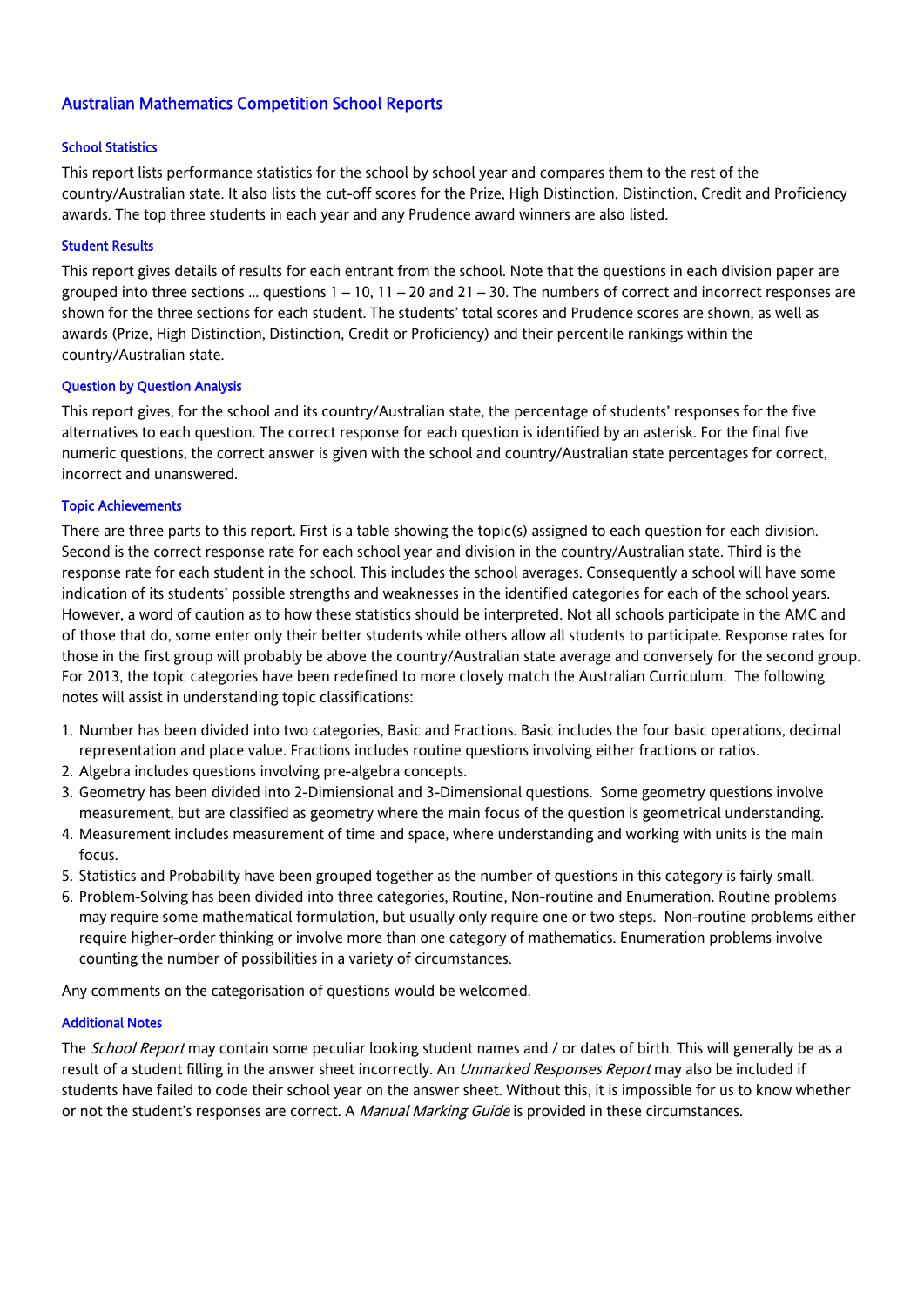## sponsored by the Commonwealth Bank

# **MAURITIUS**

## **ROYAL COLLEGE CUREPIPE ROYAL ROAD CUREPIPE <b>48531**

Your School's Statistics Tour school's competition country/Australian state is **MAURITIUS**.

**School Statistics** 3

Statistics and cut-off scores

| Year       |    | Sat Mean  | <b>Std</b><br><b>Dev</b> | <b>Total</b><br><b>Prize</b> | Total<br><b>HD</b> | D  | <b>Total Total Total</b><br>C | Pr | Total<br>Pa |
|------------|----|-----------|--------------------------|------------------------------|--------------------|----|-------------------------------|----|-------------|
| 7UP        | 69 | 59.5      | 12.6                     |                              |                    | 4  | 46                            | 17 | 1           |
| 71         | 49 | 49.5 12.8 |                          |                              | 6                  | 18 | 21                            | 1  | 3           |
| 81         | 42 | 51.9      | 11.9                     |                              | 2                  | 16 | 18                            | 6  | 0           |
| <b>9I</b>  | 16 | 47.4      | -11.7                    | 1                            | ۰                  | 8  | 5                             | 1  | 1           |
| <b>10I</b> | 17 | 55.8      | 9.7                      | ۰                            | 2                  | 8  | 7                             | 0  | 0           |
| <b>11S</b> | 27 | 60.3      | 12.0                     |                              | 8                  | 11 | 8                             | 0  | 0           |
| <b>12S</b> | 9  | 65.3      | 10.3                     |                              | 5.                 | 3  | 1.                            | 0  | 0           |
|            |    |           |                          |                              |                    |    |                               |    |             |

| Year       | Mean | Std<br>Dev | Prize<br>Cut-off | HD<br>Cut-off | D Cut-<br>off | C Cut-<br>off | Pr Cut-<br>off |
|------------|------|------------|------------------|---------------|---------------|---------------|----------------|
| 3MP        | 68.0 | 19.1       |                  | 100           | 85            | 68            | 32             |
| 4MP        | 78.0 | 17.0       | 111              | 107           | 91            | 76            | 32             |
| 5UP        | 53.0 | 15.8       |                  | 85            | 70            | 51            | 32             |
| 6UP        | 54.0 | 12.3       |                  | 85            | 79            | 55            | 32             |
| 7UP        | 55.0 | 13.7       |                  | 88            | 80            | 52            | 32             |
| 7]         | 35.0 | 13.7       | 87               | 68            | 50            | 35            | 30             |
| 81         | 38.0 | 14.6       | 89               | 74            | 55            | 38            | 30             |
| 91         | 32.0 | 13.5       | 75               | 66            | 47            | 32            | 30             |
| <b>10I</b> | 37.0 | 13.9       | 79               | 72            | 54            | 36            | 28             |
| <b>11S</b> | 41.0 | 16.3       | 82               | 71            | 55            | 37            | 28             |
| <b>12S</b> | 40.0 | 14.5       |                  | 67            | 52            | 37            | 30             |

## **Top Students**

| Year       |                                    |    |    | <b>TotalScore Total Right Total Wrong Percentile</b> |     |
|------------|------------------------------------|----|----|------------------------------------------------------|-----|
| 7UP        | <b>KRISHNA SANDANAM</b>            | 88 | 23 | 5                                                    | 100 |
| 7UP        | <b>LOVESH DHOOUNMOON</b>           | 85 | 22 | 6                                                    | 99  |
| 7UP        | <b>DANNY KESHIV JHURRY</b>         | 82 | 21 | 7                                                    | 98  |
| 71         | <b>SHRIDHAR BAICHOO</b>            | 78 | 20 | 9                                                    | 100 |
| 73         | <b>ANSAAR MOHAMMAD TOOFANEE</b>    | 70 | 19 | 11                                                   | 99  |
| 73         | <b>NAGGEA LAVNISH</b>              | 70 | 19 | 11                                                   | 99  |
| 73         | <b>RAJVEER DEV BALGOBIN</b>        | 70 | 19 | 11                                                   | 99  |
| 81         | <b>AUBEELUCK SURESH DHARAMDASS</b> | 76 | 20 | 9                                                    | 99  |
| 81         | <b>ARYAN HAYNAL RAI KALLYCHURN</b> | 74 | 20 | 10                                                   | 99  |
| 81         | <b>SEEBARUTH MUKUL</b>             | 72 | 19 | 11                                                   | 98  |
| 9I         | <b>SHREYANSH RAI</b>               | 75 | 21 | 6                                                    | 100 |
| 9I         | <b>ABDUL KAREEM ELAHEE DOOMUN</b>  | 61 | 17 | 13                                                   | 97  |
| 9I         | <b>ANSHUL DUSOYE</b>               | 61 | 17 | 13                                                   | 97  |
| <b>10I</b> | <b>HARI HITEISHI SEEREEKISSOON</b> | 75 | 20 | 6                                                    | 100 |
| <b>10I</b> | <b>LAKSHYA SEWNUNDUN</b>           | 72 | 20 | 10                                                   | 99  |
| <b>10I</b> | <b>KOOSHAL NARENDRA APPADOO</b>    | 71 | 19 | 6                                                    | 98  |
| <b>11S</b> | <b>PRITHVIRAJ GOOKOOL</b>          | 81 | 22 | 8                                                    | 99  |
| <b>11S</b> | <b>ADARSH GEERJANAN</b>            | 77 | 21 | 3                                                    | 99  |
| <b>11S</b> | <b>MUHAMMAD FAADHIL BUNALLY</b>    | 73 | 20 | 5.                                                   | 97  |
| <b>11S</b> | <b>THAVISH RAMLUGUN</b>            | 73 | 20 | 5                                                    | 97  |
| <b>11S</b> | <b>MADHAV SHARMA UNUTH</b>         | 73 | 20 | $\overline{\mathbf{z}}$                              | 97  |
| <b>11S</b> | <b>POURUSHAM SUNGKUR</b>           | 73 | 20 | 10                                                   | 97  |
| <b>11S</b> | <b>TOSHAL KARTICK</b>              | 73 | 20 | 10                                                   | 97  |
| <b>12S</b> | <b>GIRISH RAMLOUL</b>              | 77 | 21 | 4                                                    | 99  |



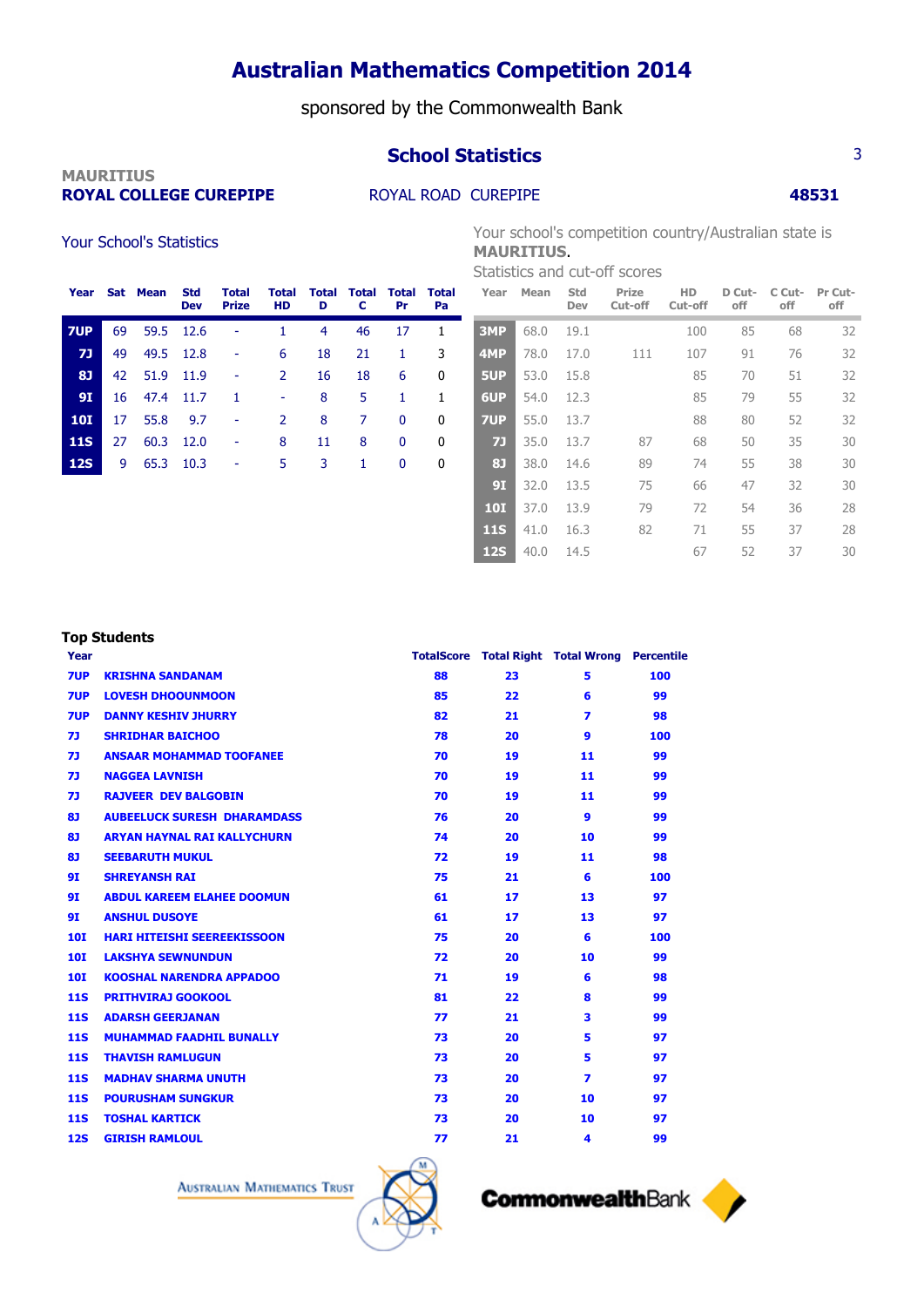sponsored by the Commonwealth Bank

## **School Statistics** 4

| <b>MAURITIUS</b><br><b>ROYAL COLLEGE CUREPIPE</b> | ROYAL ROAD CUREPIPE |                                                                            | 48531 |
|---------------------------------------------------|---------------------|----------------------------------------------------------------------------|-------|
| <b>Your School's Statistics</b>                   |                     | Your school's competition country/Australian state is<br><b>MAURITIUS.</b> |       |
|                                                   |                     | Statistics and cut-off scores                                              |       |

|      | <b>Top Students</b>         |    |    |                                                      |    |
|------|-----------------------------|----|----|------------------------------------------------------|----|
| Year |                             |    |    | <b>TotalScore Total Right Total Wrong Percentile</b> |    |
|      | <b>12S HEVISH COWLESSUR</b> | 74 | 20 |                                                      | 98 |
| 12S  | <b>IRSHAAD ALI MUNGLY</b>   | 74 | 20 |                                                      | 98 |
|      |                             |    |    |                                                      |    |
|      |                             |    |    |                                                      |    |

| <b>Prudence Award Winner(s)</b><br>Year |                      | <b>Award Score Total Score</b> |    |
|-----------------------------------------|----------------------|--------------------------------|----|
| 91                                      | <b>SHREYANSH RAI</b> | 20                             | 75 |







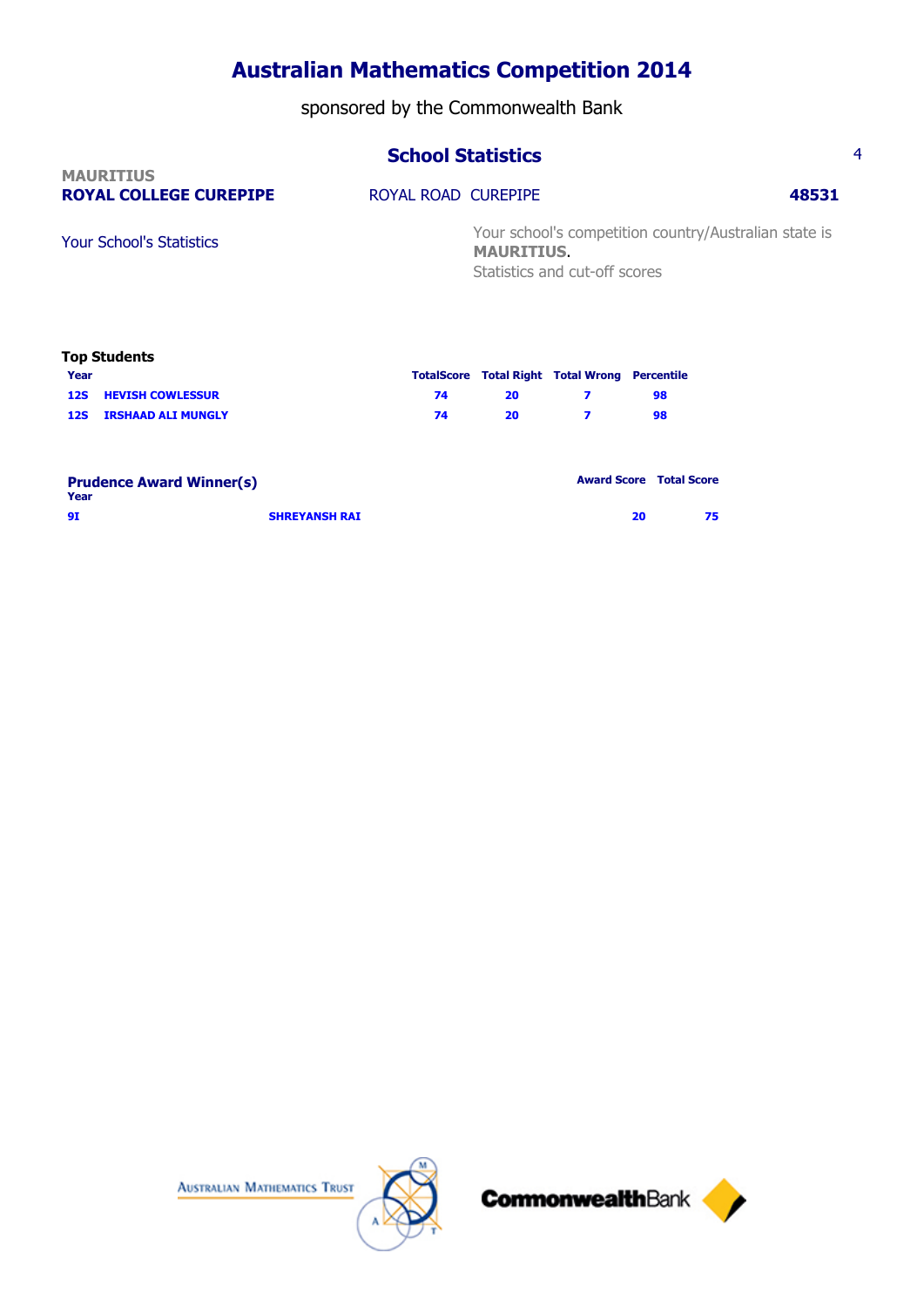sponsored by the Commonwealth Bank

## **Student Results** 5

### **MAURITIUS**

## **ROYAL COLLEGE CUREPIPE ROYAL ROAD CUREPIPE <b>48531**

Awards: P=Prize, H=High Distinction, D=Distinction, C=Credit, Pr=Proficiency, Pa=Participation The Prudence score is the number of consecutive correct answers starting from question one. School years are Australian school years.

## **Year 7UP**

| <b>Name of Candidate</b>                      | <b>DOB</b> | Award |    | <b>Score Prudence</b><br><b>Score</b> | <b>Percentile</b><br><b>Rank</b> | <b>Total</b><br><b>Right</b> | <b>Total</b><br><b>Wrong</b> | $1 -$<br><b>Right</b> | 10<br>Wrong    | $11 -$<br>Right  | 20<br>Wrong             | $21 -$<br><b>Right</b> | 30<br>Wrong      |
|-----------------------------------------------|------------|-------|----|---------------------------------------|----------------------------------|------------------------------|------------------------------|-----------------------|----------------|------------------|-------------------------|------------------------|------------------|
| <b>KRISHNA SANDANAM</b>                       | 29 JUN 02  | н     | 88 | 12                                    | 100                              | 23                           | 5                            | 10                    | $\mathbf{0}$   | 9                | $\mathbf{1}$            | $\overline{4}$         | $\overline{4}$   |
| <b>LOVESH DHOOUNMOON</b>                      | 14 APR 02  | D     | 85 | $\overline{z}$                        | 99                               | 22                           | 6                            | 9                     | $\mathbf{1}$   | 8                | $\overline{2}$          | 5                      | 3                |
| <b>DANNY KESHIV JHURRY</b>                    | 30 SEP 02  | D     | 82 | $\overline{\mathbf{z}}$               | 98                               | 21                           | $\overline{7}$               | 9                     | $\mathbf{1}$   | 6                | $\overline{\mathbf{4}}$ | 6                      | $\overline{2}$   |
| <b>HARSHAVARDHAN KIM</b><br><b>CURRUN</b>     | 6 AUG 06   | D     | 81 | $\overline{\mathbf{z}}$               | 97                               | 21                           | $\overline{4}$               | 8                     | $\mathbf{1}$   | 9                | $\mathbf{1}$            | $\overline{4}$         | $\overline{2}$   |
| <b>PRINAY SEENAUTH</b>                        | 4 JAN 02   | D     | 80 | $\overline{\mathbf{z}}$               | 96                               | 20                           | 9                            | 8                     | $\overline{2}$ | $\overline{7}$   | 3                       | 5                      | $\overline{4}$   |
| <b>HARSH MAKHECHA</b>                         | 7 AUG 02   | c     | 79 | 5                                     | 95                               | 21                           | $\overline{7}$               | 9                     | $\mathbf{1}$   | $\boldsymbol{8}$ | $\overline{2}$          | $\overline{4}$         | $\overline{4}$   |
| <b>KESHAV VEDESH</b><br><b>BUNDHOO</b>        | 6 AUG 02   | C     | 78 | 11                                    | 94                               | 21                           | 6                            | 10                    | $\mathbf{0}$   | $\boldsymbol{8}$ | $1\,$                   | 3                      | 5                |
| <b>KHEVISH GYA</b>                            | 31 MAY 02  | C     | 77 | 9                                     | 93                               | 20                           | $\overline{7}$               | 9                     | $\mathbf{1}$   | $\boldsymbol{8}$ | $\overline{2}$          | 3                      | $\overline{4}$   |
| <b>THAYUMAAN SHRISH</b><br><b>BISSOONAUTH</b> | 11 APR 02  | C     | 76 | 5                                     | 92                               | 19                           | 10                           | 8                     | $\overline{2}$ | $\boldsymbol{8}$ | $\overline{2}$          | 3                      | 6                |
| <b>PAVAN HANJARY</b>                          | 8 OCT 02   | c     | 74 | $\overline{2}$                        | 91                               | 20                           | 6                            | 9                     | $\mathbf{1}$   | 8                | $\overline{2}$          | 3                      | 3                |
| <b>EYJAZ KERBAN</b>                           | 25 SEP 02  | C     | 73 | 13                                    | 90                               | 20                           | 5                            | 10                    | $\mathbf{0}$   | $\overline{7}$   | 3                       | 3                      | $\overline{2}$   |
| <b>HEMKRIT KSHITIJ</b><br><b>RAGOONATH</b>    | 21 APR 02  | C     | 72 | $\overline{\mathbf{2}}$               | 89                               | 19                           | 9                            | 8                     | $\overline{2}$ | 8                | $\overline{2}$          | $\overline{3}$         | 5                |
| <b>FABRICE ALEX</b><br><b>ELLIOTROPPE</b>     | 5 MAR 02   | C     | 71 | $\overline{\mathbf{z}}$               | 88                               | 18                           | 12                           | 8                     | $\overline{2}$ | $\overline{7}$   | 3                       | 3                      | $\overline{7}$   |
| <b>JEAN MICHEL HARRY</b><br><b>BABET</b>      | 6 APR 02   | C     | 70 | $\overline{\mathbf{z}}$               | 86                               | 19                           | 8                            | 9                     | $\mathbf{1}$   | $\overline{7}$   | 3                       | 3                      | $\overline{4}$   |
| <b>CEDRIC FONG YEE CHUN</b>                   | 23 SEP 02  | C     | 70 | 5                                     | 86                               | 19                           | 6                            | 8                     | $\overline{2}$ | $\overline{9}$   | $1\,$                   | $\overline{2}$         | 3                |
| <b>MUHAMMAD SHEIKH</b><br><b>JAHMEERBACUS</b> | 5 MAY 02   | C     | 70 | 8                                     | 86                               | 19                           | 10                           | 9                     | $\mathbf{1}$   | $\overline{7}$   | 3                       | 3                      | 6                |
| <b>TOOSHAAR DABY</b>                          | 4 MAR 02   | c     | 69 | $\mathbf{2}$                          | 85                               | 19                           | 8                            | 9                     | $\mathbf{1}$   | 8                | $\overline{2}$          | $\overline{2}$         | 5                |
| <b>YASHVEERSINGH</b><br><b>MATTABADDUL</b>    | 27 MAY 02  | C     | 68 | $\overline{z}$                        | 84                               | 19                           | 10                           | 9                     | $1\,$          | 9                | $\mathbf{0}$            | $1\,$                  | $\overline{9}$   |
| <b>MRINAL ANCHARAZ</b>                        | 28 NOV 03  | C     | 66 | $\overline{z}$                        | 78                               | 18                           | 6                            | 9                     | $\mathbf{1}$   | $6\phantom{1}6$  | 3                       | 3                      | $\overline{2}$   |
| <b>AKHILESH DUNNERAM</b>                      | 12 MAR 03  | C     | 66 | $\overline{z}$                        | 78                               | 17                           | 11                           | 9                     | $\mathbf{1}$   | 5                | $\overline{4}$          | 3                      | $\boldsymbol{6}$ |
| <b>KIRTISH ADARSH</b><br><b>MEEHEELAUL</b>    | 16 JAN 03  | c     | 66 | 2                                     | 78                               | 17                           | 8                            | $\overline{7}$        | 3              | 5                | 5                       | 5                      | $\mathbf{0}$     |
| <b>VIDUR PITUMBUR</b>                         | 15 MAR 02  | c     | 66 | $\overline{z}$                        | 78                               | 17                           | 12                           | $\boldsymbol{8}$      | $\overline{2}$ | 5                | 5                       | $\overline{4}$         | 5                |
| <b>KESSIGEN RAMASUBBOO</b>                    | 6 AUG 02   | C     | 66 | $\overline{ }$                        | 78                               | 18                           | 8                            | 8                     | $\mathbf{1}$   | 8                | $\mathbf{1}$            | $\overline{2}$         | 6                |
| <b>ALEXANDRE ROHAN</b><br><b>BOULAKI</b>      | 9 NOV 02   | C     | 65 | 9                                     | 75                               | 18                           | $\overline{2}$               | 9                     | $\mathbf{0}$   | $\overline{7}$   | $\mathbf{0}$            | $\overline{2}$         | $\overline{2}$   |
| <b>ZAKARIYA NOURMAN</b><br><b>FAKIRA</b>      | 7 JUL 02   | c     | 65 | $\mathbf{z}$                          | 75                               | 18                           | 8                            | 9                     | $\mathbf{1}$   | $\overline{7}$   | $\overline{3}$          | $\overline{2}$         | $\overline{4}$   |
| <b>ASHFAAQ SKADAM</b>                         | 2 APR 02   | c     | 65 | $\overline{\mathbf{2}}$               | 75                               | 17                           | $\overline{7}$               | $\overline{7}$        | $\overline{2}$ | 6                | $\overline{4}$          | $\overline{4}$         | $\mathbf{1}$     |
| <b>YUDHISH</b><br><b>CHOOROMONEY</b>          | 12 OCT 02  | c     | 64 | $\overline{2}$                        | 74                               | 17                           | 12                           | $\overline{7}$        | 3              | $\overline{7}$   | 3                       | 3                      | 6                |
| <b>HEMANSHU RAMCHURN</b>                      | 2 OCT 02   | c     | 63 | 2                                     | 73                               | 17                           | 12                           | $\overline{7}$        | 3              | 8                | $\overline{2}$          | $\overline{2}$         | $\overline{7}$   |
| <b>MOHAMMUD ASHFAAQ</b><br><b>RAYMODE</b>     | 24 MAY 02  | c     | 62 | 7                                     | 71                               | 17                           | 11                           | 8                     | $\overline{2}$ | 7                | 3                       | $\overline{2}$         | 6                |

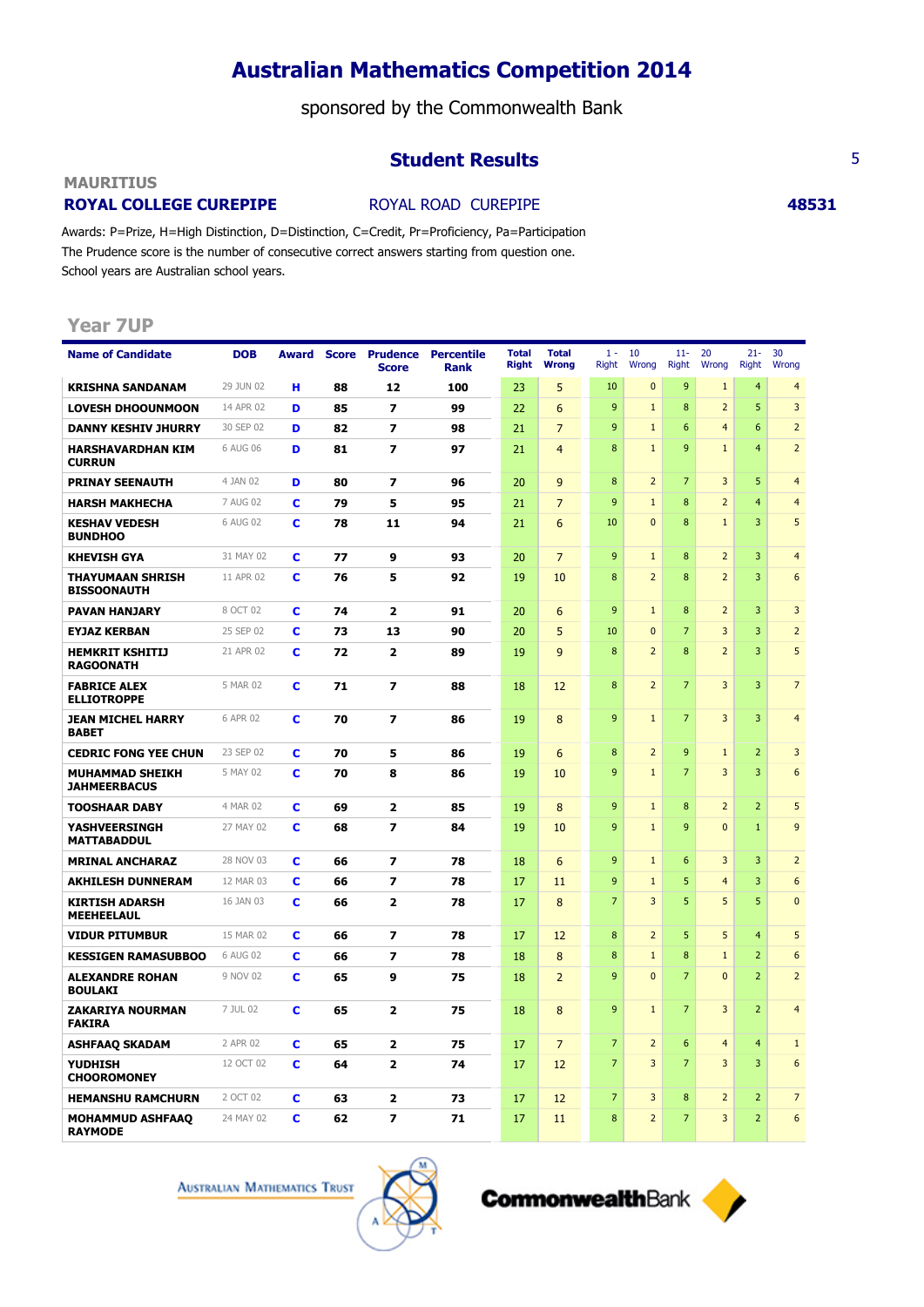sponsored by the Commonwealth Bank

## **Student Results** 6

### **MAURITIUS**

## **ROYAL COLLEGE CUREPIPE ROYAL ROAD CUREPIPE <b>48531**

Awards: P=Prize, H=High Distinction, D=Distinction, C=Credit, Pr=Proficiency, Pa=Participation The Prudence score is the number of consecutive correct answers starting from question one. School years are Australian school years.

| <b>Name of Candidate</b>                       | <b>DOB</b> | Award     |    | <b>Score Prudence</b><br><b>Score</b> | <b>Percentile</b><br><b>Rank</b> | <b>Total</b><br><b>Right</b> | <b>Total</b><br><b>Wrong</b> | $1 -$<br>Right | 10<br>Wrong    | $11 -$<br><b>Right</b> | 20<br>Wrong             | $21 -$<br><b>Right</b> | 30<br>Wrong      |
|------------------------------------------------|------------|-----------|----|---------------------------------------|----------------------------------|------------------------------|------------------------------|----------------|----------------|------------------------|-------------------------|------------------------|------------------|
| <b>DIVESH KAVISH ROOCHA</b>                    | 16 JAN 02  | c         | 62 | $\mathbf{z}$                          | 71                               | 17                           | 11                           | 9              | $\mathbf{1}$   | 5                      | 5                       | 3                      | 5                |
| <b>DASHIL PILLAY</b><br><b>MAURIMOOTOO</b>     | 21 APR 02  | c         | 61 | $\overline{z}$                        | 67                               | 17                           | $\overline{7}$               | 9              | $\mathbf{1}$   | 6                      | 3                       | $\overline{2}$         | $\overline{3}$   |
| <b>BHAVESH KUMAR</b><br><b>LOLLJEE</b>         | 5 APR 02   | c         | 60 | 4                                     | 66                               | 16                           | 11                           | 8              | $\overline{2}$ | 5                      | 5                       | 3                      | $\overline{4}$   |
| <b>GOHAR JOWAHEER</b>                          | 9 FEB 02   | c         | 59 | 7                                     | 63                               | 17                           | $\overline{7}$               | 9              | 0              | 8                      | $\overline{2}$          | $\mathbf{0}$           | 5                |
| <b>HUSSEIN PARAOUTY</b>                        | 13 SEP 02  | C         | 59 | $\overline{2}$                        | 63                               | 16                           | 11                           | 8              | $\overline{2}$ | 5                      | $\overline{\mathbf{4}}$ | 3                      | 5                |
| <b>NASHIKETH YASH</b><br><b>IMRITH</b>         | 9 JAN 02   | C         | 58 | 2                                     | 60                               | 16                           | 12                           | 8              | $\overline{2}$ | 6                      | $\overline{\mathbf{4}}$ | $\overline{2}$         | $6\phantom{1}6$  |
| <b>ABHINAV RAMCHURN</b>                        | 24 SEP 02  | c         | 58 | 2                                     | 60                               | 16                           | 14                           | 9              | $\mathbf{1}$   | 5                      | 5                       | $\overline{2}$         | 8                |
| <b>KOUDHAVJEE GOVIND</b>                       | 18 APR 02  | C         | 57 | $\overline{2}$                        | 57                               | 16                           | 13                           | 8              | $\overline{2}$ | $\overline{7}$         | 3                       | $\mathbf{1}$           | 8                |
| <b>JUNAID EMAMBOCUS</b>                        | 23 FEB 02  | c         | 56 | $\mathbf{z}$                          | 52                               | 16                           | 13                           | 9              | $\mathbf{1}$   | 6                      | $\overline{4}$          | $\mathbf{1}$           | 8                |
| <b>MEHDI FATADIN</b>                           | 18 JAN 02  | c         | 56 | $\overline{2}$                        | 52                               | 16                           | 13                           | 9              | $\mathbf{1}$   | 6                      | 3                       | $\mathbf{1}$           | 9                |
| <b>WALIID MOHAMMAD</b><br><b>MAGHOO</b>        | 7 FEB 02   | c         | 56 | $\overline{2}$                        | 52                               | 16                           | 14                           | 9              | $\mathbf{1}$   | 6                      | $\overline{4}$          | $\mathbf{1}$           | 9                |
| <b>MOHNISH SONEA</b>                           | 11 AUG 02  | c         | 56 | $\overline{\mathbf{z}}$               | 52                               | 16                           | $\overline{4}$               | 9              | $\pmb{0}$      | 6                      | $\mathbf{1}$            | $\mathbf{1}$           | 3                |
| <b>ASHFAAQ TRUBOHUN</b>                        | 29 NOV 02  | c         | 56 | $\overline{2}$                        | 52                               | 16                           | 11                           | 9              | $\mathbf{1}$   | 6                      | 3                       | $\mathbf{1}$           | $\overline{7}$   |
| SIDDHARTH JANGHI                               | 8 APR 02   | c         | 55 | $\overline{2}$                        |                                  | 15                           | 12                           | $\overline{7}$ | 3              | 6                      | $\overline{4}$          | $\overline{2}$         | 5                |
| <b>SHRIKESH AYUSH J</b><br><b>GOBURDHUN</b>    | 13 MAR 02  | C         | 54 | 2                                     |                                  | 15                           | 14                           | $\overline{7}$ | 3              | $\overline{7}$         | 3                       | 1                      | $\boldsymbol{8}$ |
| <b>GAURAV HURNAUM</b>                          | 16 APR 02  | c         | 54 | 2                                     |                                  | 13                           | 14                           | 6              | $\overline{4}$ | 3                      | 6                       | $\overline{4}$         | $\overline{4}$   |
| <b>ASHFAAQ MUNGLEE</b>                         | 7 FEB 02   | c         | 54 | $\overline{2}$                        |                                  | 15                           | 10                           | 8              | $\overline{2}$ | 6                      | $\overline{4}$          | 1                      | $\overline{4}$   |
| <b>NIKHIL ROHAN PURRYAG</b>                    | 31 MAR 02  | c         | 54 | $\overline{2}$                        |                                  | 15                           | 12                           | $\overline{7}$ | 3              | $\overline{7}$         | 3                       | $\mathbf{1}$           | 6                |
| <b>PAREEKSHITSING SALICK</b>                   | 12 AUG 02  | c         | 54 | 3                                     |                                  | 15                           | 13                           | 8              | $\overline{2}$ | 5                      | 5                       | $\overline{2}$         | 6                |
| <b>WILLIAM AH FONG WAN</b>                     | 10 JAN 00  | c         | 53 | $\overline{ }$                        |                                  | 15                           | 15                           | 8              | $\overline{2}$ | 6                      | $\overline{4}$          | $\mathbf{1}$           | 9                |
| <b>VRIJESH DOOKHEE</b>                         | 4 AUG 02   | c         | 52 | $\overline{ }$                        |                                  | 15                           | 15                           | 9              | $\mathbf{1}$   | 5                      | 5                       | $\mathbf{1}$           | 9                |
| <b>FARHAAN</b><br><b>MAUDARBOCUS</b>           | 13 SEP 02  | c         | 52 | $\overline{2}$                        |                                  | 14                           | 11                           | 6              | $\overline{4}$ | 6                      | 3                       | $\overline{2}$         | $\overline{4}$   |
| <b>HISHAAM MUHAMMAD</b><br><b>HOSSEN</b>       | 20 APR 02  | Pr        | 51 | $\overline{2}$                        |                                  | 15                           | 15                           | 9              | $\mathbf{1}$   | 6                      | $\overline{4}$          | $\mathbf{0}$           | 10               |
| <b>BHUVANESH SARVESH</b><br><b>PADARUTH</b>    | 19 AUG 02  | Pr        | 51 | $\overline{ }$                        |                                  | 15                           | 13                           | 9              | $\mathbf{1}$   | 6                      | $\overline{4}$          | $\overline{0}$         | 8                |
| <b>TOSHIREN SOOBEN</b>                         | 14 DEC 02  | Pr        | 51 | 7                                     |                                  | 15                           | 13                           | 9              | $\mathbf{1}$   | 6                      | 3                       | $\overline{0}$         | 9                |
| SOOMEHSEN ARMOOGUM                             | 28 AUG 02  | Pr        | 49 | $\overline{2}$                        |                                  | 14                           | $\bf 8$                      | 8              | $\overline{2}$ | 5                      | $\overline{4}$          | $\mathbf{1}$           | $\overline{2}$   |
| <b>GAVIN MATTHEW CHUNG</b><br><b>CHUNG WAI</b> | 15 JUN 02  | Pr        | 48 | $\overline{2}$                        |                                  | 14                           | $\overline{7}$               | 9              | $\mathbf{1}$   | $\overline{4}$         | 3                       | $\mathbf{1}$           | $\overline{3}$   |
| <b>DHARVESH DAVEDEEN</b>                       | 9 FEB 02   | <b>Pr</b> | 48 | 2                                     |                                  | 13                           | 17                           | $\overline{7}$ | 3              | 3                      | $\overline{7}$          | 3                      | 7 <sup>7</sup>   |
| <b>AARYAN MULLOO</b>                           | 7 SEP 02   | <b>Pr</b> | 48 | $\mathbf{z}$                          |                                  | 13                           | 15                           | 6              | $\overline{4}$ | 5                      | 5                       | $\overline{2}$         | 6                |
| <b>RANEESH BOOLKAH</b>                         | 21 JUN 02  | <b>Pr</b> | 47 | $\mathbf{2}$                          |                                  | 13                           | 15                           | 6              | $\overline{4}$ | 6                      | $\overline{4}$          | $\mathbf{1}$           | $7\overline{ }$  |
| <b>ANISH CHAWBAY</b>                           | 13 MAR 02  | <b>Pr</b> | 47 | 8                                     |                                  | 14                           | 11                           | 9              | $\mathbf{1}$   | 5                      | $\overline{4}$          | $\mathbf{0}$           | 6                |
| <b>MOHAMMED OOWAIS</b><br><b>CASSAMALLY</b>    | 25 SEP 02  | <b>Pr</b> | 45 | 1                                     |                                  | 12                           | 16                           | 5              | $\overline{4}$ | 5                      | $\overline{4}$          | $\overline{2}$         | 8                |
| <b>HOMESHWAR SOW</b><br><b>DHOTAH</b>          | 25 FEB 02  | <b>Pr</b> | 43 | $\mathbf{2}$                          |                                  | 12                           | 18                           | $\overline{7}$ | 3              | 3                      | $\overline{7}$          | $\overline{2}$         | 8                |

**AUSTRALIAN MATHEMATICS TRUST** 



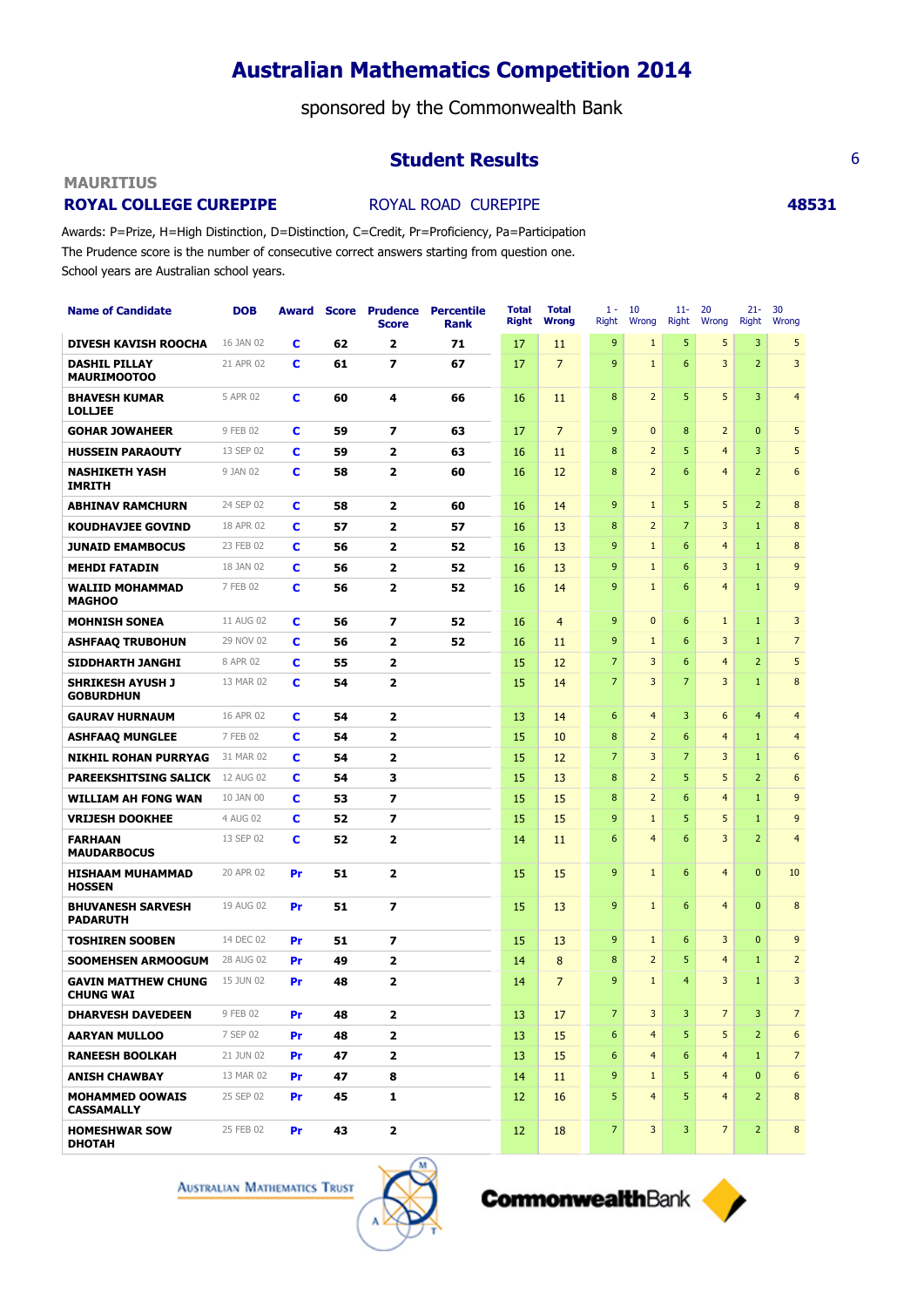sponsored by the Commonwealth Bank

## **Student Results** 7

### **MAURITIUS**

## **ROYAL COLLEGE CUREPIPE ROYAL ROAD CUREPIPE <b>48531**

Awards: P=Prize, H=High Distinction, D=Distinction, C=Credit, Pr=Proficiency, Pa=Participation The Prudence score is the number of consecutive correct answers starting from question one. School years are Australian school years.

| <b>Name of Candidate</b>                  | <b>DOB</b> | Award | <b>Score</b> | <b>Prudence</b><br><b>Score</b> | <b>Percentile</b><br>Rank | <b>Total</b><br><b>Right</b> | <b>Total</b><br><b>Wrong</b> | $1 -$<br>Right | 10<br>Wrong    | $11 -$<br>Right | 20<br>Wrong    | $21 -$<br><b>Right</b> | 30<br>Wrong    |
|-------------------------------------------|------------|-------|--------------|---------------------------------|---------------------------|------------------------------|------------------------------|----------------|----------------|-----------------|----------------|------------------------|----------------|
| <b>KAUSHIK KESHIN</b><br><b>JOWAHEER</b>  | 27 JAN 02  | Pr    | 43           | 1                               |                           | 12                           | 18                           | 6              | $\overline{4}$ | 5               | 5              |                        | 9              |
| <b>ROOAK GANESS</b>                       | 7 JAN 02   | Pr    | 42           | 7                               |                           | 12                           | 9                            | $\overline{z}$ | 3              | $\overline{4}$  | 3              | $\mathbf{1}$           | 3              |
| <b>ISHFAAQ PYDIGADU</b>                   | 23 FEB 02  | Pr    | 41           | 2                               |                           | 12                           | 18                           | 7              | $\overline{3}$ | 5               | 5              | $\overline{0}$         | 10             |
| <b>SANJAVEN MURDEN</b>                    | 27 AUG 02  | Pr    | 40           | 2                               |                           | 11                           | 16                           | 6              | $\overline{4}$ | 3               | $\overline{7}$ | $\overline{2}$         | 5              |
| <b>HIRESH BHURTUN</b>                     | 0 FEB 00   | Pr    | 36           |                                 |                           | 10                           | 19                           | 6              | $\overline{4}$ | $\overline{2}$  | 8              | $\overline{2}$         | $\overline{7}$ |
| <b>YASHVEER KASHYAP</b><br><b>BUNGHOO</b> | 3 APR 02   | Pr    | 33           | 2                               |                           | 10                           | 3                            | $\overline{z}$ | $\overline{2}$ | 3               | $\mathbf{1}$   | $\overline{0}$         | $\mathbf{0}$   |
| <b>WHEILLEN ANNASAWMY</b>                 | 22 MAY 00  | Pa    | 30           | 2                               |                           | 9                            | 19                           | 6              | $\overline{4}$ | 3               | $\overline{7}$ | $\overline{0}$         | 8              |

## **Year 7J**

| <b>Name of Candidate</b>                             | <b>DOB</b> | Award |    | <b>Score Prudence</b><br><b>Score</b> | <b>Percentile</b><br><b>Rank</b> | <b>Total</b><br><b>Right</b> | <b>Total</b><br><b>Wrong</b> | $1 -$<br>Right | 10<br>Wrong    | $11 -$<br><b>Right</b> | 20<br>Wrong    | $21 -$<br><b>Right</b> | 30<br>Wrong     |
|------------------------------------------------------|------------|-------|----|---------------------------------------|----------------------------------|------------------------------|------------------------------|----------------|----------------|------------------------|----------------|------------------------|-----------------|
| <b>SHRIDHAR BAICHOO</b>                              | 20 MAR 02  | н     | 78 | 11                                    | 100                              | 20                           | 9                            | 10             | $\Omega$       | 5                      | 5              | 5                      | $\overline{4}$  |
| <b>RAJVEER DEV BALGOBIN</b>                          | 17 MAY 01  | н     | 70 | 11                                    | 99                               | 19                           | 11                           | 10             | $\Omega$       | 5                      | 5              | $\overline{4}$         | 6               |
| <b>NAGGEA LAVNISH</b>                                | 22 MAY 01  | н     | 70 | 11                                    | 99                               | 19                           | 11                           | 10             | $\Omega$       | 6                      | $\overline{4}$ | 3                      | $7\overline{ }$ |
| <b>ANSAAR MOHAMMAD</b><br><b>TOOFANEE</b>            | 18 JUN 01  | н     | 70 | 12                                    | 99                               | 19                           | 11                           | 10             | $\Omega$       | 5                      | 5              | $\overline{4}$         | 6               |
| <b>SIRVEN PAREANEN</b>                               | 5 FEB 01   | н     | 69 | 12                                    | 99                               | 19                           | 11                           | 10             | $\Omega$       | 6                      | $\overline{4}$ | 3                      | $\overline{7}$  |
| <b>KRIS UPAYDAYA</b><br><b>VENKIAH</b>               | 25 APR 01  | н     | 68 | 6                                     | 98                               | 17                           | 13                           | 8              | $\overline{2}$ | 6                      | $\overline{4}$ | 3                      | 7 <sup>2</sup>  |
| <b>KHULPUTEEA ARVIND</b><br><b>PRASHANT</b>          | 22 APR 01  | D     | 67 | $\overline{z}$                        | 98                               | 18                           | 12                           | 8              | $\overline{2}$ | $\overline{7}$         | $\overline{3}$ | 3                      | $\overline{7}$  |
| <b>YASH PURSUN</b>                                   | 28 OCT 01  | D     | 66 | 11                                    | 98                               | 18                           | 8                            | 10             | $\Omega$       | 5                      | $\overline{4}$ | 3                      | $\overline{4}$  |
| <b>MADHOW AVISH</b>                                  | 1 FEB 01   | D     | 64 | $\overline{\phantom{a}}$              | 97                               | 17                           | 12                           | 8              | $\overline{2}$ | 5                      | 5              | $\overline{4}$         | 5               |
| <b>SHERIDAN MAHILAN</b><br><b>SOOBEN</b>             | 26 FEB 02  | D     | 63 | 4                                     | 97                               | 17                           | 11                           | $\overline{7}$ | $\overline{2}$ | $\mathbf{R}$           | $\overline{2}$ | $\overline{2}$         | $\overline{7}$  |
| <b>NEEL AKASH GOBIN</b>                              | 2 AUG 01   | D     | 60 | $\overline{ }$                        | 96                               | 16                           | 9                            | 9              | $\mathbf{1}$   | 3                      | 5              | $\overline{4}$         | 3               |
| <b>MUHAMMAD AZAM</b><br><b>ABDULLATIFF</b>           | 10 NOV 01  | D     | 59 | 6                                     | 96                               | 16                           | 13                           | 8              | $\overline{2}$ | 6                      | $\overline{4}$ | $\overline{2}$         | 7 <sup>2</sup>  |
| <b>CHARUDUTH BAGHA</b>                               | 3 OCT 01   | D     | 59 | 11                                    | 96                               | 16                           | 14                           | 10             | $\Omega$       | $\overline{2}$         | 8              | $\overline{4}$         | 6               |
| <b>VIVEKANAND PALIGADU</b>                           | 3 MAR 01   | D     | 57 | 6                                     | 94                               | 16                           | 8                            | 9              | $\mathbf{1}$   | 5                      | $\overline{4}$ | $\overline{2}$         | 3               |
| YASHEEL JHAUMAL                                      | 15 SEP 01  | D     | 56 | 11                                    | 93                               | 16                           | 14                           | 10             | $\Omega$       | $\overline{4}$         | 6              | $\overline{2}$         | 8               |
| <b>MOTEAN KENYLEN</b>                                | 22 NOV 01  | D     | 56 | 4                                     | 93                               | 15                           | 15                           | 8              | $\overline{2}$ | 3                      | $\overline{7}$ | $\overline{4}$         | 6               |
| <b>KHEM RAMNEEGA</b>                                 | 20 MAR 01  | D     | 56 | 11                                    | 93                               | 16                           | 13                           | 10             | $\Omega$       | $\overline{4}$         | 5              | $\overline{2}$         | 8               |
| <b>ALLAGAPEN ASHLEY</b><br><b>GOWEN</b>              | 21 DEC 01  | D     | 55 | $\overline{2}$                        | 93                               | 14                           | 14                           | 7              | 3              | 3                      | $\overline{7}$ | $\overline{4}$         | $\overline{4}$  |
| <b>AKSHARAAYA VINEET</b><br><b>GOBIN</b>             | 5 JAN 01   | D     | 54 | 9                                     | 92                               | 15                           | 12                           | 9              | $\mathbf{1}$   | 3                      | 5              | 3                      | 6               |
| <b>ABDOOL WAHED RAYYAN</b><br><b>ZUBAIR MUHAMMAD</b> | 15 JAN 01  | D     | 54 | 4                                     | 92                               | 15                           | 14                           | 8              | $\overline{2}$ | 5                      | 5              | $\overline{2}$         | $\overline{7}$  |
| <b>AKSHAT GUPTA</b>                                  | 24 JAN 01  | D     | 53 | 10                                    | 90                               | 15                           | 15                           | 10             | $\Omega$       | 3                      | $\overline{7}$ | $\overline{2}$         | 8               |
| <b>RAMMA SHUBHAM</b>                                 | 10 APR 01  | D     | 51 | 7                                     | 87                               | 14                           | 16                           | 8              | $\overline{2}$ | 3                      | $\overline{7}$ | 3                      | $\overline{7}$  |
| <b>BHAAVIK RAI KHEEDOO</b>                           | 17 MAR 01  | D     | 50 | 6                                     | 86                               | 14                           | 14                           | $\overline{7}$ | 3              | 6                      | $\overline{4}$ | $\mathbf{1}$           | $\overline{7}$  |



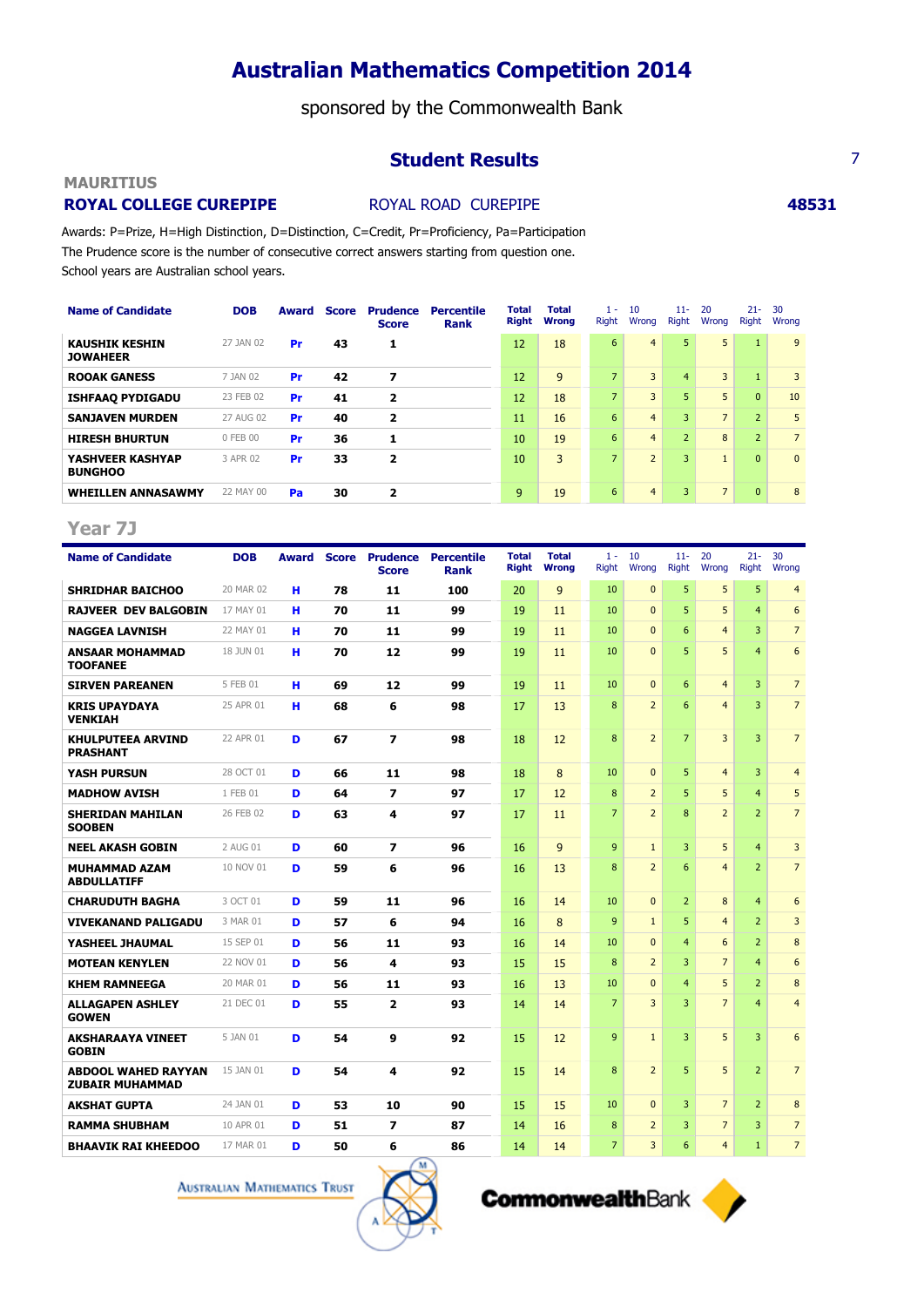sponsored by the Commonwealth Bank

## **Student Results** 8

### **MAURITIUS**

## **ROYAL COLLEGE CUREPIPE ROYAL ROAD CUREPIPE <b>48531**

Awards: P=Prize, H=High Distinction, D=Distinction, C=Credit, Pr=Proficiency, Pa=Participation The Prudence score is the number of consecutive correct answers starting from question one. School years are Australian school years.

| <b>Name of Candidate</b>                        | <b>DOB</b> | Award | <b>Score</b> | <b>Prudence</b><br><b>Score</b> | <b>Percentile</b><br><b>Rank</b> | <b>Total</b><br>Right | <b>Total</b><br><b>Wrong</b> | $1 -$<br>Right | 10<br>Wrong    | $11-$<br>Right | 20<br>Wrong    | $21 -$<br>Right | 30<br>Wrong    |
|-------------------------------------------------|------------|-------|--------------|---------------------------------|----------------------------------|-----------------------|------------------------------|----------------|----------------|----------------|----------------|-----------------|----------------|
| <b>JAISHEIL SOOKOO</b>                          | 7 DEC 01   | D     | 50           | 4                               | 86                               | 14                    | 11                           | 8              | $\overline{2}$ | $\overline{4}$ | 6              | $\overline{2}$  | 3              |
| <b>DEEVESH RAJ RAMPHUL</b>                      | 18 MAY 01  | c     | 49           | 6                               | 85                               | 14                    | $\mathbf{q}$                 | 9              | $\mathbf{1}$   | $\overline{3}$ | $\overline{2}$ | $\overline{2}$  | 6              |
| <b>SOBUN BHASHKAR</b><br><b>REEJOO</b>          | 29 AUG 01  | c     | 48           | 4                               | 83                               | 13                    | 17                           | $\overline{7}$ | 3              | $\overline{3}$ | $\overline{7}$ | 3               | $\overline{7}$ |
| <b>GIRISH SHARMA CEWRAZ</b>                     | 22 FEB 01  | c     | 48           | 11                              | 83                               | 14                    | 16                           | 10             | $\mathbf{0}$   | $\overline{2}$ | 8              | $\overline{2}$  | 8              |
| <b>SOHAIL MUHAMMAD</b><br><b>GOPEE</b>          | 21 JUN 01  | C     | 46           | 6                               | 80                               | 13                    | 17                           | 8              | $\overline{2}$ | $\overline{3}$ | $\overline{7}$ | $\overline{2}$  | 8              |
| <b>FABIEN SEEVATHEEAN</b>                       | 12 MAR 01  | C     | 44           | 6                               | 77                               | 13                    | 17                           | 9              | $\mathbf{1}$   | 3              | $\overline{7}$ | $\mathbf{1}$    | 9              |
| <b>LAVNEESH AVI GAYA</b>                        | 3 OCT 01   | c     | 43           | 10                              | 74                               | 13                    | 13                           | 10             | $\mathbf{0}$   | $\overline{2}$ | $\bf 8$        | $\mathbf{1}$    | 5              |
| <b>QIU FEN TSE-HOY KENNY</b>                    | 15 AUG 01  | c     | 43           | 11                              | 74                               | 13                    | 17                           | 10             | $\Omega$       | $\overline{2}$ | 8              | $\mathbf{1}$    | 9              |
| <b>LIVESH ARMOOGUM</b>                          | 15 JUL 01  | c     | 42           | 6                               | 72                               | 12                    | 14                           | 8              | $\overline{2}$ | $\overline{2}$ | 8              | $\overline{2}$  | $\overline{4}$ |
| <b>UNRODEE ASHISH</b>                           | 26 MAR 01  | C     | 40           | 6                               | 66                               | 12                    | 18                           | 9              | $\mathbf{1}$   | $\overline{2}$ | 8              | $\mathbf{1}$    | 9              |
| <b>HANSRAJ KORA VENCIAH</b>                     | 9 FEB 01   | c     | 40           | 6                               | 66                               | 12                    | 18                           | 9              | $\mathbf{1}$   | $\overline{2}$ | $\bf 8$        | $\mathbf{1}$    | 9              |
| <b>DYLAN GREGORY M</b><br><b>SENDECK</b>        | 17 MAR 01  | c     | 40           | 4                               | 66                               | 12                    | 14                           | 9              | $\mathbf{1}$   | $\overline{2}$ | 8              | $\mathbf{1}$    | 5              |
| <b>BABOO GIRESHSINGH</b><br><b>GOWREESUNKUR</b> | 21 0 01    | c     | 39           | 6                               | 64                               | 12                    | 18                           | 9              | $\mathbf{1}$   | 3              | $\overline{7}$ | $\Omega$        | 10             |
| <b>DIGEESH SUMRAH</b>                           | 15 JUN 01  | c     | 39           | 6                               | 64                               | 12                    | $\overline{7}$               | 9              | $\mathbf{1}$   | 3              | $\overline{4}$ | $\Omega$        | $\overline{2}$ |
| <b>BEEHARRY</b><br><b>LEEVESHWARNATHSINGH</b>   | 1 MAR 01   | C     | 38           | 10                              | 61                               | 12                    | 15                           | 10             | $\mathbf{0}$   | $\overline{2}$ | 8              | $\Omega$        | $\overline{7}$ |
| <b>JEEHA DHYANESHWAR</b><br><b>RITESH</b>       | 23 OCT 01  | C     | 37           | $\mathbf 0$                     | 58                               | 10                    | 20                           | 5              | 5              | $\overline{3}$ | $\overline{7}$ | $\overline{2}$  | 8              |
| <b>JAYVIN LOAKANADAH</b>                        | 19 MAR 01  | C     | 37           | 6                               | 58                               | 11                    | 13                           | 8              | $\overline{2}$ | $\overline{2}$ | 6              | $\mathbf{1}$    | 5              |
| <b>NILESH SHIBNAUTH</b>                         | 26 AUG 01  | C     | 37           | 6                               | 58                               | 11                    | 12                           | 8              | $\overline{2}$ | $\overline{2}$ | 8              | $\mathbf{1}$    | $\overline{2}$ |
| <b>CHETRAMSINGH</b><br><b>CHUMMUN</b>           | 4 JAN 01   | c     | 36           | 6                               | 56                               | 11                    | 17                           | 9              | $\mathbf{1}$   | $\mathbf{1}$   | 9              | $\mathbf{1}$    | $\overline{7}$ |
| <b>KAVI RAMDASS</b>                             | 19 JUL 01  | c     | 36           | 6                               | 56                               | 11                    | 19                           | 9              | $\mathbf{1}$   | $\mathbf{1}$   | 9              | $\mathbf{1}$    | 9              |
| <b>DIVESH BAMMA</b>                             | 4 MAY 01   | c     | 35           | 6                               | 51                               | 10                    | 15                           | $\overline{7}$ | 3              | $\mathbf{1}$   | 9              | 2               | 3              |
| <b>MOTEAN KEZHILEN</b>                          | 22 NOV 01  | C     | 35           | 9                               | 51                               | 11                    | 19                           | 9              | $\mathbf{1}$   | $\overline{2}$ | $\bf 8$        | $\Omega$        | 10             |
| <b>PRAVISH KUMAR</b><br><b>DIGUMBER</b>         | 11 MAR 01  | Pr    | 33           | $\overline{2}$                  |                                  | 10                    | 20                           | $\overline{7}$ | 3              | $\overline{3}$ | $\overline{7}$ | $\mathbf{0}$    | 10             |
| <b>PIYUSH AWASTHI</b>                           | 11 FEB 01  | Pa    | 29           | 5                               |                                  | 9                     | 3                            | $\overline{7}$ | $\mathbf{1}$   | $\overline{2}$ | $\overline{2}$ | $\mathbf{0}$    | $\mathbf 0$    |
| <b>ASHNYL SEESURRUN</b>                         | 30 APR 02  | Pa    | 29           | 4                               |                                  | $\mathsf{q}$          | 13                           | $\overline{7}$ | $\overline{2}$ | $\overline{2}$ | $\overline{4}$ | $\Omega$        | $\overline{7}$ |
| TEJ UJOODHA                                     | 18 JAN 01  | Pa    | 28           | 6                               |                                  | $\mathsf{Q}$          | 21                           | 8              | $\overline{2}$ | $\mathbf{1}$   | 9              | $\Omega$        | 10             |

**Year 8J**

| <b>Name of Candidate</b>                     | <b>DOB</b> | Award | Score | <b>Prudence</b><br><b>Score</b> | Percentile<br><b>Rank</b> | Total<br>Right | <b>Total</b><br><b>Wrong</b> | $1 -$<br><b>Right</b> | 10<br>Wrong    | $11 -$<br>Right | -20<br>Wrong   | $21 - 30$<br>Right | Wrona          |
|----------------------------------------------|------------|-------|-------|---------------------------------|---------------------------|----------------|------------------------------|-----------------------|----------------|-----------------|----------------|--------------------|----------------|
| <b>AUBEELUCK SURESH</b><br><b>DHARAMDASS</b> | 1 APR 00   | н     | 76    | 14                              | 99                        | 20             | 9                            | 10                    | $\overline{0}$ | $5-1$           | 5              | 5.                 | $\overline{4}$ |
| <b>ARYAN HAYNAL RAI</b><br><b>KALLYCHURN</b> | 11 JAN 01  | н     | 74    | 14                              | 99                        | 20             | 10                           | 10                    | $\mathbf{0}$   | 6.              | $\overline{4}$ | $\overline{4}$     | 6              |
| <b>SEEBARUTH MUKUL</b>                       | 31 JUL 00  | D     | 72    | 9                               | 98                        | 19             | 11                           | 9                     |                | 6.              | $\overline{4}$ | $\overline{4}$     | 6              |

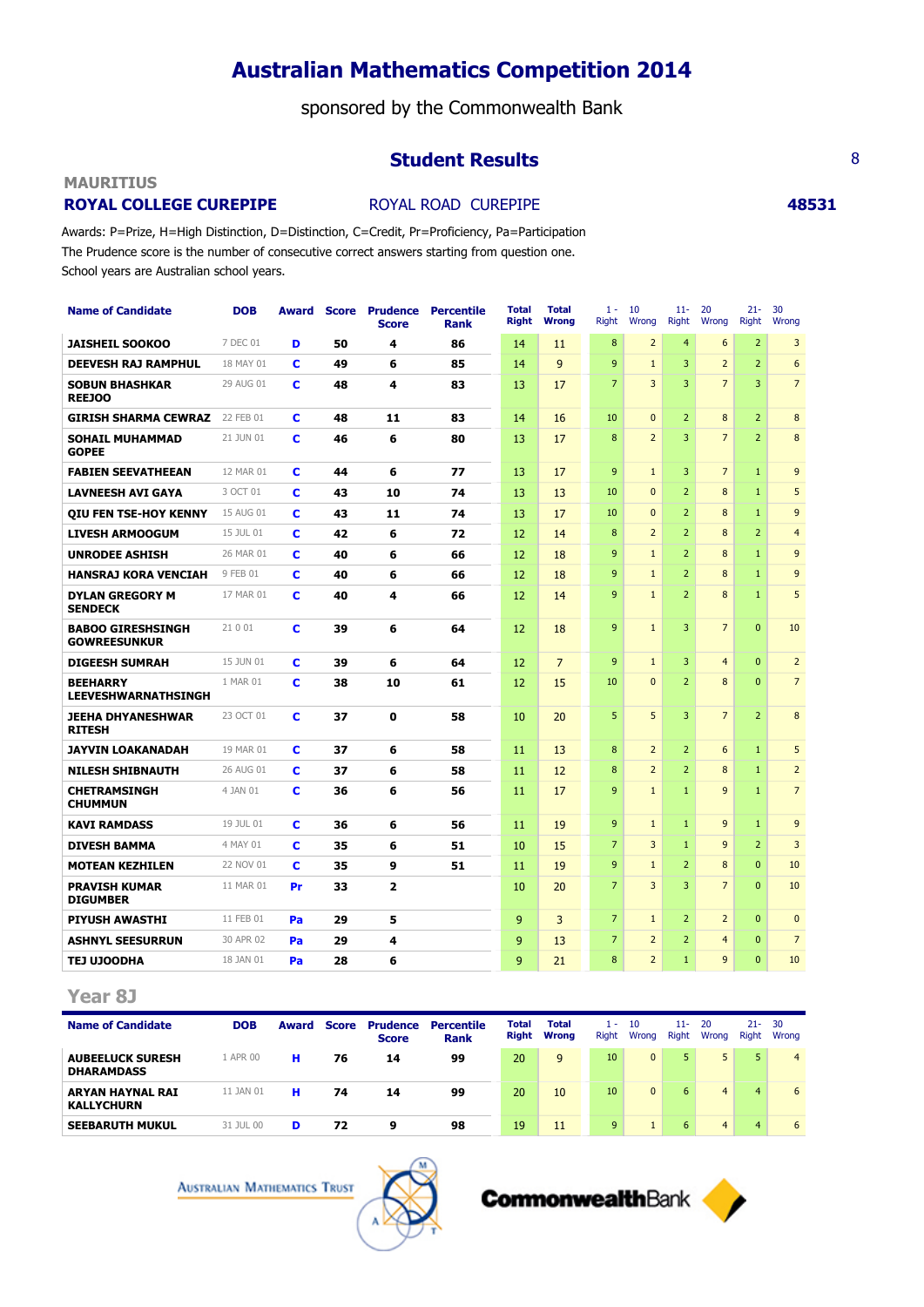sponsored by the Commonwealth Bank

## **Student Results** 9

### **MAURITIUS**

## **ROYAL COLLEGE CUREPIPE ROYAL ROAD CUREPIPE <b>48531**

Awards: P=Prize, H=High Distinction, D=Distinction, C=Credit, Pr=Proficiency, Pa=Participation The Prudence score is the number of consecutive correct answers starting from question one. School years are Australian school years.

| <b>Name of Candidate</b>                        | <b>DOB</b> | Award       |    | <b>Score Prudence Percentile</b><br><b>Score</b> | <b>Rank</b> | <b>Total</b><br><b>Right</b> | <b>Total</b><br><b>Wrong</b> | $1 -$<br>Right | 10<br>Wrong    | $11-$<br><b>Right</b> | 20<br>Wrong             | $21 -$<br>Right | 30<br>Wrona             |
|-------------------------------------------------|------------|-------------|----|--------------------------------------------------|-------------|------------------------------|------------------------------|----------------|----------------|-----------------------|-------------------------|-----------------|-------------------------|
| <b>MOHAMED TALHA E</b><br><b>ATCHA</b>          | 1 MAR 00   | D           | 71 | 6                                                | 98          | 19                           | 10                           | 9              | $\mathbf{1}$   | $\overline{7}$        | 3                       | 3               | 6                       |
| <b>JOEY NG CHEONG</b>                           | 27 APR 00  | D           | 70 | 13                                               | 98          | 19                           | 8                            | 10             | $\mathbf{0}$   | $6\phantom{1}6$       | $\overline{\mathbf{4}}$ | 3               | $\overline{4}$          |
| <b>AROOMOOGON KRISHNA</b><br><b>KANNADARSEN</b> | 22 SEP 00  | D           | 67 | 10                                               | 97          | 18                           | 9                            | 10             | $\mathbf{0}$   | $\overline{4}$        | $\overline{4}$          | $\overline{4}$  | 5                       |
| <b>NATESH DARKHAN</b>                           | 17 APR 00  | D           | 66 | 6                                                | 97          | 18                           | $\overline{7}$               | 8              | $\overline{2}$ | 8                     | $\overline{2}$          | $\overline{2}$  | 3                       |
| <b>DHANVEER SHARMA</b><br><b>EMRITH</b>         | 5 OCT 00   | D           | 62 | 6                                                | 94          | 17                           | 6                            | 9              | $1\,$          | 5                     | $\overline{4}$          | $\overline{3}$  | $\mathbf{1}$            |
| <b>PEEROO IRFAN</b>                             | 26 MAY 00  | D           | 62 | 6                                                | 94          | 17                           | 13                           | 9              | $\mathbf{1}$   | 5                     | 5                       | 3               | $\overline{7}$          |
| <b>CYPARSADE MANJEET</b>                        | 24 JAN 00  | D           | 61 | 13                                               | 93          | 17                           | 11                           | 10             | $\mathbf{0}$   | 5                     | $\overline{\mathbf{4}}$ | $\overline{2}$  | $\overline{7}$          |
| MUHAMMAD-ARSHAD<br><b>RAMJAUN</b>               | 7 APR 00   | D           | 60 | 6                                                | 92          | 16                           | 12                           | 9              | $1\,$          | 3                     | $\overline{7}$          | $\overline{4}$  | $\overline{\mathbf{4}}$ |
| <b>NUNDOOCHAN AKSHAY</b><br><b>HARSHIL</b>      | 23 SEP 00  | D           | 58 | 6                                                | 90          | 16                           | 13                           | 9              | $\mathbf{1}$   | $\overline{4}$        | 6                       | $\overline{3}$  | 6                       |
| <b>JEAN HUGUES</b><br><b>JUGGANAIGOOLOO</b>     | 19 APR 00  | D           | 58 | 6                                                | 90          | 16                           | 14                           | 9              | $\mathbf{1}$   | $\overline{4}$        | 6                       | 3               | $\overline{7}$          |
| <b>KHOOSHAV BUNDHOO</b>                         | 20 JUN 00  | D           | 57 | 6                                                | 88          | 15                           | 10                           | $\overline{7}$ | 3              | 5                     | $\overline{4}$          | $\overline{3}$  | 3                       |
| <b>ADITYA TOOLSEE</b>                           | 10 JAN 00  | D           | 57 | $\mathbf o$                                      | 88          | 15                           | 13                           | $\overline{7}$ | $\overline{2}$ | 5                     | $\overline{4}$          | $\overline{3}$  | $\overline{7}$          |
| <b>SOOJAY JHUGAROO</b>                          | 7 JUN 00   | D           | 56 | 11                                               | 87          | 16                           | 14                           | 10             | $\mathbf{0}$   | $\overline{4}$        | 6                       | $\overline{2}$  | 8                       |
| <b>NANDIKESH JUGLAL</b>                         | 6 OCT 00   | D           | 56 | 6                                                | 87          | 16                           | $\overline{7}$               | 9              | $\mathbf{1}$   | 6                     | $\overline{2}$          | $\mathbf{1}$    | $\overline{\mathbf{4}}$ |
| <b>VALAYDON RAYYAN</b>                          | 28 MAR 00  | D           | 56 | 11                                               | 87          | 16                           | 10                           | 10             | $\overline{0}$ | $\overline{4}$        | 5                       | $\overline{2}$  | 5                       |
| <b>RAHUL LUVLESH</b><br><b>RUGHOONAUTH</b>      | 22 AUG 00  | c           | 54 | 6                                                | 85          | 15                           | 10                           | $\overline{9}$ | $\mathbf{1}$   | 3                     | $\overline{7}$          | $\overline{3}$  | $\overline{2}$          |
| <b>ASHJEEV LUVNISH</b><br><b>SOBRUN</b>         | 25 JUL 00  | C           | 53 | 6                                                | 83          | 15                           | 12                           | 9              | $\mathbf{1}$   | $\overline{4}$        | 6                       | $\overline{2}$  | 5                       |
| <b>GOPAUL HANSVEER</b>                          | 3 JUL 00   | c           | 51 | 6                                                | 80          | 14                           | 16                           | 8              | $\overline{2}$ | 3                     | $\overline{7}$          | $\overline{3}$  | $\overline{7}$          |
| <b>KAUFID ZAIN AYAZE</b>                        | 14 APR 01  | c           | 51 | $\overline{\mathbf{4}}$                          | 80          | 14                           | 16                           | 8              | $\overline{2}$ | 3                     | $\overline{7}$          | $\overline{3}$  | $\overline{7}$          |
| <b>EMRITH KAAMESH-</b><br><b>KUMAR</b>          | 18 OCT 00  | c           | 50 | $\overline{\mathbf{2}}$                          | 78          | 14                           | 15                           | 8              | $\overline{2}$ | $\overline{4}$        | 6                       | $\overline{2}$  | $\overline{7}$          |
| <b>ALESSANDRO FABIANI</b><br><b>BIGAUNAH</b>    | 2 OCT 00   | c           | 49 | 6                                                | 75          | 14                           | 11                           | 8              | $\overline{2}$ | 5                     | $\overline{4}$          | $\mathbf{1}$    | 5                       |
| <b>RITHIK EMRITH</b>                            | 12 JUN 00  | c           | 49 | 6                                                | 75          | 14                           | 11                           | 8              | $\overline{2}$ | 5                     | 5                       | $\mathbf{1}$    | $\overline{4}$          |
| <b>LUXIMAN JANESH</b><br><b>JASVEER</b>         | 3 FEB 00   | C           | 49 | 6                                                | 75          | 14                           | 11                           | 9              | $\mathbf{1}$   | 3                     | $\overline{7}$          | $\overline{2}$  | 3                       |
| <b>LUVNISH AUCHOYBUR</b>                        | 1 JUN 00   | c           | 47 | 6                                                | 71          | 13                           | 14                           | 8              | $\overline{2}$ | $\overline{2}$        | $\bf 8$                 | $\overline{3}$  | $\overline{4}$          |
| <b>SARVESH JAUNKY</b>                           | 13 JUN 01  | c           | 46 | $\overline{\mathbf{z}}$                          | 68          | 13                           | 17                           | 7              | 3              | 5                     | 5                       | $\mathbf{1}$    | 9                       |
| <b>ADRIEN LIPOOKIM</b>                          | 12 MAR 00  | $\mathbf c$ | 45 | 6                                                | 66          | 13                           | 17                           | 8              | $\overline{2}$ | 4                     | 6                       | $\mathbf{1}$    | 9                       |
| <b>SARVESH DOOKHEE</b>                          | 0000       | C           | 43 | $\overline{\mathbf{z}}$                          | 62          | 13                           | 13                           | 9              | $\mathbf{1}$   | $\overline{4}$        | 6                       | $\bf{0}$        | 6                       |
| <b>CHAUMOO IRFAN</b><br><b>MOHAMMAD</b>         | 17 AUG 00  | C           | 43 | 6                                                | 62          | 12                           | 18                           | $\overline{7}$ | $\overline{3}$ | 3                     | $\overline{7}$          | $\overline{2}$  | 8                       |
| <b>ADITYA KIM CURRUN</b>                        | 20 JAN 00  | C           | 42 | 6                                                | 60          | 12                           | 13                           | 8              | $\overline{2}$ | $\overline{2}$        | 8                       | $\overline{2}$  | 3                       |
| MUHAMMAD-HASHIM<br><b>PEERBOCUS</b>             | 27 AUG 00  | C           | 42 | 10                                               | 60          | 13                           | 16                           | 10             | $\mathbf{0}$   | 3                     | $\overline{7}$          | $\mathbf{0}$    | 9                       |
| <b>SHARAN GOVINDEN</b><br><b>UMAVASSEE</b>      | 13 MAR 00  | C           | 42 | $\overline{\mathbf{z}}$                          | 60          | 12 <sup>2</sup>              | 13                           | 9              | $\mathbf{0}$   | $\pmb{0}$             | 9                       | 3               | $\overline{4}$          |



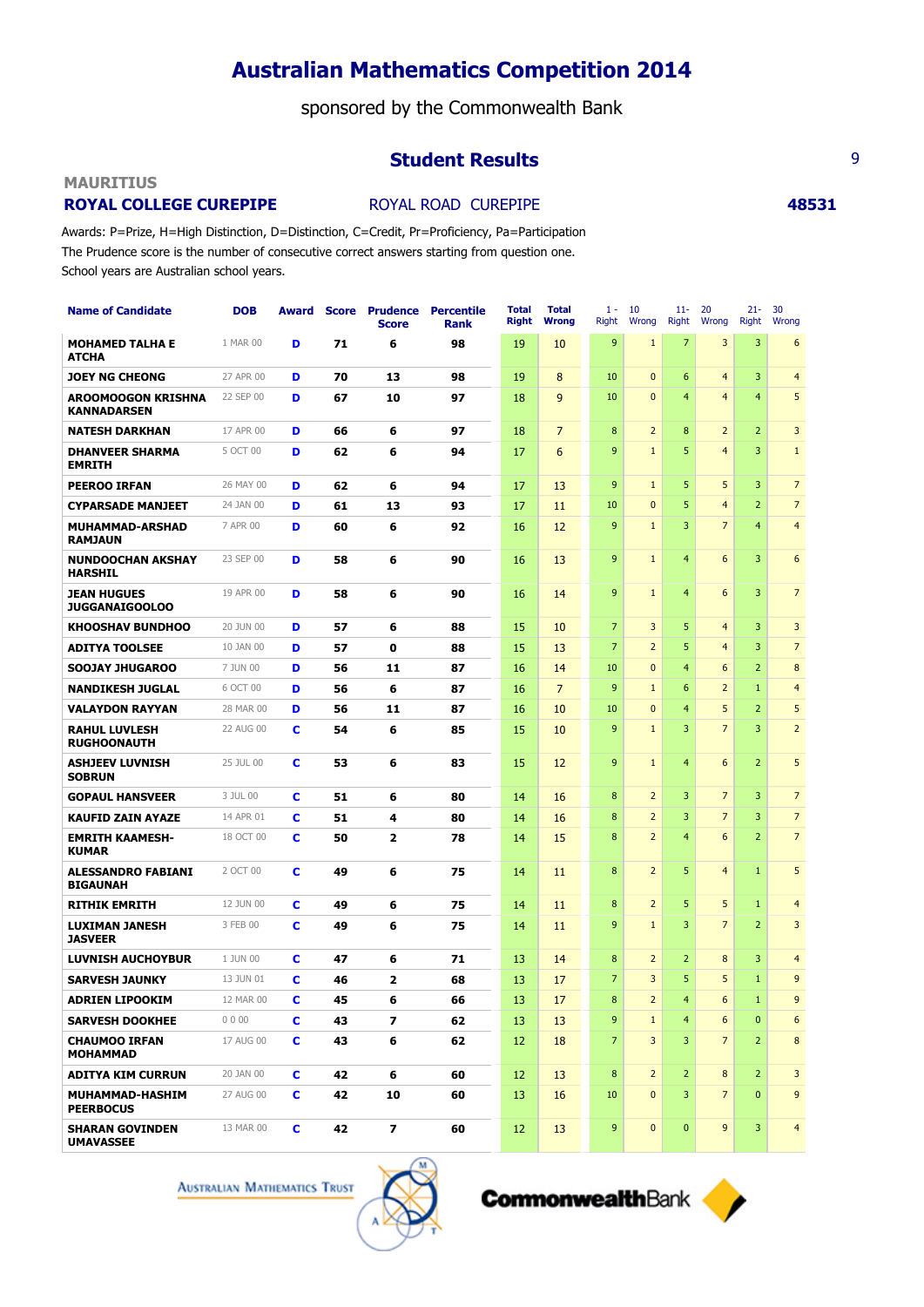sponsored by the Commonwealth Bank

## **Student Results** 10

## **MAURITIUS**

## **ROYAL COLLEGE CUREPIPE ABS31 ABS31 48531**

Awards: P=Prize, H=High Distinction, D=Distinction, C=Credit, Pr=Proficiency, Pa=Participation The Prudence score is the number of consecutive correct answers starting from question one. School years are Australian school years.

| <b>Name of Candidate</b>                   | <b>DOB</b> | Award | <b>Score</b> | <b>Prudence</b><br><b>Score</b> | <b>Percentile</b><br>Rank | Total<br><b>Right</b> | Total<br><b>Wrong</b> | $1 -$<br><b>Right</b> | 10<br>Wrong    | $11 -$<br><b>Right</b> | 20<br>Wrong    | $21 -$<br>Right | 30<br>Wrong |
|--------------------------------------------|------------|-------|--------------|---------------------------------|---------------------------|-----------------------|-----------------------|-----------------------|----------------|------------------------|----------------|-----------------|-------------|
| <b>AMMAAN MUNDBOTH</b>                     | 30 JAN 00  | c     | 39           | 6                               | 54                        | 11                    | 18                    | $\overline{7}$        | 3              | 3                      | $\overline{7}$ | $\mathbf{1}$    | 8           |
| <b>CHANDRADHARSINGH</b><br><b>RAMBURN</b>  | 5 MAY 00   | c     | 39           | 6                               | 54                        | 11                    | 12                    | $\overline{7}$        | 3              | $\overline{2}$         | 6              | $\overline{2}$  | 3           |
| <b>RUGHOONAUTH ROSHIK</b><br><b>VISHEK</b> | 23 MAR 00  | Pr    | 37           | 3                               |                           | 11                    | 19                    | 8                     | $\overline{2}$ | $\overline{2}$         | 8              | $\mathbf{1}$    | 9           |
| <b>KOOSHUL KAMULSING</b>                   | 5 JUN 00   | Pr    | 35           | 4                               |                           | 10                    | 15                    | $\overline{7}$        | 3              | $\mathbf{1}$           | 9              | $\overline{2}$  | 3           |
| <b>KARMISHTH ANNAUTH</b>                   | 27 APR 00  | Pr    | 34           | 6                               |                           | 10                    | 19                    | 8                     | $\overline{2}$ | $\mathbf{1}$           | 9              | $\mathbf{1}$    | 8           |
| <b>NATHOO CHIRANJEEV</b><br><b>KESHAV</b>  | 0 JUN 00   | Pr    | 34           | 6                               |                           | 10                    | 9                     | $\overline{7}$        | $\overline{2}$ | $\overline{2}$         | $\mathbf{1}$   | $\mathbf{1}$    | 6           |
| <b>KOODORUTH ASIF</b><br><b>MUHAMMAD</b>   | 3 MAR 00   | Pr    | 33           | 6                               |                           | 10                    | 20                    | 8                     | $\overline{2}$ | $\mathbf{1}$           | 9              | $\blacksquare$  | 9           |
| <b>AYUSH SUMARUTH</b>                      | 21 AUG 00  | Pr    | 33           | 0                               |                           | 9                     | 11                    | 5                     | $\overline{2}$ | $\overline{2}$         | $\overline{3}$ | $\overline{2}$  | 6           |

### **Year 9I**

| <b>Name of Candidate</b>                     | <b>DOB</b> | Award | <b>Score</b> | <b>Prudence</b><br><b>Score</b> | <b>Percentile</b><br><b>Rank</b> | <b>Total</b><br><b>Right</b> | <b>Total</b><br><b>Wrong</b> | $1 -$<br><b>Right</b> | 10<br>Wrong    | $11 -$<br><b>Right</b> | 20<br>Wrong     | $21 -$<br>Right | 30<br>Wrong    |
|----------------------------------------------|------------|-------|--------------|---------------------------------|----------------------------------|------------------------------|------------------------------|-----------------------|----------------|------------------------|-----------------|-----------------|----------------|
| <b>SHREYANSH RAI</b>                         | 9 NOV 98   | P     | 75           | 20                              | 100                              | 21                           | 6                            | 10                    | $\Omega$       | 10                     | $\Omega$        | $\mathbf{1}$    | 6              |
| <b>ANSHUL DUSOYE</b>                         | 16 SEP 99  | D     | 61           | $\overline{\phantom{a}}$        | 97                               | 17                           | 13                           | 9                     | $\mathbf{1}$   | 6                      | $\overline{4}$  | $\overline{2}$  | 8              |
| <b>ABDUL KAREEM ELAHEE</b><br><b>DOOMUN</b>  | 16 AUG 99  | D     | 61           | 11                              | 97                               | 17                           | 13                           | 10                    | $\Omega$       | $\overline{4}$         | 6               | 3               | $\overline{7}$ |
| <b>GYANESH DIGUMBER</b>                      | 20 AUG 99  | D     | 53           | 7                               | 92                               | 15                           | 12                           | 8                     | $\overline{2}$ | 6                      | $\overline{4}$  | $\mathbf{1}$    | 6              |
| <b>AMAL NABEEL</b><br><b>KOODORUTH</b>       | 10 AUG 99  | D     | 53           | $\overline{\mathbf{z}}$         | 92                               | 15                           | 10                           | 9                     | $\mathbf{1}$   | 5.                     | 5               | $\mathbf{1}$    | $\overline{4}$ |
| <b>SURYASH LOBIN</b>                         | 29 JUN 99  | D     | 52           | 8                               | 91                               | 15                           | 10                           | 9                     | $\mathbf{1}$   | 5.                     | 5               | $\mathbf{1}$    | $\overline{4}$ |
| <b>TAJMIL WARSALEE</b>                       | 17 FEB 99  | D     | 50           | 6                               | 88                               | 14                           | 13                           | 8                     | $\overline{2}$ | $\overline{4}$         | 6               | $\overline{2}$  | 5              |
| <b>JEREMY NG CHIENG HIN</b>                  | 6 JAN 99   | D     | 49           | 8                               | 87                               | 14                           | 16                           | 8                     | $\overline{2}$ | 5.                     | 5               | $\mathbf{1}$    | 9              |
| <b>GHAVISH NATHOO</b>                        | 21 APR 99  | D     | 47           | 5                               | 86                               | 13                           | 13                           | $\overline{7}$        | 3              | $\overline{4}$         | 6               | $\overline{2}$  | $\overline{4}$ |
| <b>MOHAMMAD ARSHAD</b><br><b>GOPEE</b>       | 28 JAN 99  | c     | 41           | $\overline{z}$                  | 77                               | 12                           | 15                           | 8                     | $\overline{2}$ | 3                      | $\overline{7}$  | $\mathbf{1}$    | 6              |
| <b>WARREN LEUNG KAM</b><br><b>TSANG</b>      | 2 MAY 99   | c     | 41           | 3                               | 77                               | 11                           | 16                           | $\overline{7}$        | 3              | $\mathbf{1}$           | 9               | $\overline{3}$  | $\overline{4}$ |
| <b>RAYHAN NEMCHUND</b><br><b>BRIGEMOHANE</b> | 24 FEB 00  | C     | 40           | 4                               | 74                               | 11                           | 19                           | 6                     | $\overline{4}$ | 3                      | $\overline{7}$  | $\overline{2}$  | 8              |
| <b>SITESH VRATA GOONJUR</b>                  | 13 NOV 99  | C     | 40           | 5                               | 74                               | 11                           | 19                           | 6                     | $\overline{4}$ | 3                      | $7\overline{ }$ | $\overline{2}$  | 8              |
| <b>DYLAN-RITESH</b><br><b>BOODHOOA</b>       | 7 MAR 99   | c     | 36           | 3                               | 64                               | 10                           | 18                           | 5                     | 5              | $\overline{4}$         | 5               | $\mathbf{1}$    | 8              |
| <b>HEMAL MUNBODH</b>                         | 20 MAY 99  | Pr    | 30           | 5                               |                                  | 9                            | 17                           | 6                     | $\overline{4}$ | 3                      | $\overline{7}$  | $\mathbf{0}$    | 6              |
| <b>EYSHWAR SOOBRON</b>                       | 23 NOV 99  | Pa    | 29           | 1                               |                                  | 8                            | 18                           | $\overline{4}$        | 5              | 3                      | $\overline{7}$  | $\mathbf{1}$    | 6              |



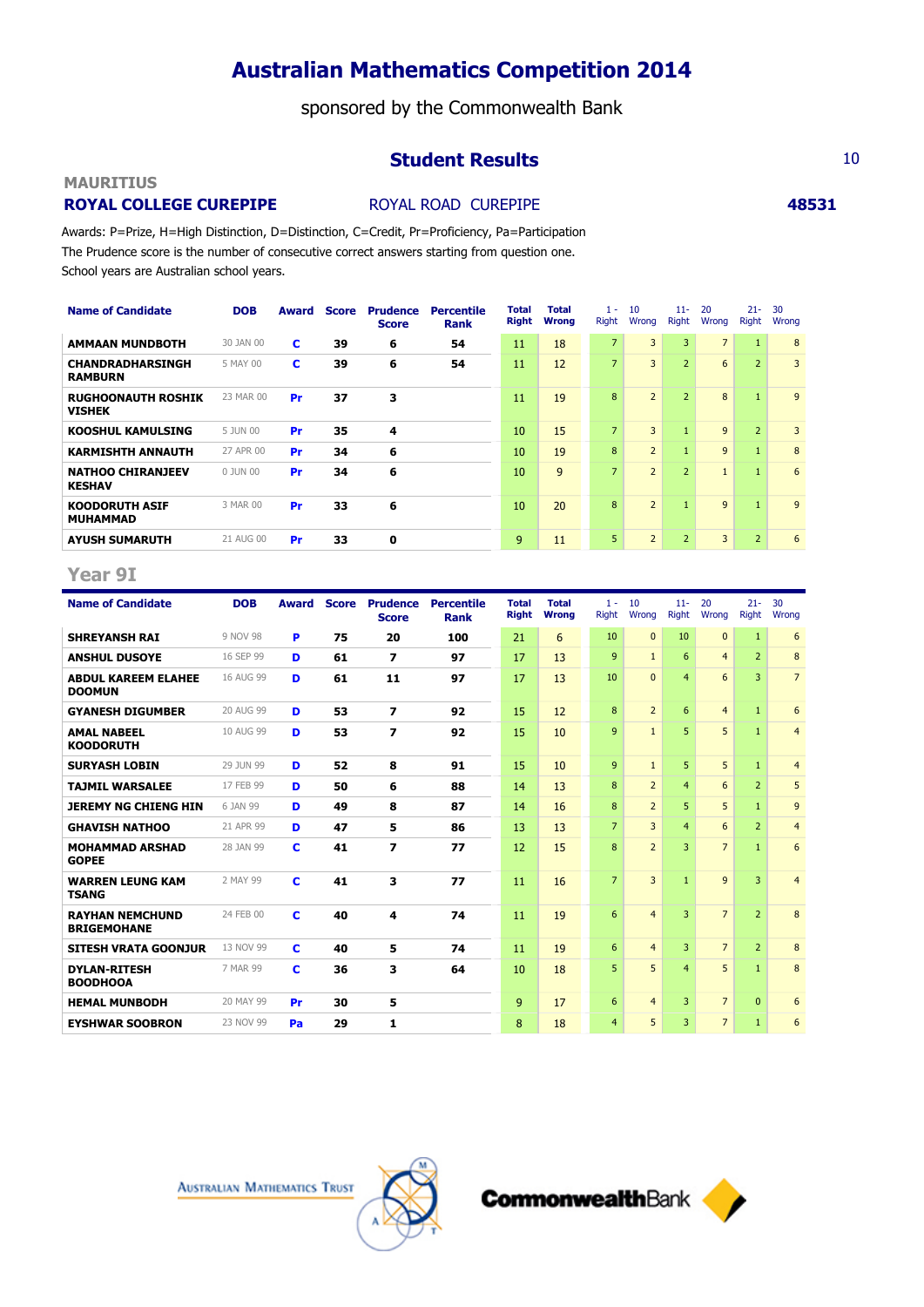sponsored by the Commonwealth Bank

## **Student Results** 11

### **MAURITIUS**

## **ROYAL COLLEGE CUREPIPE ROYAL ROAD CUREPIPE <b>48531**

Awards: P=Prize, H=High Distinction, D=Distinction, C=Credit, Pr=Proficiency, Pa=Participation The Prudence score is the number of consecutive correct answers starting from question one. School years are Australian school years.

## **Year 10I**

| <b>Name of Candidate</b>                     | <b>DOB</b> | Award |    | <b>Score Prudence</b><br><b>Score</b> | <b>Percentile</b><br><b>Rank</b> | <b>Total</b><br><b>Right</b> | <b>Total</b><br><b>Wrong</b> | $1 -$<br><b>Right</b> | 10<br>Wrong    | $11-$<br>Right | 20<br>Wrona    | $21 -$<br>Right | 30<br>Wrong    |
|----------------------------------------------|------------|-------|----|---------------------------------------|----------------------------------|------------------------------|------------------------------|-----------------------|----------------|----------------|----------------|-----------------|----------------|
| <b>HARI HITEISHI</b><br><b>SEEREEKISSOON</b> | 29 MAY 98  | н     | 75 | 6                                     | 100                              | 20                           | 6                            | 9                     | $\mathbf{1}$   | 8              | $\overline{2}$ | $\overline{3}$  | $\overline{3}$ |
| <b>LAKSHYA SEWNUNDUN</b>                     | 2 DEC 98   | н     | 72 | 8                                     | 99                               | 20                           | 10                           | $\mathbf{q}$          | $\mathbf{1}$   | 10             | $\Omega$       | $\mathbf{1}$    | $\overline{9}$ |
| <b>KOOSHAL NARENDRA</b><br><b>APPADOO</b>    | 3 APR 98   | D     | 71 | $\overline{\mathbf{z}}$               | 98                               | 19                           | 6                            | 8                     | $\overline{2}$ | 8              | $\overline{2}$ | 3               | $\overline{2}$ |
| <b>DAWOONAH</b><br><b>BHUTESHWAR</b>         | 22 FEB 98  | D     | 63 | $\overline{z}$                        | 95                               | 17                           | 13                           | 8                     | $\overline{2}$ | 6              | $\overline{4}$ | 3               | $\overline{7}$ |
| <b>KOOPLA YOWAN</b>                          | 14 MAY 98  | D     | 59 | 7                                     | 92                               | 16                           | 11                           | 8                     | $\overline{2}$ | 5              | 5              | 3               | $\overline{4}$ |
| <b>NIRMAL NUNKOO</b>                         | 20 MAR 98  | D     | 57 | 7                                     | 90                               | 16                           | 11                           | 8                     | $\overline{2}$ | $\overline{7}$ | 3              | $\mathbf{1}$    | 6              |
| <b>MISHAL RAMBORUN</b>                       | 22 AUG 98  | D     | 56 | 8                                     | 89                               | 16                           | 10                           | 9                     | $\mathbf{1}$   | 6              | $\overline{4}$ | $\mathbf{1}$    | 5              |
| <b>MUHAMMAD AKEEL R</b><br><b>KURREEMUN</b>  | 2 AUG 98   | D     | 55 | 9                                     | 88                               | 16                           | 11                           | 9                     | $\mathbf{1}$   | $\overline{7}$ | 3              | $\Omega$        | $\overline{7}$ |
| <b>DIVYESH SEEGOLAM</b>                      | 30 DEC 98  | D     | 55 | 10                                    | 88                               | 16                           | 11                           | 10                    | $\Omega$       | 5              | 5              | $\mathbf{1}$    | 6              |
| <b>PARISHAT TANAKOOR</b>                     | 4 JUN 98   | D     | 55 | 10                                    | 88                               | 16                           | 11                           | 10                    | $\Omega$       | 5              | 5              | $\mathbf{1}$    | 6              |
| <b>FARHAAN MOHAMMAD</b><br><b>BEEHARRY</b>   | 22 MAY 98  | c     | 53 | 3                                     | 85                               | 15                           | 15                           | 9                     | $\mathbf{1}$   | $\overline{4}$ | 6              | $\overline{2}$  | 8              |
| <b>KAMLESH DURSUN</b>                        | 13 MAY 98  | c     | 53 | 1                                     | 85                               | 15                           | 11                           | 8                     | $\overline{2}$ | 6              | $\overline{2}$ | $\mathbf{1}$    | $\overline{7}$ |
| <b>URVESH BHUNJUN</b>                        | 4 MAR 98   | c     | 50 | 5                                     | 81                               | 14                           | 14                           | $\overline{7}$        | 3              | 6              | $\overline{4}$ | $\mathbf{1}$    | $\overline{7}$ |
| <b>VASHISH KUMAR</b><br><b>ROOPUN</b>        | 28 APR 98  | c     | 46 | 8                                     | 74                               | 13                           | 16                           | 8                     | $\overline{2}$ | 3              | 6              | $\overline{2}$  | 8              |
| <b>SHAUKAT IBRAHIM RAJA</b>                  | 8 APR 98   | c     | 45 | 8                                     | 70                               | 13                           | 17                           | 8                     | $\overline{2}$ | $\overline{4}$ | 6              | $\mathbf{1}$    | 9              |
| <b>MUKESHSINGH</b><br><b>RAMSURRUN</b>       | 26 JUL 98  | C     | 45 | $\overline{ }$                        | 70                               | 13                           | 12                           | 8                     | $\overline{2}$ | $\overline{4}$ | 6              | $\mathbf{1}$    | $\overline{4}$ |
| <b>AKASH JOOTTUN</b>                         | 4 FEB 98   | c     | 39 | з                                     | 58                               | 11                           | 19                           | 6                     | $\overline{4}$ | $\overline{4}$ | 6              | $\mathbf{1}$    | 9              |

## **Year 11S**

| <b>Name of Candidate</b>                  | <b>DOB</b> | Award | <b>Score</b> | <b>Prudence</b><br><b>Score</b> | <b>Percentile</b><br><b>Rank</b> | <b>Total</b><br><b>Right</b> | <b>Total</b><br><b>Wrong</b> | $1 -$<br><b>Right</b> | 10<br>Wrong  | $11 -$<br><b>Right</b> | 20<br>Wrong             | $21 -$<br><b>Right</b> | 30<br>Wrong    |
|-------------------------------------------|------------|-------|--------------|---------------------------------|----------------------------------|------------------------------|------------------------------|-----------------------|--------------|------------------------|-------------------------|------------------------|----------------|
| <b>PRITHVIRAJ GOOKOOL</b>                 | 25 NOV 97  | н     | 81           | 18                              | 99                               | 22                           | 8                            | 10                    | $\Omega$     | 9                      |                         | 3                      | $\overline{7}$ |
| <b>ADARSH GEERJANAN</b>                   | 10 FEB 97  | н     | 77           | 18                              | 99                               | 21                           | 3                            | 10                    | $\Omega$     | $\overline{8}$         |                         | 3                      | $\overline{2}$ |
| <b>MUHAMMAD FAADHIL</b><br><b>BUNALLY</b> | 1 OCT 97   | н     | 73           | 10                              | 97                               | 20                           | 5                            | 10                    | $\Omega$     | $\overline{7}$         | 3                       | 3                      | $\overline{2}$ |
| <b>TOSHAL KARTICK</b>                     | 19 DEC 97  | н     | 73           | 12                              | 97                               | 20                           | 10                           | 10                    | $\Omega$     | $\overline{7}$         | $\overline{\mathbf{3}}$ | 3                      | $\overline{7}$ |
| <b>THAVISH RAMLUGUN</b>                   | 22 MAR 97  | н     | 73           | 7                               | 97                               | 20                           | 5                            | $\mathbf{q}$          | $\mathbf{1}$ | 9                      |                         | $\overline{2}$         | 3              |
| <b>POURUSHAM SUNGKUR</b>                  | 25 FEB 97  | н     | 73           | 16                              | 97                               | 20                           | 10                           | 10                    | $\Omega$     | $\overline{7}$         | 3                       | 3                      | $\overline{7}$ |
| <b>MADHAV SHARMA UNUTH</b>                | 5 AUG 97   | н     | 73           | 17                              | 97                               | 20                           | $\overline{7}$               | 10                    | $\Omega$     | 7 <sup>1</sup>         | 3                       | $\overline{3}$         | $\overline{4}$ |
| <b>SUMEDH BAICHOO</b>                     | 20 FEB 97  | н     | 71           | 18                              | 96                               | 20                           | $\overline{7}$               | 10                    | $\Omega$     | 9                      |                         | $\mathbf{1}$           | 6              |
| NIKHIL-PHALIN-RAI-<br><b>PURMESSUR</b>    | 9 OCT 97   | D     | 69           | 12                              | 95                               | 19                           | 10                           | 10                    | $\Omega$     | 6                      | $\overline{4}$          | 3                      | 6              |
| <b>SOORAJ KUMAR</b><br><b>DHUNNOO</b>     | 14 OCT 97  | D     | 68           | 10                              | 94                               | 19                           | 11                           | 10                    | $\mathbf{0}$ | 7 <sup>1</sup>         | $\overline{3}$          | $\overline{2}$         | 8              |

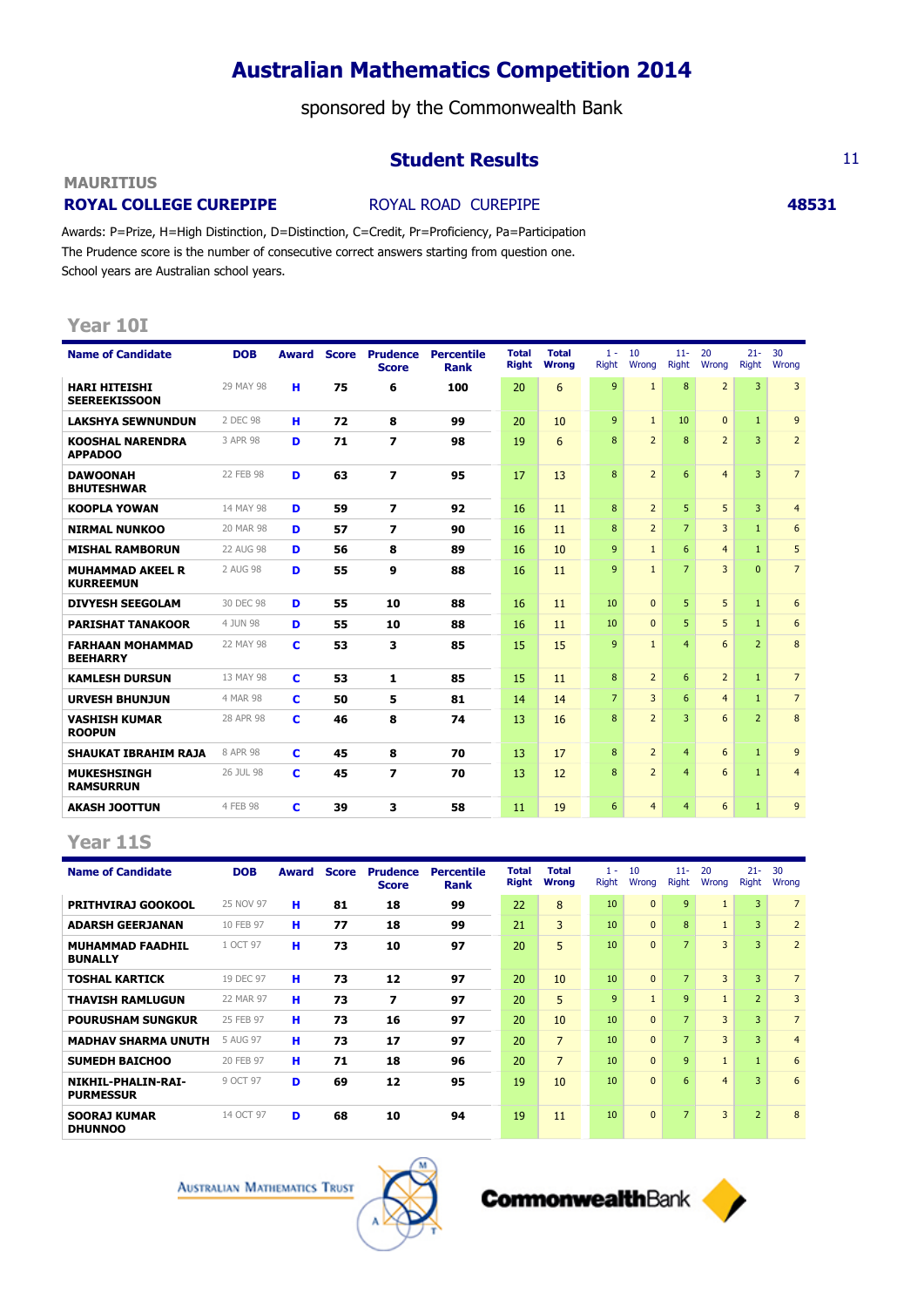sponsored by the Commonwealth Bank

## **Student Results** 12

## **MAURITIUS**

## **ROYAL COLLEGE CUREPIPE ROYAL ROAD CUREPIPE <b>48531**

Awards: P=Prize, H=High Distinction, D=Distinction, C=Credit, Pr=Proficiency, Pa=Participation The Prudence score is the number of consecutive correct answers starting from question one. School years are Australian school years.

| <b>Name of Candidate</b>                       | <b>DOB</b> | <b>Award</b> | <b>Score</b> | <b>Prudence</b><br><b>Score</b> | <b>Percentile</b><br><b>Rank</b> | Total<br><b>Right</b> | <b>Total</b><br><b>Wrong</b> | $1 -$<br>Right | 10<br>Wrong    | $11 -$<br><b>Right</b> | 20<br>Wrona     | $21 -$<br><b>Right</b> | 30<br>Wrona    |
|------------------------------------------------|------------|--------------|--------------|---------------------------------|----------------------------------|-----------------------|------------------------------|----------------|----------------|------------------------|-----------------|------------------------|----------------|
| <b>UYIRENDIREN CHEMEN</b>                      | 10 APR 97  | D            | 65           | 7                               | 93                               | 18                    | 6                            | 9              | $\Omega$       | $\overline{7}$         | 3               | $\overline{2}$         | 3              |
| <b>JAY PRAKASH</b><br><b>RAMBURUN</b>          | 6 FEB 97   | D            | 64           | 12                              | 92                               | 18                    | $\overline{7}$               | 10             | $\Omega$       | 6                      | $\overline{4}$  | $\overline{2}$         | 3              |
| <b>HANS AUBEELUCK</b>                          | 15 AUG 97  | D            | 62           | $\overline{\mathbf{z}}$         | 89                               | 17                    | $\overline{7}$               | 9              | $\mathbf{1}$   | 5                      | $\overline{4}$  | 3                      | $\overline{2}$ |
| <b>MUHAMMAD TAYSEER</b><br><b>OZEER</b>        | 9 JAN 97   | D            | 59           | 16                              | 83                               | 17                    | 8                            | 10             | $\Omega$       | 6                      | $\overline{4}$  | $\mathbf{1}$           | $\overline{4}$ |
| <b>AVIRAJ KORA VENCIAH</b>                     | 11 DEC 97  | D            | 58           | 12                              | 81                               | 17                    | 13                           | 10             | $\mathbf{0}$   | $\overline{7}$         | 3               | $\Omega$               | 10             |
| <b>RESHEN NARAYNASSAMY</b>                     | 31 JAN 97  | D            | 58           | 5                               | 81                               | 16                    | 10                           | 8              | $\overline{2}$ | 6                      | $\overline{4}$  | $\overline{2}$         | $\overline{4}$ |
| <b>IAN SOBNACK</b>                             | 23 FEB 97  | D            | 57           | 6                               | 80                               | 16                    | 9                            | 9              | $\mathbf{1}$   | 5                      | 5               | $\overline{2}$         | 3              |
| <b>NEERVAN ANOOROOP</b>                        | 0000       | D            | 56           | 11                              | 79                               | 16                    | 9                            | 10             | $\Omega$       | $\overline{4}$         | 6               | $\overline{2}$         | 3              |
| <b>JEAN-MAURICE RABOUDE</b>                    | 28 MAY 97  | D            | 55           | 6                               | 78                               | 15                    | 13                           | 8              | $\overline{2}$ | $\overline{4}$         | $\overline{4}$  | 3                      | $\overline{7}$ |
| <b>DWIJESH SOHUN</b>                           | 25 JUL 97  | C            | 53           | 3                               | 73                               | 15                    | 10                           | 8              | $\overline{2}$ | 6                      | $\overline{4}$  | $\mathbf{1}$           | $\overline{4}$ |
| <b>ATISH BISSOONAUTH</b>                       | 8 JAN 97   | c            | 52           | $\overline{ }$                  | 71                               | 15                    | $\overline{4}$               | 9              | $\Omega$       | 5                      | $\mathbf{1}$    | $\mathbf{1}$           | 3              |
| <b>ABDALLAH'OUSMAN</b><br><b>PEERALLY</b>      | 3 JUN 97   | C            | 50           | 5                               | 69                               | 14                    | 16                           | $\overline{7}$ | 3              | 6                      | $\overline{4}$  | $\mathbf{1}$           | 9              |
| YUGESSEN RAMSAMY                               | 17 JUL 97  | c            | 46           | 10                              | 64                               | 14                    | 11                           | 10             | $\Omega$       | $\overline{4}$         | 6               | $\Omega$               | 5              |
| <b>KANE LO HAO XIANG LO</b><br><b>HOG TIAN</b> | 14 SEP 97  | c            | 43           | 3                               | 55                               | 12                    | 16                           | 6              | $\overline{4}$ | 5                      | 5               | $\mathbf{1}$           | $\overline{7}$ |
| <b>ANUBHAV NUNDLOLL</b>                        | 18 SEP 97  | c            | 43           | 11                              | 55                               | 13                    | $\overline{4}$               | 10             | $\Omega$       | $\overline{2}$         | $\overline{2}$  | $\mathbf{1}$           | $\overline{2}$ |
| <b>KRISHNA ANUJ DWARKA</b>                     | 10 SEP 97  | c            | 40           | 5                               | 48                               | 12                    | 6                            | 9              | $\mathbf{1}$   | $\overline{2}$         | 3               | $\mathbf{1}$           | $\overline{2}$ |
| <b>VAMAN GUNGARAM</b>                          | 14 MAR 97  | c            | 37           | 4                               | 41                               | 10                    | 17                           | 5              | 5              | 3                      | $7\overline{ }$ | $\overline{2}$         | 5              |

## **Year 12S**

| <b>Name of Candidate</b>                      | <b>DOB</b> | Award | <b>Score</b> | <b>Prudence</b><br><b>Score</b> | Percentile<br><b>Rank</b> | Total<br><b>Right</b> | <b>Total</b><br><b>Wrong</b> | $1 -$<br>Right | 10<br>Wrong    | $11 -$<br>Right | 20<br>Wrona    | $21 -$<br><b>Right</b> | 30<br>Wrong    |
|-----------------------------------------------|------------|-------|--------------|---------------------------------|---------------------------|-----------------------|------------------------------|----------------|----------------|-----------------|----------------|------------------------|----------------|
| <b>GIRISH RAMLOUL</b>                         | 24 SEP 96  | н     | 77           | 14                              | 99                        | 21                    | $\overline{4}$               | 10             | $\overline{0}$ | 8               | $\overline{2}$ | 3                      | $\overline{2}$ |
| <b>HEVISH COWLESSUR</b>                       | 6 OCT 96   | н     | 74           | 6                               | 98                        | 20                    | $\overline{7}$               | 9              | $\mathbf{1}$   | 8               | $\overline{2}$ | 3                      | $\overline{4}$ |
| <b>IRSHAAD ALI MUNGLY</b>                     | 19 DEC 96  | н     | 74           | 5                               | 98                        | 20                    | $\overline{7}$               | 9              | $\mathbf{1}$   | 8               | $\overline{2}$ | 3                      | $\overline{4}$ |
| <b>HARSH BADJATE</b>                          | 26 OCT 96  | н     | 72           | 18                              | 97                        | 20                    | 5                            | 10             | $\Omega$       | 8               | $\overline{2}$ | $\overline{2}$         | 3              |
| <b>RAJ SOOMANT SHARMA</b><br><b>SOOKHURRY</b> | 14 DEC 95  | н     | 68           | 16                              | 96                        | 19                    | 11                           | 10             | $\Omega$       | $\overline{7}$  | 3              | $\overline{2}$         | 8              |
| <b>NITESH KUMAR KISSOON</b>                   | 31 MAY 96  | D     | 64           | 16                              | 92                        | 18                    | 12                           | 10             | $\Omega$       | 6               | $\overline{4}$ | $\overline{2}$         | 8              |
| <b>RAJIV KESHAV BALLOO</b>                    | 26 MAR 97  | D     | 60           | 15                              | 88                        | 17                    | 10                           | 10             | $\mathbf{0}$   | 5.              | 5              | $\overline{2}$         | 5              |
| <b>JEREMY WONG DIFFA</b>                      | 28 JUN 96  | D     | 56           | 11                              | 83                        | 16                    | 14                           | 10             | $\mathbf{0}$   | $\overline{4}$  | 6              | $\overline{2}$         | 8              |
| <b>RICHARD LEE WEI HUA</b><br><b>ONSIONG</b>  | 20 MAR 96  | с     | 43           | 7                               | 60                        | 13                    | 17                           | 9              | $\mathbf{1}$   | $\overline{4}$  | 6              | $\overline{0}$         | 10             |



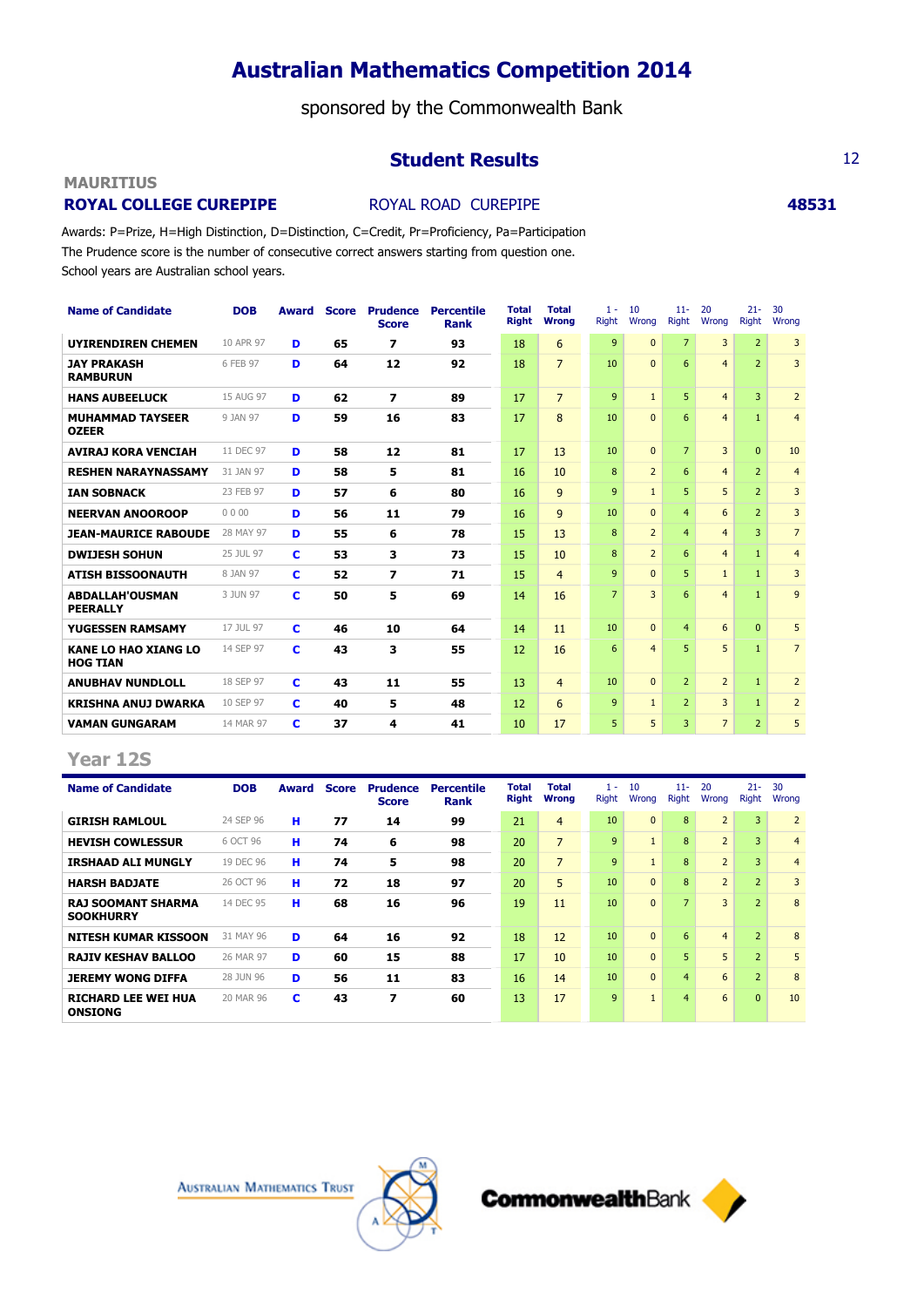sponsored by the Commonwealth Bank

## **Question by Question Analysis** 13

### **MAURITIUS ROYAL COLLEGE CUREPIPE ROYAL ROAD CUREPIPE <b>48531 48531**

**Percentage response rate for your school and your country or Australian state.** The correct answer is highlighted. Colours indicate that the percent correct is -

above average  $\Box$  similar to the average  $\Box$  below average

**Year 7UP**

| Question        | A              |        | Region         | B                       |        | Region         | $\mathbf C$             |         | Region         | D                       |        | Region         | E                       |        | Region         | N                       | Region         |
|-----------------|----------------|--------|----------------|-------------------------|--------|----------------|-------------------------|---------|----------------|-------------------------|--------|----------------|-------------------------|--------|----------------|-------------------------|----------------|
| Q <sub>1</sub>  | 100            | $\ast$ | 100            | $\bullet$               |        | $\mathbf 0$    | $\bullet$               |         | $\mathbf 0$    | $\bullet$               |        | $\mathbf 0$    | $\bullet$               |        | $\mathbf 0$    | $\bullet$               | $\mathbf 0$    |
| Q <sub>2</sub>  | 95             | $\ast$ | 92             | $\bullet$               |        | $\overline{2}$ | $\bullet$               |         | $\mathbf{0}$   | $\bullet$               |        | $\mathbf{0}$   | 4                       |        | $\overline{4}$ | $\mathbf{0}$            | $\mathbb O$    |
| Q <sub>3</sub>  | 11             |        | 15             | $\overline{\mathbf{z}}$ |        | 11             | 31                      |         | 32             | 46                      | $\ast$ | 37             | $\overline{\mathbf{2}}$ |        | $\overline{2}$ | $\mathbf{0}$            | $\mathbf 0$    |
| Q <sub>4</sub>  | $\bullet$      |        | $\mathbf{0}$   | 5                       |        | 8              | $\bullet$               |         | $\mathbf{0}$   | 94                      | $\ast$ | 90             | $\bullet$               |        | $\overline{0}$ | $\mathbf{0}$            | $\mathbb O$    |
| Q <sub>5</sub>  | $\mathbf{0}$   |        | $\Omega$       | $\overline{\mathbf{2}}$ |        | 3              | 95                      | $\ast$  | 89             | $\mathbf{0}$            |        | $\mathbf{1}$   | 1                       |        | $\overline{2}$ | $\mathbf{0}$            | 0              |
| Q <sub>6</sub>  | $\bullet$      |        | $\mathbf{0}$   | 1                       |        | 3              | 86                      | $\ast$  | 80             | 4                       |        | $\overline{4}$ | 4                       |        | 8              | $\overline{\mathbf{2}}$ | $\mathbf{1}$   |
| Q7              | $\mathbf{0}$   |        | $\Omega$       | $\mathbf{0}$            |        | $\mathbf{0}$   | $\mathbf{0}$            |         | $\Omega$       | $\mathbf{0}$            |        | $\mathbf{0}$   | 100                     | $\ast$ | 99             | $\mathbf{0}$            | $\mathbf{0}$   |
| Q8              | 21             |        | 24             | 34                      | $\ast$ | 35             | 10                      |         | 8              | 1                       |        | $\overline{2}$ | 28                      |        | 26             | 2                       | $\overline{2}$ |
| Q <sub>9</sub>  | $\overline{ }$ |        | 9              | 73                      | $\ast$ | 70             | $\overline{\mathbf{2}}$ |         | 6              | 10                      |        | 7              | $\overline{\mathbf{2}}$ |        | 3              | $\overline{2}$          | $\overline{2}$ |
| Q10             | 76             | $\ast$ | 70             | 8                       |        | 12             | $\overline{\mathbf{z}}$ |         | 6              | $\overline{\mathbf{2}}$ |        | $\overline{4}$ | 1                       |        | $\overline{4}$ | 2                       | $\mathbf{1}$   |
| <b>Q11</b>      | $\bullet$      |        | $\overline{2}$ | $\overline{\mathbf{2}}$ |        | 3              | 86                      | $\star$ | 75             | $\overline{ }$          |        | 13             | 1                       |        | $\mathbf{1}$   | 1                       | $\mathbf{1}$   |
| <b>Q12</b>      | 5              |        | 6              | 53                      | $\ast$ | 45             | 30                      |         | 32             | $\overline{\mathbf{z}}$ |        | $\circ$        | 1                       |        | $\overline{4}$ | 1                       | $\mathbf{1}$   |
| Q13             | 85             | $\ast$ | 78             | $\bullet$               |        | $\mathbf{1}$   | $\mathbf{1}$            |         | $\mathbf{0}$   | 13                      |        | 14             | $\bullet$               |        | $\overline{2}$ | $\mathbf 0$             | $\mathbb O$    |
| <b>Q14</b>      | 18             | $\ast$ | 22             | 10                      |        | 10             | 47                      |         | 43             | 5                       |        | $\overline{4}$ | 8                       |        | 11             | 8                       | $\, 8$         |
| <b>Q15</b>      | 4              |        | $\overline{4}$ | 8                       |        | 10             | 79                      | $\ast$  | 76             | $\overline{\mathbf{2}}$ |        | $\overline{2}$ | 4                       |        | 5              | $\mathbf{0}$            | $\mathbf 0$    |
| Q16             | 5              |        | 6              | 4                       |        | 6              | 8                       |         | 12             | $\overline{\mathbf{2}}$ |        | $\overline{2}$ | $72 *$                  |        | 64             | 5                       | 7              |
| Q17             | 4              |        | $\overline{4}$ | 8                       |        | 12             | 44                      | $\ast$  | 40             | 20                      |        | 20             | 17                      |        | 16             | 4                       | 5              |
| <b>Q18</b>      | 4              |        | 5              | 84                      | $\ast$ | 84             | 4                       |         | $\overline{2}$ | 1                       |        | $\mathbf{0}$   | $\overline{2}$          |        | 3              | $\overline{\mathbf{2}}$ | $\overline{2}$ |
| Q19             | 43             |        | 50             | 4                       |        | $\overline{4}$ | $\overline{\mathbf{2}}$ |         | 3              | 28                      | $\ast$ | 23             | 10                      |        | 8              | 10                      | 9              |
| <b>Q20</b>      | 13             |        | 12             | 52                      | $\ast$ | 44             | 8                       |         | 12             | $\overline{\mathbf{2}}$ |        | 3              | 10                      |        | 13             | 13                      | 12             |
| <b>Q21</b>      | 11             |        | 16             | 13                      |        | 12             | 11                      |         | 13             | 1                       |        | $\overline{2}$ | 55                      | $\ast$ | 48             | $\overline{ }$          | 6              |
| <b>Q22</b>      | 28             |        | 25             | 24                      |        | 28             | $\bullet$               |         | $\overline{4}$ | 10                      |        | 13             | 31                      | $\ast$ | 23             | $\overline{\mathbf{2}}$ | $\overline{2}$ |
| <b>Q23</b>      | 53             | $\ast$ | 58             | 17                      |        | 15             | 11                      |         | 12             | 4                       |        | $\overline{2}$ | 5                       |        | 5              | $\overline{\mathbf{z}}$ | 5              |
| Q <sub>24</sub> | 8              |        | $\overline{9}$ | 15                      | $\ast$ | 14             | 11                      |         | 12             | 11                      |        | 19             | 43                      |        | 36             | 8                       | $\,8\,$        |
| Q <sub>25</sub> | 4              |        | 5              | $\overline{ }$          |        | 6              | 26                      |         | 22             | 30                      | $\ast$ | 24             | 23                      |        | 31             | 8                       | 10             |

### **Numeric Questions**

| <b>Ouestion</b> | <b>CorrectAnswer Right Region Wrong Region No Answer Region</b> |    |                |    |    |    |    |  |
|-----------------|-----------------------------------------------------------------|----|----------------|----|----|----|----|--|
| <b>Q26</b>      | 022                                                             | 13 | 12             | 72 | 76 | 14 | 12 |  |
| <b>Q27</b>      | 048                                                             |    | $\mathcal{P}$  | 64 | 69 | 33 | 30 |  |
| <b>Q28</b>      | 141                                                             |    | $\mathcal{P}$  | 38 | 43 | 59 | 56 |  |
| <b>Q29</b>      | 198                                                             | 6  | $\overline{4}$ | 38 | 48 | 57 | 48 |  |
| 030             | 126                                                             | 0  |                | 52 | 55 | 48 | 45 |  |



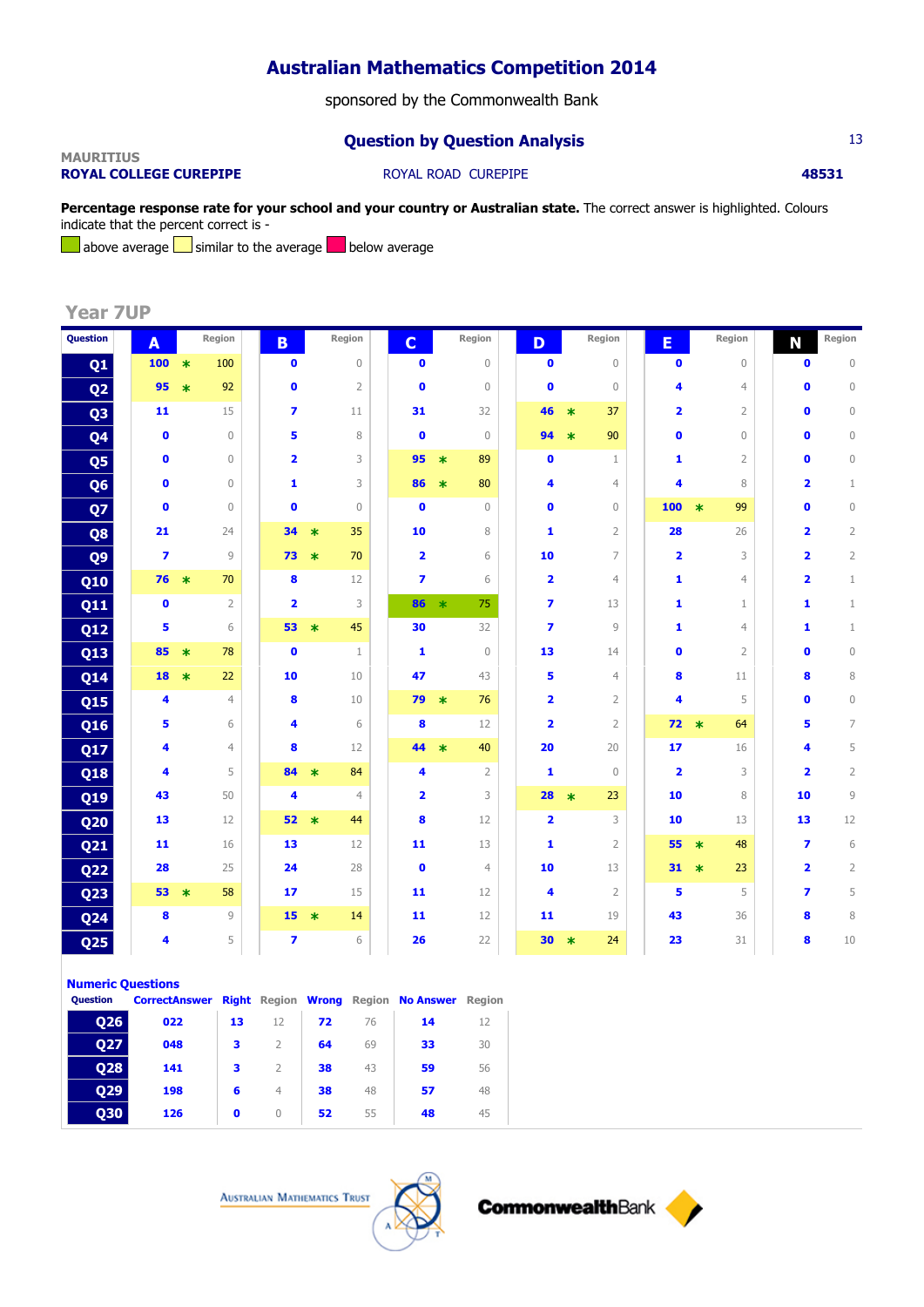sponsored by the Commonwealth Bank

## **Question by Question Analysis** 14

### **MAURITIUS ROYAL COLLEGE CUREPIPE ROYAL ROAD CUREPIPE <b>18531**

**Percentage response rate for your school and your country or Australian state.** The correct answer is highlighted. Colours indicate that the percent correct is -

above average  $\Box$  similar to the average  $\Box$  below average

**Year 7J**

| <b>Question</b> | A                       |        | Region         | B                       |         | Region         | $\mathbf C$             |                         | Region          | D                       |        | Region         | E                       |                         | Region         | N            | Region         |
|-----------------|-------------------------|--------|----------------|-------------------------|---------|----------------|-------------------------|-------------------------|-----------------|-------------------------|--------|----------------|-------------------------|-------------------------|----------------|--------------|----------------|
| Q <sub>1</sub>  | 97                      | $\ast$ | 95             | $\bullet$               |         | 0              | $\bullet$               |                         | $\mathbf 0$     | $\mathbf 0$             |        | $\mathbf 0$    | 2                       |                         | $\mathbf 0$    | $\mathbf 0$  | $\overline{2}$ |
| Q <sub>2</sub>  | $\bullet$               |        | $\mathbf{0}$   | 100                     | $\star$ | 88             | $\bullet$               |                         | 6               | $\bullet$               |        | $\mathbf{0}$   | $\bullet$               |                         | $\mathbf{0}$   | $\mathbf{0}$ | 3              |
| Q <sub>3</sub>  | $\bullet$               |        | $\overline{7}$ | $\overline{\mathbf{2}}$ |         | 3              | 95                      | $\ast$                  | 82              | $\bullet$               |        | $\overline{2}$ | $\overline{\mathbf{2}}$ |                         | $\mathbf 0$    | $\bullet$    | 3              |
| Q <sub>4</sub>  | $\bullet$               |        | $\mathbf{0}$   | $\overline{\mathbf{2}}$ |         | 5              | 97                      | $\ast$                  | 85              | $\bullet$               |        | $\overline{2}$ | $\bullet$               |                         | 3              | O            | 3              |
| Q5              | $\mathbf{0}$            |        | $\mathbf{1}$   | 4                       |         | 6              | 85                      | $\ast$                  | 71              | 10                      |        | 15             | $\bullet$               |                         | $\mathbf{0}$   | $\mathbf{0}$ | $\overline{4}$ |
| Q <sub>6</sub>  | $\overline{\mathbf{2}}$ |        | 11             | $\bullet$               |         | 8              | $\bullet$               |                         | 8               | 89                      | $\ast$ | 59             | $\overline{\mathbf{2}}$ |                         | 6              | 6            | 5              |
| Q7              | 53                      | $\ast$ | 26             | $\mathbf{0}$            |         | 12             | 32                      |                         | 37              | $\bullet$               |        | 6              | 12                      |                         | 12             | 2            | $\overline{4}$ |
| Q8              | $\overline{\mathbf{2}}$ |        | 5              | $\overline{\mathbf{2}}$ |         | $\overline{7}$ | $71 *$                  |                         | 34              | 22                      |        | 38             | $\overline{\mathbf{2}}$ |                         | $\overline{7}$ | $\bullet$    | 6              |
| Q <sub>9</sub>  | $\bullet$               |        | $\overline{0}$ | $\bullet$               |         | $1\,$          | $\bullet$               |                         | $\overline{7}$  | $\overline{\mathbf{2}}$ |        | 6              | 97                      | $\ast$                  | 79             | 0            | 3              |
| Q10             | $\overline{\mathbf{2}}$ |        | $\overline{7}$ | 8                       |         | 13             | 8                       |                         | 10              | 10                      |        | 19             | 71                      | $\ast$                  | 41             | 0            | 6              |
| Q11             | 8                       |        | 18             | 63                      | $\ast$  | 32             | 10                      |                         | 13              | 12                      |        | 21             | $\overline{\mathbf{2}}$ |                         | 5              | 4            | 7              |
| <b>Q12</b>      | 55                      |        | 47             | 12                      | $\ast$  | 13             | 10                      |                         | 15              | 10                      |        | 7              | 4                       |                         | 6              | 8            | 9              |
| Q13             | 18                      |        | 25             | 57                      | $\ast$  | 41             | 14                      |                         | 11              | 6                       |        | $\overline{7}$ | $\mathbf{0}$            |                         | 6              | 4            | 6              |
| <b>Q14</b>      |                         | $55 *$ | 30             | 12                      |         | 9              | 12                      |                         | 17              | 4                       |        | 8              | 16                      |                         | 28             | $\bullet$    | 5              |
| <b>Q15</b>      | 16                      |        | 18             | $\overline{\mathbf{4}}$ |         | 9              | 8                       |                         | 11              | 24                      |        | 38             | 38                      | $\overline{\mathbf{r}}$ | 15             | 8            | 6              |
| <b>Q16</b>      | 51                      |        | 42             | 14                      |         | 17             | 16                      | $\star$                 | 12              | 6                       |        | 11             | $\overline{\mathbf{2}}$ |                         | $\circ$        | 10           | 7              |
| Q17             | 16                      |        | 15             | 18                      |         | 23             | 24                      |                         | 13              | 10                      |        | 17             | 28                      | $\ast$                  | 21             | 2            | $\overline{7}$ |
| <b>Q18</b>      | 14                      |        | 8              | 48                      |         | 33             | 10                      | 米                       | 20 <sub>2</sub> | 16                      |        | 15             | $6\phantom{1}6$         |                         | 13             | 4            | $\overline{7}$ |
| Q19             | 6                       |        | 22             | 28                      | $\ast$  | 16             | 16                      |                         | 12              | 18                      |        | 14             | 16                      |                         | 24             | 14           | 10             |
| Q <sub>20</sub> | 26                      |        | 27             | 30                      |         | 18             | 28                      | $\overline{\mathbf{r}}$ | 21              | $\overline{\mathbf{2}}$ |        | $\overline{9}$ | 12                      |                         | 15             | $\bullet$    | 6              |
| <b>Q21</b>      |                         | $61 *$ | 33             | $\overline{\mathbf{2}}$ |         | 16             | 10                      |                         | 9               | 14                      |        | 24             | 4                       |                         | 9              | 8            | $\overline{7}$ |
| <b>Q22</b>      | 51                      |        | 73             | 22 <sub>2</sub>         | $\star$ | 8              | 12                      |                         | 6               | 6                       |        | $\overline{4}$ | 6                       |                         | $\overline{2}$ | 2            | $\overline{4}$ |
| <b>Q23</b>      | 14                      |        | 12             | 16                      |         | 14             | 12                      |                         | 17              | 42                      | $\ast$ | 33             | 6                       |                         | 14             | 8            | 7              |
| Q <sub>24</sub> | 20                      |        | 17             | 20                      |         | 28             | $\overline{\mathbf{2}}$ |                         | 9               | 18                      | $\ast$ | 12             | 28                      |                         | 23             | 10           | 9              |
| Q <sub>25</sub> | 28                      | $\ast$ | 27             | 16                      |         | 17             | 20                      |                         | 18              | 16                      |        | 16             | 10                      |                         | 11             | 8            | 9              |

### **Numeric Questions**

| <b>Ouestion</b> | <b>CorrectAnswer</b> |    |          |    |    | Right Region Wrong Region No Answer | Region |  |
|-----------------|----------------------|----|----------|----|----|-------------------------------------|--------|--|
| 026             | 904                  | 16 | 5        | 71 | 82 | 12                                  | 13     |  |
| <b>Q27</b>      | 011                  | 4  |          | 67 | 78 | 29                                  | 21     |  |
| 028             | 040                  | 0  |          | 80 | 82 | 20                                  | 18     |  |
| <b>Q29</b>      | 126                  | 2  | $\Omega$ | 69 | 74 | 29                                  | 26     |  |
| 030             | 598                  | 0  |          | 59 | 70 | 41                                  | 30     |  |

**AUSTRALIAN MATHEMATICS TRUST** 



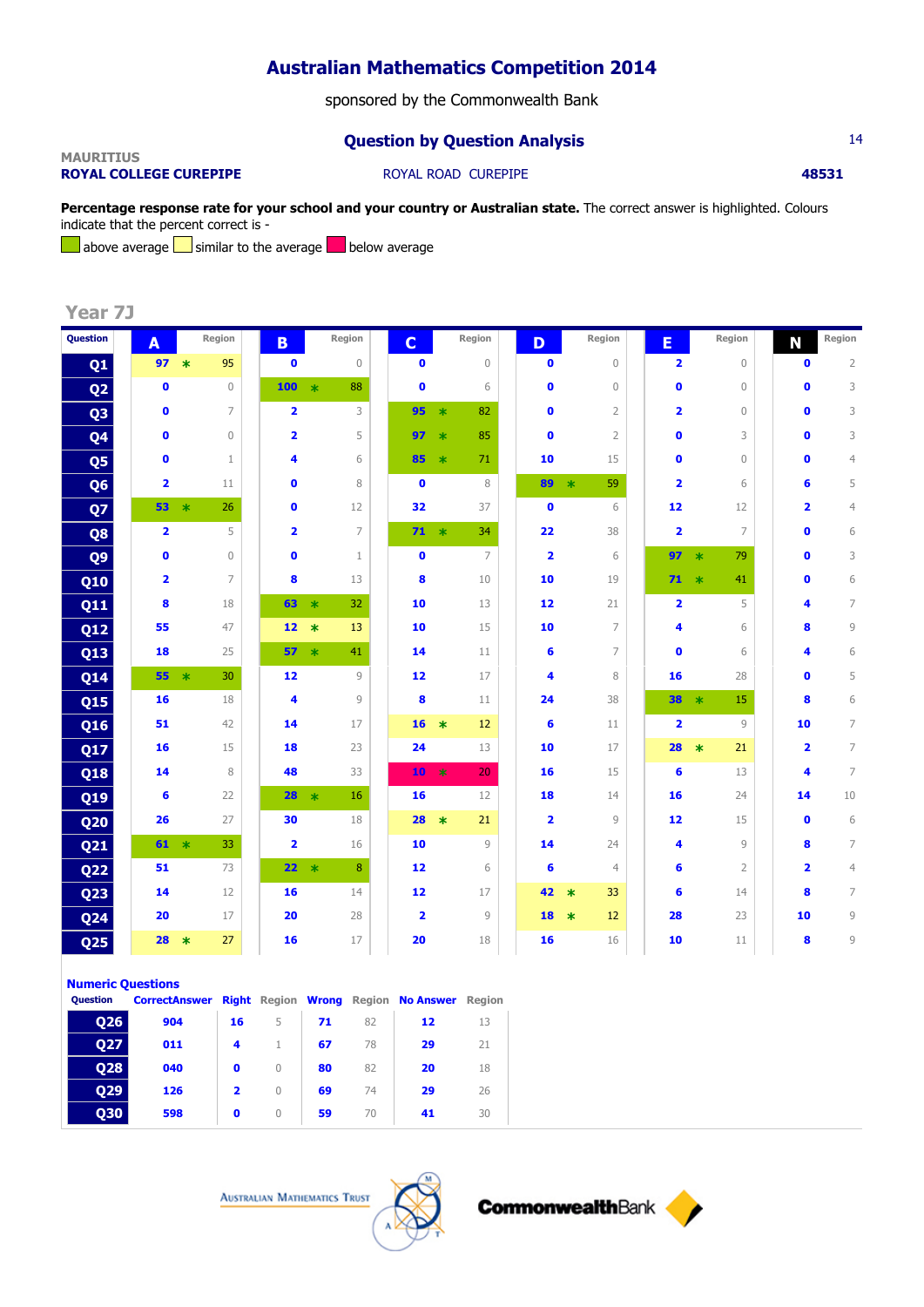sponsored by the Commonwealth Bank

## **Question by Question Analysis** 15

### **MAURITIUS ROYAL COLLEGE CUREPIPE ROYAL ROAD CUREPIPE <b>18531**

Percentage response rate for your school and your country or Australian state. The correct answer is highlighted. Colours indicate that the percent correct is -

above average  $\Box$  similar to the average  $\Box$  below average

**Year 8J**

| Question        | A  |                         | Region         | B.                      |         | Region   | $\mathbf{C}$            |                         | Region         | D                       | Region         | E.                      |         | Region         | N                       | Region         |
|-----------------|----|-------------------------|----------------|-------------------------|---------|----------|-------------------------|-------------------------|----------------|-------------------------|----------------|-------------------------|---------|----------------|-------------------------|----------------|
| Q1              | 95 |                         | 95<br>$\ast$   | $\overline{\mathbf{2}}$ |         | $\theta$ | $\bullet$               |                         | $\mathbb O$    | $\bullet$               | $\mathbb O$    | $\overline{\mathbf{2}}$ |         | 1              | $\bullet$               | $\overline{2}$ |
| Q <sub>2</sub>  |    | $\mathbf{0}$            | $\Omega$       | 97                      | $\ast$  | 89       | $\mathbf{0}$            |                         | 6              | $\overline{\mathbf{2}}$ | $\mathbf{0}$   | $\mathbf 0$             |         | $\mathbf{0}$   | $\mathbf 0$             | $\overline{2}$ |
| Q <sub>3</sub>  |    | $\overline{\mathbf{2}}$ | $\overline{4}$ | $\overline{\mathbf{2}}$ |         | 3        | 95                      | $\ast$                  | 86             | $\bullet$               | 1              | $\mathbf 0$             |         | $\overline{0}$ | $\mathbf{0}$            | $\overline{2}$ |
| Q <sub>4</sub>  |    | $\bullet$               | $\mathbf 0$    | 4                       |         | 3        | 95                      | $\ast$                  | 87             | $\bullet$               | $\overline{4}$ | $\bullet$               |         | 1              | $\bullet$               | $\overline{2}$ |
| Q <sub>5</sub>  |    | 2                       | $\mathbf{1}$   | $\bullet$               |         | 5        | 95                      | $\ast$                  | 80             | $\overline{\mathbf{2}}$ | 8              | $\mathbf 0$             |         | $\overline{0}$ | $\mathbf{0}$            | $\overline{2}$ |
| Q <sub>6</sub>  |    | $\bullet$               | 10             | $\bullet$               |         | 6        | $\bullet$               |                         | 8              | 100                     | $\ast$<br>63   | $\bullet$               |         | 5              | $\mathbf{0}$            | 5              |
| Q7              | 28 |                         | 29<br>$\ast$   | $\overline{\mathbf{2}}$ |         | 13       | 47                      |                         | 35             | $\mathbf{9}$            | $\overline{7}$ | $\mathbf{9}$            |         | 11             | $\overline{\mathbf{2}}$ | $\overline{2}$ |
| Q <sub>8</sub>  |    | $\overline{\mathbf{2}}$ | $\overline{4}$ | 4                       |         | 8        | 64                      | $\ast$                  | 39             | 21                      | 35             | $\overline{\mathbf{2}}$ |         | 6              | 4                       | 5              |
| Q <sub>9</sub>  |    | $\bullet$               | $\mathbf{0}$   | $\bullet$               |         | 2        | $\bullet$               |                         | $\overline{4}$ | $\bullet$               | $\overline{7}$ | 100                     | $\star$ | 81             | $\mathbf 0$             | $\overline{2}$ |
| Q10             |    | 4                       | $\overline{7}$ | $\overline{\mathbf{z}}$ |         | 14       | 4                       |                         | 9              | 4                       | 15             | 71                      | $\ast$  | 47             | $\overline{\mathbf{z}}$ | 5              |
| Q11             |    | $\overline{\mathbf{z}}$ | 13             | 66                      | $\ast$  | 39       | 14                      |                         | 10             | $\bullet$               | 25             | 9                       |         | $\overline{4}$ | $\overline{\mathbf{2}}$ | 6              |
| <b>Q12</b>      | 16 |                         | 41             | 23                      | $\ast$  | 13       | 14                      |                         | 18             | 19                      | 10             | 9                       |         | 6              | 16                      | $\, 8$         |
| <b>Q13</b>      | 11 |                         | 24             | 73                      | $\ast$  | 52       | 9                       |                         | 9              | $\mathbf 0$             | 5              | $\bullet$               |         | 3              | 4                       | $\overline{4}$ |
| <b>Q14</b>      | 50 |                         | $\ast$<br>30   | 4                       |         | 6        | 11                      |                         | 18             | 4                       | $\,8\,$        | 26                      |         | 30             | 2                       | 5              |
| <b>Q15</b>      | 35 |                         | 19             | $\bullet$               |         | 6        | 11                      |                         | 14             | 23                      | 36             | 23                      | $\ast$  | 16             | 4                       | 6              |
| Q16             | 47 |                         | 45             | 19                      |         | 18       | 14                      | $\ast$                  | 15             | 9                       | 8              | $\overline{\mathbf{2}}$ |         | 5              | $\overline{ }$          | 6              |
| Q17             | 19 |                         | 13             | $\mathbf{9}$            |         | 21       | 19                      |                         | 15             | 21                      | 21             | 28                      | $\ast$  | 21             | $\overline{\mathbf{2}}$ | 5              |
| <b>Q18</b>      |    | 4                       | $\overline{9}$ | 42                      |         | 35       | $38 *$                  |                         | 25             | 4                       | 11             | $\overline{\mathbf{z}}$ |         | 11             | $\overline{\mathbf{2}}$ | 6              |
| Q19             | 14 |                         | 20             | 38                      | $\ast$  | 17       | $\overline{\mathbf{2}}$ |                         | 11             | 16                      | 11             | 14                      |         | 31             | 14                      | 7              |
| <b>Q20</b>      | 21 |                         | 24             | 38                      |         | 22       | 21                      | $\overline{\mathbf{r}}$ | 26             | 4                       | 11             | 11                      |         | 12             | $\overline{\mathbf{2}}$ | 3              |
| <b>Q21</b>      | 64 |                         | $\ast$<br>39   | 4                       |         | 13       | 14                      |                         | 8              | 14                      | 26             | $\bullet$               |         | 5              | 2                       | 6              |
| <b>Q22</b>      | 45 |                         | 69             | 38                      | $\star$ | 13       | $\overline{\mathbf{2}}$ |                         | 6              | $\bullet$               | 1              | 11                      |         | $\overline{4}$ | $\overline{\mathbf{2}}$ | 3              |
| <b>Q23</b>      | 21 |                         | 15             | 9                       |         | 15       | 30                      |                         | 16             | 23                      | 34<br>$\ast$   | $\overline{\mathbf{z}}$ |         | 12             | $\overline{\mathbf{z}}$ | 5              |
| <b>Q24</b>      | 21 |                         | 14             | 9                       |         | 31       | 14                      |                         | 8              | 40                      | $\ast$<br>19   | 14                      |         | 19             | $\mathbf 0$             | 5              |
| Q <sub>25</sub> | 30 |                         | 29<br>$\ast$   | 11                      |         | 17       | 14                      |                         | 18             | 26                      | 17             | $\overline{\mathbf{z}}$ |         | 9              | 9                       | $\overline{7}$ |

### **Numeric Questions**

| Question   | <b>CorrectAnswer</b> |             |          |    |    | <b>Right Region Wrong Region No Answer Region</b> |    |  |
|------------|----------------------|-------------|----------|----|----|---------------------------------------------------|----|--|
| <b>Q26</b> | 904                  | 26          | 10       | 48 | 75 | 26                                                | 15 |  |
| 027        | 011                  | $\mathbf 0$ |          | 60 | 79 | 40                                                | 20 |  |
| <b>Q28</b> | 040                  | $\bullet$   | $\Omega$ | 62 | 82 | 38                                                | 18 |  |
| <b>Q29</b> | 126                  | 0           | $\Omega$ | 67 | 76 | 33                                                | 24 |  |
| 030        | 598                  | 0           | $\Omega$ | 48 | 70 | 52                                                | 30 |  |

**AUSTRALIAN MATHEMATICS TRUST** 



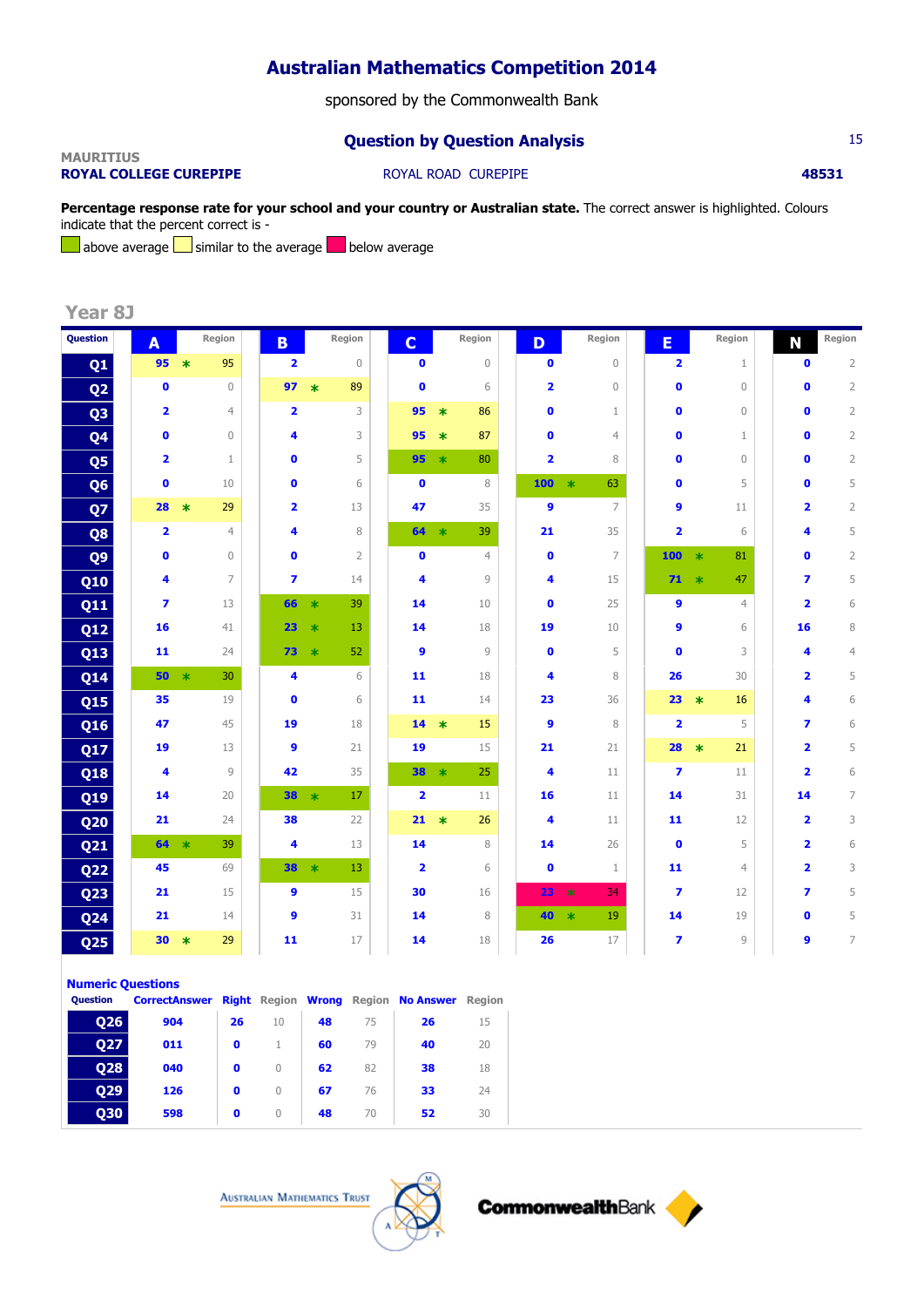sponsored by the Commonwealth Bank

## **Question by Question Analysis** 16

### **MAURITIUS ROYAL COLLEGE CUREPIPE ROYAL ROAD CUREPIPE <b>48531 48531**

**Percentage response rate for your school and your country or Australian state.** The correct answer is highlighted. Colours indicate that the percent correct is -

above average  $\Box$  similar to the average  $\Box$  below average

**Year 9I**

| Question        | A               | Region       |                | B.        | Region         | $\overline{c}$ | Region                        | D         |         | Region         | E               |        | Region         | N            | Region         |
|-----------------|-----------------|--------------|----------------|-----------|----------------|----------------|-------------------------------|-----------|---------|----------------|-----------------|--------|----------------|--------------|----------------|
| Q1              | $\bullet$       |              | $\overline{2}$ | $\bullet$ | $\mathbf 1$    | $\mathbf 0$    | $\overline{2}$                | 100       | $\star$ | 87             | $\mathbf 0$     |        | 3              | $\mathbf 0$  | $\overline{2}$ |
| Q <sub>2</sub>  | $\bullet$       |              | $\mathbf{0}$   | 93        | 89<br>$\ast$   | $\bullet$      | $\overline{4}$                | $\bullet$ |         | $\mathbf{0}$   | $\bullet$       |        | $\mathbf 1$    | 6            | $\overline{2}$ |
| Q <sub>3</sub>  | $\bullet$       |              | $\mathbf{0}$   | 100       | 86<br>$\ast$   | $\bullet$      | $\mathbf{1}$                  | $\bullet$ |         | 9              | $\mathbf 0$     |        | $\mathbf{0}$   | 0            | $\overline{2}$ |
| Q <sub>4</sub>  | $\bullet$       |              | 3              | 6         | $\mathbf{1}$   | 12             | $\circ$                       | 81        | $\ast$  | 79             | $\mathbf{0}$    |        | $\overline{4}$ | O            | $\overline{2}$ |
| Q5              | $\mathbf 0$     |              | 7              | 6         | 6              | $\bullet$      | 6                             | 93        | $\ast$  | 70             | $\mathbf 0$     |        | 5              | O            | $\overline{2}$ |
| Q <sub>6</sub>  | 6               |              | $\overline{4}$ | 12        | $\overline{9}$ | 75             | $\overline{\mathbf{r}}$<br>46 | 6         |         | 26             | $\mathbf{0}$    |        | 7              | O            | $\overline{4}$ |
| Q7              |                 | $81 *$<br>61 |                | 6         | $\overline{9}$ | $\bullet$      | 3                             | 12        |         | 18             | $\bullet$       |        | 3              | O            | 3              |
| Q8              | 6               |              | 10             | 12        | 21             | 31             | 28                            | 18        |         | 12             | 31              | $\ast$ | 22             | O            | $\overline{4}$ |
| Q <sub>9</sub>  | 12              |              | 19             | $\bullet$ | 6              | $31 *$         | 18                            | 6         |         | 14             | 50              |        | 36             | 0            | 5              |
| Q10             |                 | $62 *$       | 26             | 18        | 40             | 6              | 6                             | $\bullet$ |         | $\overline{4}$ | 12              |        | 18             | 0            | $\overline{2}$ |
| <b>Q11</b>      | $\bullet$       |              | $\overline{4}$ | 18        | 20             | 18             | 30                            | 6         |         | 6              | $56 *$          |        | 34             | O            | 3              |
| <b>Q12</b>      | 31              |              | 22             | 12        | 8              | 6              | 20                            | 18        |         | 15             | $31 *$          |        | 28             | O            | $\overline{4}$ |
| Q13             | 6               |              | 6              | 50        | $\ast$<br>21   | 12             | 6                             | 6         |         | 6              | 25              |        | 54             | O            | 3              |
| <b>Q14</b>      | $\bullet$       |              | 14             | 25        | 18             | 6              | 11                            | 12        |         | 15             | $56 *$          |        | 32             | O            | 6              |
| <b>Q15</b>      | 12              |              | 34             | $\bullet$ | $\overline{9}$ | 25             | 26                            | $43 *$    |         | 22             | 12              |        | 3              | 6            | 3              |
| <b>Q16</b>      | 12              |              | 23             | 50        | 29             | 18             | 20<br>$\star$                 | 6         |         | 9              | 12              |        | 12             | $\bullet$    | $\overline{4}$ |
| <b>Q17</b>      | 18              |              | 61             | 50        | 18<br>$\ast$   | 12             | 6                             | 12        |         | 3              | 6               |        | 6              | $\mathbf{0}$ | $\overline{2}$ |
| <b>Q18</b>      | 18              |              | 19             | 50        | 24<br>$\ast$   | 18             | 29                            | 12        |         | 18             | $\bullet$       |        | $\mathbf{1}$   | $\bullet$    | 6              |
| Q19             | 25 <sub>2</sub> | $\star$      | 15             | 31        | 25             | 12             | 15                            | 18        |         | $\circ$        | 12              |        | 30             | O            | $\overline{4}$ |
| Q <sub>20</sub> | 31              |              | 16             | $\bullet$ | $\overline{9}$ | $\bullet$      | 10                            | 18        |         | 25             | 50              | $\ast$ | 31             | O            | 6              |
| <b>Q21</b>      | 31              |              | 13             | 25        | 12             | 25             | 17<br>$*$                     | 18        |         | 23             | $\bullet$       |        | 27             | 0            | 6              |
| <b>Q22</b>      | $\bullet$       |              | 5              | 31        | 19             | $56 *$         | 38                            | 6         |         | 12             | $\bullet$       |        | 16             | 6            | 6              |
| Q <sub>23</sub> | 50              | $\star$      | 22             | 6         | 10             | 12             | 19                            | 25        |         | 22             | 6               |        | 20             | O            | 5              |
| <b>Q24</b>      | 31              |              | 32             | 37        | 21             | $\bullet$      | 13<br>$\star$                 | 18        |         | 14             | 12 <sup>2</sup> |        | 14             | 0            | 3              |
| Q <sub>25</sub> | 6               |              | 33             | 68        | 40             | 6              | $\overline{7}$                | 6         | $\ast$  | 6              | 12              |        | 6              | 0            | $\overline{4}$ |

**Numeric Questions**

| <b>Ouestion</b> | <b>CorrectAnswer Right Region Wrong Region No Answer</b> |    |           |    |    |    | <b>Region</b> |
|-----------------|----------------------------------------------------------|----|-----------|----|----|----|---------------|
| <b>O26</b>      | 040                                                      | 13 |           | 69 | 89 | 19 | 10            |
| 027             | 088                                                      | 0  | $\Omega$  | 38 | 71 | 63 | 29            |
| <b>Q28</b>      | 625                                                      | 0  | $\Omega$  | 50 | 76 | 50 | 24            |
| <b>Q29</b>      | 704                                                      | 0  | $\bigcap$ | 50 | 73 | 50 | 27            |
| 030             | 198                                                      | 0  | $\cup$    | 56 | 70 | 44 | 30            |



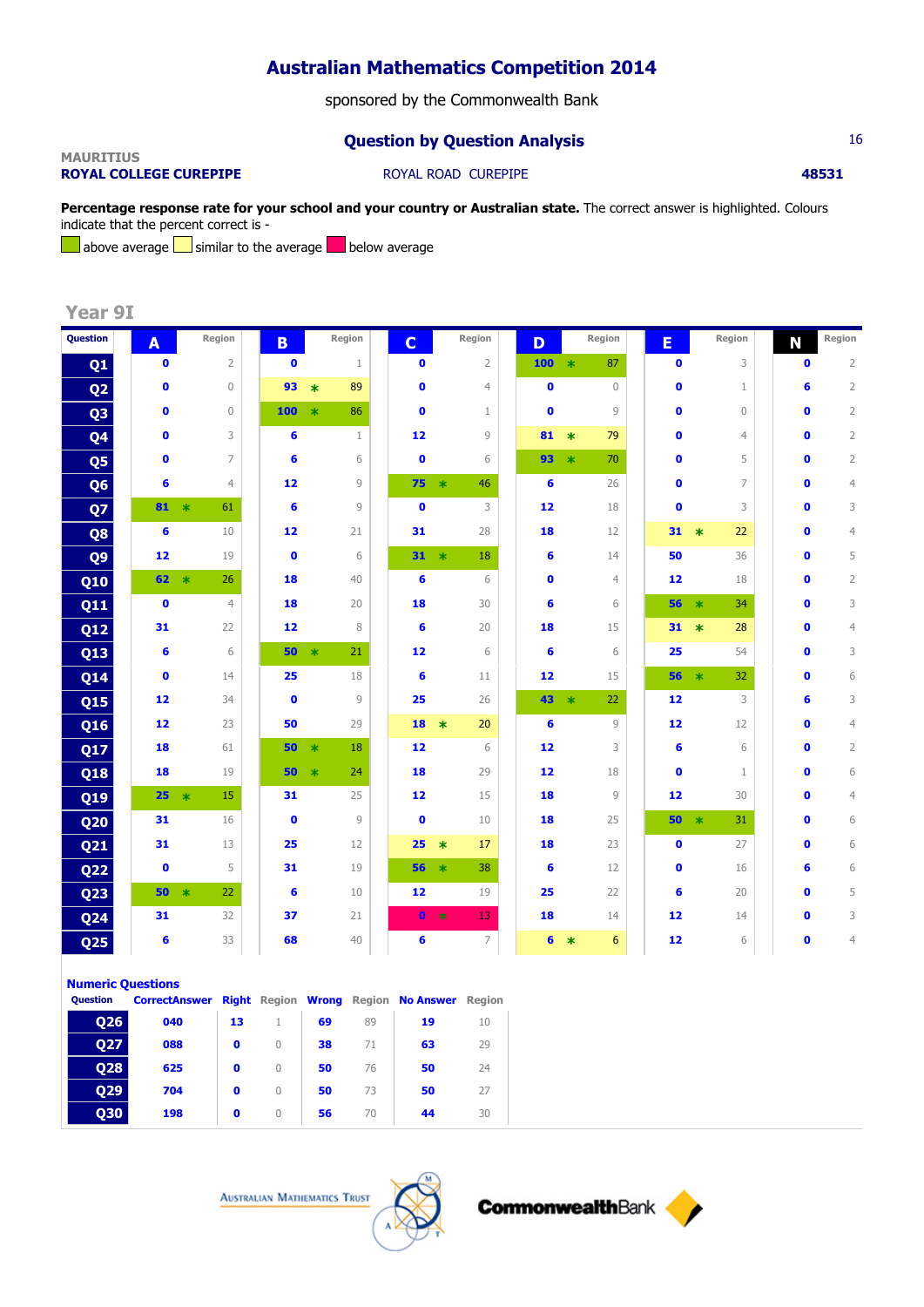sponsored by the Commonwealth Bank

## **Question by Question Analysis** 17

### **MAURITIUS ROYAL COLLEGE CUREPIPE ROYAL ROAD CUREPIPE <b>48531**

**Percentage response rate for your school and your country or Australian state.** The correct answer is highlighted. Colours indicate that the percent correct is -

above average  $\Box$  similar to the average  $\Box$  below average

**Year 10I**

| <b>Question</b> | A            | Region         | B.           | Region         | $\mathbf C$  | Region         | D            |         | Region       | E            | Region         | N            | Region         |
|-----------------|--------------|----------------|--------------|----------------|--------------|----------------|--------------|---------|--------------|--------------|----------------|--------------|----------------|
| Q <sub>1</sub>  | $\bullet$    | $\mathbf 0$    | $\mathbf 0$  | $\mathbf{1}$   | $\bullet$    | $\overline{2}$ | 100          | $\ast$  | 91           | $\bullet$    | $\overline{2}$ | $\bullet$    | $\overline{2}$ |
| Q <sub>2</sub>  | $\bullet$    | $\mathbf{0}$   | 94           | 94<br>$\ast$   | 5            | $\overline{2}$ | $\bullet$    |         | $\mathbf{0}$ | $\bullet$    | $\overline{0}$ | $\mathbf{0}$ | $\mathbf 1$    |
| Q <sub>3</sub>  | $\bullet$    | $\overline{0}$ | 100          | 90<br>$\ast$   | $\bullet$    | $\overline{0}$ | $\mathbf{0}$ |         | 5            | $\bullet$    | $\overline{0}$ | $\bullet$    | $\mathbf{1}$   |
| Q4              | $\mathbf 0$  | $\mathbf{1}$   | $\mathbf 0$  | $\mathbf{0}$   | 11           | 13             | 88           | $\ast$  | 80           | $\mathbf 0$  | $\mathbf{1}$   | $\mathbf{0}$ | $\overline{2}$ |
| Q5              | $\mathbf{0}$ | $\overline{7}$ | 5            | 6              | $\bullet$    | $\overline{2}$ | 94           | $\ast$  | 79           | $\mathbf{0}$ | 3              | $\mathbf{0}$ | $\mathbf{1}$   |
| Q <sub>6</sub>  | 5            | 5              | $\bullet$    | $\overline{4}$ | 94           | 62<br>$\ast$   | $\bullet$    |         | 21           | $\bullet$    | 5              | $\mathbf{0}$ | $\overline{2}$ |
| Q7              | 94           | 69<br>$\ast$   | $\mathbf{0}$ | 6              | $\mathbf{0}$ | $\mathbf{1}$   | 5            |         | 16           | $\mathbf{0}$ | 3              | O            | $\mathbf{1}$   |
| Q8              | 5            | 10             | $\mathbf{0}$ | 18             | 29           | 22             | $\bullet$    |         | 12           | 64           | 31<br>$\ast$   | $\mathbf 0$  | 3              |
| Q <sub>9</sub>  | 5.           | 15             | 5            | 6              | 58           | $\star$<br>26  | 17           |         | 12           | 11           | 35             | $\bullet$    | $\overline{2}$ |
| <b>Q10</b>      | 47           | 24<br>$\star$  | 47           | 44             | $\bullet$    | $\overline{7}$ | $\bullet$    |         | 6            | 5            | 15             | $\mathbf 0$  | $\overline{2}$ |
| <b>Q11</b>      | $\bullet$    | $\overline{2}$ | 11           | 15             | 5            | 21             | 11           |         | 8            | 70           | 49<br>$\star$  | $\bullet$    | $\mathbf{1}$   |
| <b>Q12</b>      | 17           | 14             | $\bullet$    | $\overline{4}$ | $\bullet$    | 17             | 23           |         | 18           | 58           | 41<br>$\ast$   | $\mathbf 0$  | $\overline{2}$ |
| <b>Q13</b>      | 23           | 10             | 58           | 25<br>$\ast$   | $\bullet$    | 6              | $\bullet$    |         | 6            | 17           | 46             | $\mathbf{0}$ | $\overline{4}$ |
| <b>Q14</b>      | $\bullet$    | 12             | $\bullet$    | 14             | $\bullet$    | 8              | 5            |         | 16           | 94           | 42<br>$\ast$   | $\bullet$    | 5              |
| <b>Q15</b>      | 5            | 36             | 5            | 8              | 29           | 22             | 47           | $\star$ | 25           | $\bullet$    | $\overline{2}$ | 5            | $\overline{4}$ |
| Q16             | 11           | 26             | 29           | 26             | $11 *$       | 20             | 23           |         | 10           | 17           | 10             | 5            | 5              |
| <b>Q17</b>      | 17           | 57             | 52           | 22<br>$\ast$   | 5            | $\overline{7}$ | 11           |         | 3            | 5            | 5              | 5            | 3              |
| <b>Q18</b>      | $\bullet$    | 16             | 76           | $\ast$<br>34   | 11           | 27             | 11           |         | 14           | $\bullet$    | $\mathbf{1}$   | $\mathbf{0}$ | $\overline{4}$ |
| Q19             | 29           | 16<br>$\ast$   | $\bullet$    | 19             | $\bullet$    | 14             | 58           |         | 13           | 11           | 30             | $\bullet$    | $\overline{4}$ |
| Q <sub>20</sub> | 11           | 16             | $\bullet$    | 5              | 5            | 5              | 5            |         | 25           | $76 *$       | 43             | $\bullet$    | 3              |
| Q <sub>21</sub> | 23           | 10             | 17           | 17             | 23           | 17<br>$\ast$   | 5            |         | 22           | 17           | 27             | 11           | 5              |
| <b>Q22</b>      | $\bullet$    | 5              | 58           | 22             | 35           | 44<br>$\ast$   | $\bullet$    |         | 11           | 5            | 12             | $\bullet$    | 3              |
| <b>Q23</b>      | $76 *$       | 23             | 5            | 13             | 5            | 14             | 5            |         | 22           | 5            | 21             | $\mathbf 0$  | $\overline{4}$ |
| <b>Q24</b>      | 17           | 33             | 35           | 18             | 5            | 12<br>$\ast$   | 41           |         | 16           | $\mathbf 0$  | 16             | $\mathbf 0$  | 3              |
| Q <sub>25</sub> | 11           | 28             | 58           | 50             | 11           | $\overline{2}$ | 5            | $\ast$  | 5            | 11           | 7              | $\bullet$    | 5              |

| <b>Numeric Questions</b> |  |
|--------------------------|--|
|--------------------------|--|

| <b>Ouestion</b> | <b>CorrectAnswer Right Region Wrong Region No Answer Region</b> |   |          |    |    |    |    |  |
|-----------------|-----------------------------------------------------------------|---|----------|----|----|----|----|--|
| <b>O26</b>      | 040                                                             | 6 |          | 88 | 90 | 6  |    |  |
| <b>Q27</b>      | 088                                                             | 0 | $\Omega$ | 71 | 73 | 29 | 27 |  |
| <b>Q28</b>      | 625                                                             | 0 |          | 47 | 74 | 53 | 25 |  |
| <b>Q29</b>      | 704                                                             | o | $\cap$   | 41 | 66 | 59 | 34 |  |
| 030             | 198                                                             | 0 | $\Omega$ | 41 | 66 | 59 | 34 |  |

**AUSTRALIAN MATHEMATICS TRUST** 



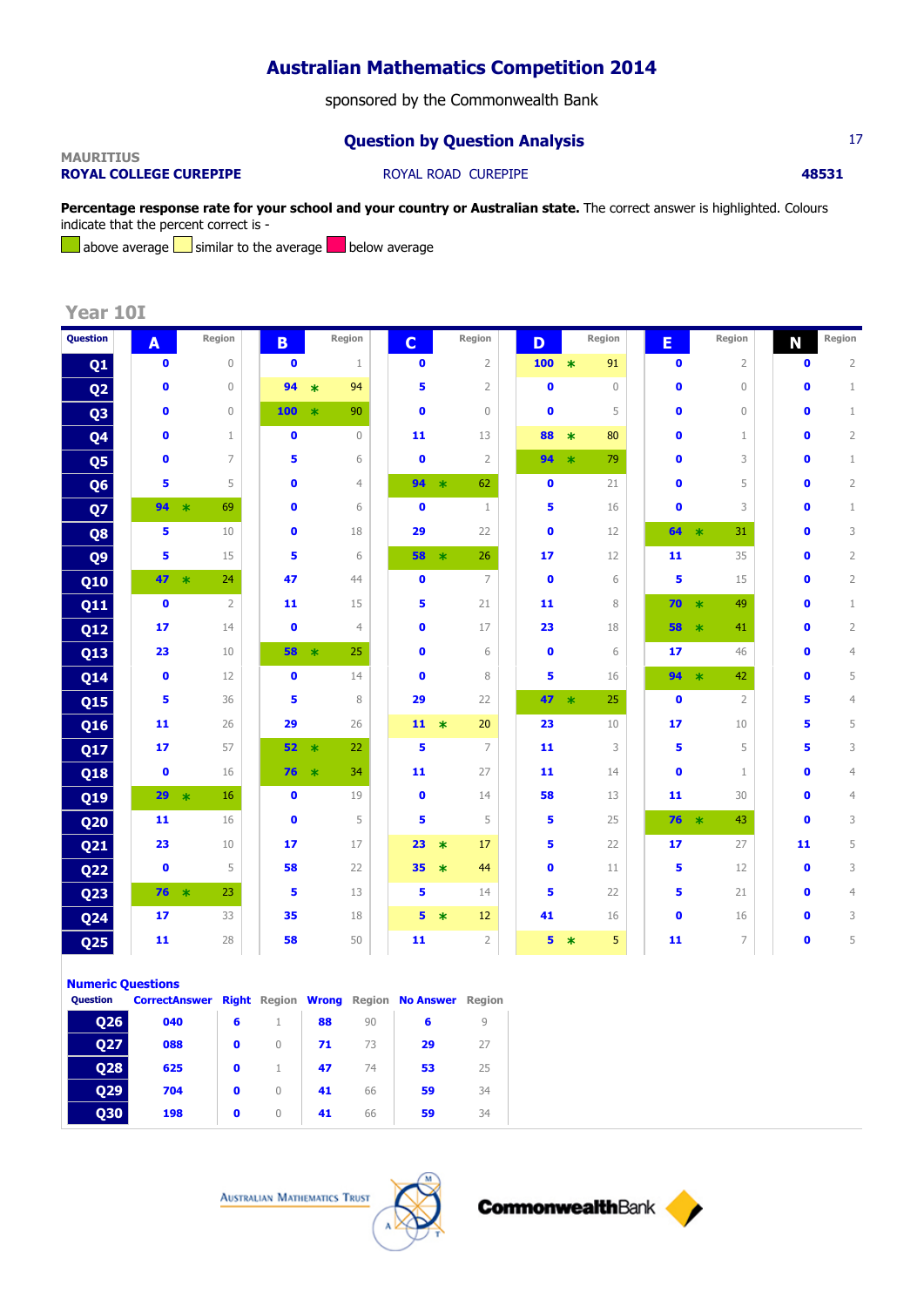sponsored by the Commonwealth Bank

## **Question by Question Analysis** 18

### **MAURITIUS ROYAL COLLEGE CUREPIPE ROYAL ROAD CUREPIPE <b>18531**

Percentage response rate for your school and your country or Australian state. The correct answer is highlighted. Colours indicate that the percent correct is -

above average  $\Box$  similar to the average  $\Box$  below average

**Year 11S**

| <b>Question</b> | A                       | Region          | B.                      | Region       |                | $\mathbf{C}$            |               | Region       | D                       | Region                                    | E         |               | Region         | N                       | Region         |
|-----------------|-------------------------|-----------------|-------------------------|--------------|----------------|-------------------------|---------------|--------------|-------------------------|-------------------------------------------|-----------|---------------|----------------|-------------------------|----------------|
| Q <sub>1</sub>  | $\bullet$               | $\mathbf{0}$    | $\bullet$               |              | $\mathbf 0$    | $\bullet$               |               | 8            | $\bullet$               | $\mathbf 0$                               | 100       | $\star$       | 89             | $\mathbf 0$             | $1\,$          |
| Q <sub>2</sub>  | $\bullet$               | 1               | $\mathbf{0}$            |              | $\overline{2}$ | 100                     | $\ast$        | 92           | $\bullet$               | $\overline{2}$                            | $\bullet$ |               | $\mathbf 0$    | $\mathbf{0}$            | $\mathbf 1$    |
| Q <sub>3</sub>  | $\bullet$               | $\mathbf{0}$    | 100                     | 95<br>$\ast$ |                | $\bullet$               |               | $\mathbf{0}$ | $\bullet$               | $\overline{2}$                            | $\bullet$ |               | $\mathbf{0}$   | $\bullet$               | $\mathbf{1}$   |
| Q <sub>4</sub>  | 92                      | 59<br>$\ast$    | $\overline{\mathbf{z}}$ |              | 8              | $\bullet$               |               | 3            | $\bullet$               | 21                                        | $\bullet$ |               | 6              | $\mathbf{0}$            | $1\,$          |
| Q5              | 3                       | $\mathbf{1}$    | $\mathbf{0}$            |              | $\mathbf{0}$   | $\bullet$               |               | $\mathbf{1}$ | $\bullet$               | $\mathbf 0$                               | 96        | $\ast$        | 94             | $\mathbf{0}$            | $\mathbf{1}$   |
| Q <sub>6</sub>  | 3                       | 3               | 3                       |              | $\overline{7}$ | 81                      | $\ast$        | 57           | $\overline{ }$          | 11                                        | 3         |               | 18             | $\bullet$               | $\overline{2}$ |
| Q7              | $77 *$                  | 39              | $\mathbf{0}$            | 17           |                | 11                      |               | 16           | 3                       | 13                                        | 7         |               | 11             | $\mathbf{0}$            | $\mathbf{2}$   |
| Q8              | $\overline{\mathbf{z}}$ | 12              | $\overline{\mathbf{z}}$ |              | 8              | $\bullet$               |               | 12           | 3                       | 23                                        | 74        | $\rightarrow$ | 38             | 7                       | 3              |
| Q <sub>9</sub>  | $\bullet$               | $\mathbf 0$     | 3                       |              | $\overline{7}$ | 92                      | $\rightarrow$ | 82           | 3                       | $\overline{2}$                            | $\bullet$ |               | $\overline{4}$ | O                       | $\mathbf{1}$   |
| <b>Q10</b>      | 3                       | 5               | 96                      | 75<br>$\ast$ |                | $\mathbf{0}$            |               | 10           | $\bullet$               | $\overline{4}$                            | $\bullet$ |               | $\mathbf{1}$   | O                       | $\mathbf{1}$   |
| Q11             | $\mathbf{0}$            | $\overline{2}$  | 3                       |              | $\overline{7}$ | 85                      | $\ast$        | 55           | $\overline{\mathbf{z}}$ | 20                                        | 3         |               | 12             | O                       | $\mathbf{1}$   |
| <b>Q12</b>      | $\bullet$               | $\overline{4}$  | 3                       | 19           |                | $\bullet$               |               | 8            | $\bullet$               | $\overline{7}$                            | 88        | $\star$       | 55             | $\overline{ }$          | 3              |
| <b>Q13</b>      | $\bullet$               | 6               | $\bullet$               |              | 9              | $\overline{\mathbf{z}}$ |               | 12           | $74 *$                  | 46                                        | 18        |               | 22             | $\bullet$               | 3              |
| <b>Q14</b>      | 3                       | 12              | $\mathbf 0$             |              | 8              | 25                      |               | 36           | 3                       | $\overline{4}$                            | $62 *$    |               | 35             | 3                       | 3              |
| <b>Q15</b>      | $\bullet$               | 11              | 14                      | 11           |                | $\bullet$               |               | 13           | 66                      | 48<br>$\overline{\mathbf{r}}$             | 14        |               | 12             | 3                       | $\overline{2}$ |
| Q16             | $\bullet$               | 18              | $\overline{ }$          | 12           |                | 59                      | $\star$       | 31           | 22                      | 16                                        | 11        |               | 18             | $\bullet$               | 3              |
| Q17             | 66                      | $\ast$<br>32    | $\overline{ }$          | 10           |                | $\overline{7}$          |               | 14           | $\overline{ }$          | 30                                        | $\bullet$ |               | 6              | 11                      | $\overline{4}$ |
| <b>Q18</b>      | 3                       | 21              | 3                       | 19           |                | 14                      |               | 20           | 48                      | 20<br>$\ast$                              | 14        |               | 12             | 14                      | 6              |
| <b>Q19</b>      | 25                      | 54              | 33                      | 19           |                | 3                       |               | 8            | 14                      | 9<br>$\ast$                               | 11        |               | $\overline{4}$ | 11                      | 3              |
| Q <sub>20</sub> | 22                      | $\ast$<br>11    | 37                      | 31           |                | 3                       |               | 21           | $\overline{ }$          | 12                                        | 11        |               | 18             | 18                      | $\overline{4}$ |
| <b>Q21</b>      | 66                      | 38<br>$\ast$    | 3                       | 11           |                | 11                      |               | 11           | 14                      | 18                                        | 3         |               | 18             | $\bullet$               | $\mathbf{1}$   |
| <b>Q22</b>      | $\overline{7}$          | 24              | 59                      | 44           |                | 14                      |               | 13           | 18                      | $\overline{7}$<br>$\overline{\mathbf{r}}$ | $\bullet$ |               | $\overline{9}$ | $\mathbf 0$             | $\mathbf{1}$   |
| Q <sub>23</sub> | 3                       | 9               | 48                      | $\ast$<br>28 |                | 40                      |               | 35           | 3                       | $\overline{7}$                            | 3         |               | 15             | $\mathbf 0$             | $\overline{2}$ |
| Q <sub>24</sub> | $11 *$                  | 15              | 11                      |              | 9              | 48                      |               | 38           | 11                      | 20                                        | 7         |               | 9              | 11                      | 6              |
| Q <sub>25</sub> | 3                       | $7\overline{ }$ | 44                      | $\ast$<br>14 |                | $\overline{\mathbf{z}}$ |               | 16           | 25                      | 27                                        | 11        |               | 28             | $\overline{\mathbf{z}}$ | $\overline{4}$ |

### **Numeric Questions**

| <b>Ouestion</b> | <b>CorrectAnswer Right Region Wrong Region No Answer Region</b> |   |                |    |    |    |    |  |
|-----------------|-----------------------------------------------------------------|---|----------------|----|----|----|----|--|
| <b>Q26</b>      | 598                                                             | o |                | 44 | 78 | 56 | 21 |  |
| 027             | 962                                                             | o | $\Omega$       | 37 | 74 | 63 | 26 |  |
| <b>Q28</b>      | 198                                                             | o | $\Omega$       | 41 | 72 | 59 | 28 |  |
| <b>Q29</b>      | 394                                                             | o | $\Omega$       | 26 | 67 | 74 | 33 |  |
| 030             | 010                                                             | o | $\overline{4}$ | 33 | 68 | 67 | 27 |  |

**AUSTRALIAN MATHEMATICS TRUST** 



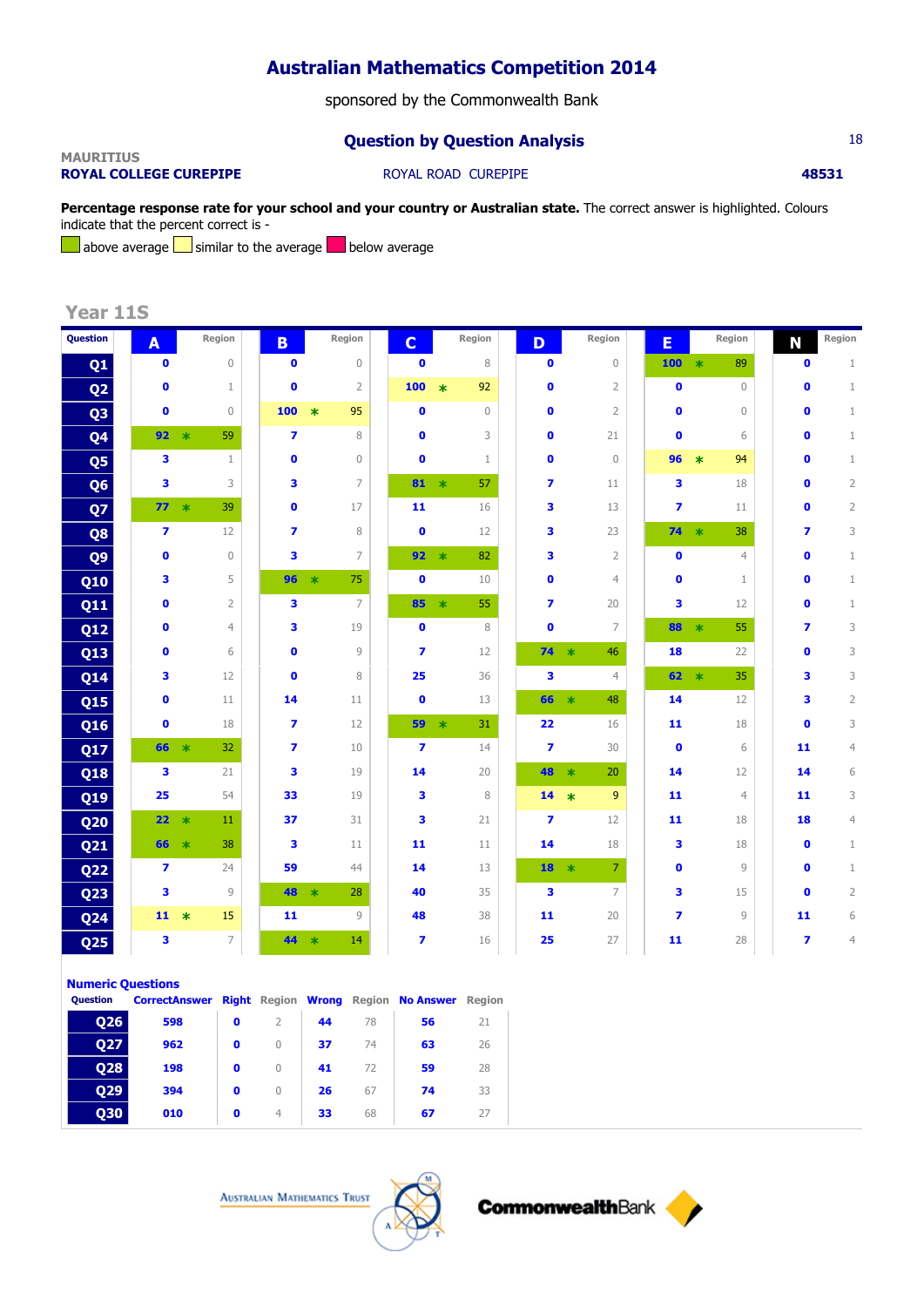sponsored by the Commonwealth Bank

## **Question by Question Analysis** 19

### **MAURITIUS ROYAL COLLEGE CUREPIPE ROYAL ROAD CUREPIPE <b>18531**

Percentage response rate for your school and your country or Australian state. The correct answer is highlighted. Colours indicate that the percent correct is -

above average  $\Box$  similar to the average  $\Box$  below average

**Year 12S**

| Question        | A            |        | Region         | B.           |        | Region         | $\mathbf{C}$ |                         | Region         | D         | Region         | E         |                | Region         | N            | Region         |
|-----------------|--------------|--------|----------------|--------------|--------|----------------|--------------|-------------------------|----------------|-----------|----------------|-----------|----------------|----------------|--------------|----------------|
| Q <sub>1</sub>  | $\bullet$    |        | $\mathbf 0$    | $\mathbf 0$  |        | $\mathbf 0$    | $\bullet$    |                         | $\overline{7}$ | $\bullet$ | $\mathbf 1$    | 100       | $\,$ $\,$ $\,$ | 90             | $\mathbf 0$  | $\mathbf 0$    |
| Q <sub>2</sub>  | $\bullet$    |        | $\mathbf 0$    | $\bullet$    |        | $\overline{2}$ | 100          | $\ast$                  | 94             | $\bullet$ | $\overline{2}$ | $\bullet$ |                | $\mathbf 0$    | $\bullet$    | $\mathbb O$    |
| Q <sub>3</sub>  | $\bullet$    |        | $\mathbf{0}$   | 100          | $\ast$ | 97             | $\bullet$    |                         | $\mathbf{0}$   | $\bullet$ | $\overline{2}$ | $\bullet$ |                | $\mathbf 0$    | $\bullet$    | $\mathbb O$    |
| Q4              | 100          | $\ast$ | 55             | $\bullet$    |        | 11             | $\bullet$    |                         | 6              | $\bullet$ | 19             | $\bullet$ |                | $\overline{4}$ | $\bullet$    | $\mathbf 1$    |
| Q5              | $\bullet$    |        | $\mathbf{0}$   | $\bullet$    |        | $\mathbf{0}$   | $\mathbf{0}$ |                         | $\mathbf{0}$   | $\bullet$ | $\mathbf 0$    | 100       | $\ast$         | 99             | $\mathbf{0}$ | $\mathbb O$    |
| Q <sub>6</sub>  | $\bullet$    |        | $\overline{2}$ | 11           |        | $\overline{9}$ | 88           | $\ast$                  | 58             | $\bullet$ | $\,8\,$        | $\bullet$ |                | 20             | O            | $\mathbf 1$    |
| Q7              | 88           | $\ast$ | 40             | $\bullet$    |        | 20             | $\bullet$    |                         | 17             | 11        | 10             | $\bullet$ |                | $\overline{7}$ | $\bullet$    | 3              |
| Q8              | $\bullet$    |        | 12             | $\mathbf{0}$ |        | 6              | $\bullet$    |                         | 14             | 11        | 20             | 88        | $\star$        | 42             | $\mathbf{0}$ | 3              |
| Q <sub>9</sub>  | $\bullet$    |        | $\mathbf{1}$   | $\mathbf{0}$ |        | 9              | 100          | $\overline{\mathbf{r}}$ | 77             | $\bullet$ | 6              | $\bullet$ |                | 5              | $\mathbf{0}$ | $\mathbb O$    |
| <b>Q10</b>      | $\bullet$    |        | 6              | 100          | $\ast$ | 78             | $\bullet$    |                         | 10             | $\bullet$ | $\overline{2}$ | $\bullet$ |                | $\mathbf{1}$   | $\bullet$    | $\mathbb O$    |
| <b>Q11</b>      | $\mathbf{0}$ |        | $\overline{4}$ | 11           |        | 8              | 88           | $\ast$                  | 57             | $\bullet$ | 18             | $\bullet$ |                | 10             | $\mathbf{0}$ | $\circ$        |
| <b>Q12</b>      | $\mathbf{0}$ |        | 3              | 11           |        | 19             | $\bullet$    |                         | 8              | 11        | 7              | $77 *$    |                | 59             | O            | $\mathbf{1}$   |
| <b>Q13</b>      | $\bullet$    |        | 8              | $\bullet$    |        | 10             | 11           |                         | 12             | 88 *      | 46             | $\bullet$ |                | 20             | $\bullet$    | $\mathbf{1}$   |
| <b>Q14</b>      | $\mathbf{0}$ |        | 9              | $\mathbf{0}$ |        | 6              | 22           |                         | 43             | $\bullet$ | 6              | $77 *$    |                | 33             | O            | $\mathbf{1}$   |
| <b>Q15</b>      | 11           |        | 11             | $\mathbf{0}$ |        | 15             | $\bullet$    |                         | 11             | $77 *$    | 46             | 11        |                | 13             | 0            | $\mathbf{1}$   |
| Q16             | $\bullet$    |        | 25             | $\bullet$    |        | 12             |              | $77 *$                  | 30             | 11        | 17             | 11        |                | 11             | 0            | $\overline{2}$ |
| Q17             | 55           | $\ast$ | 27             | 11           |        | 8              | $\bullet$    |                         | 17             | 22        | 37             | 11        |                | 6              | O            | $\overline{2}$ |
| <b>Q18</b>      | $\bullet$    |        | 24             | 22           |        | 16             | 22           |                         | 19             | 55        | 23<br>$\ast$   | $\bullet$ |                | 12             | O            | 3              |
| Q19             | 55           |        | 58             | 11           |        | 19             | 11           |                         | 6              | 22        | 11<br>$\ast$   | $\bullet$ |                | 3              | O            | $\mathbf{1}$   |
| Q <sub>20</sub> | 22           | $\ast$ | 8              | 44           |        | 36             | 11           |                         | 18             | 11        | 17             | 11        |                | 17             | O            | $\mathbf{1}$   |
| <b>Q21</b>      | 77           | $\ast$ | 30             | 11           |        | 16             | $\bullet$    |                         | 15             | 11        | 13             | $\bullet$ |                | 22             | $\mathbf{0}$ | $\mathbb O$    |
| <b>Q22</b>      | $\bullet$    |        | 24             | 55           |        | 51             | $\bullet$    |                         | $\overline{9}$ | 33        | 8<br>$\star$   | 11        |                | $\overline{4}$ | 0            | $\mathbf{1}$   |
| Q <sub>23</sub> | $\bullet$    |        | $\overline{7}$ | 44           | $\ast$ | 26             | 55           |                         | 40             | $\bullet$ | 6              | $\bullet$ |                | 16             | 0            | $\overline{2}$ |
| Q <sub>24</sub> | 22           | $\ast$ | 13             | $\bullet$    |        | 11             | 66           |                         | 49             | 11        | 10             | $\bullet$ |                | 10             | 0            | 3              |
| Q <sub>25</sub> | $\bullet$    |        | 8              | 33           | $\ast$ | 14             | 11           |                         | 17             | 44        | 24             | 11        |                | 31             | 0            | 3              |

### **Numeric Questions**

| <b>Ouestion</b> | <b>CorrectAnswer Right Region Wrong Region No Answer Region</b> |             |                  |    |    |    |    |  |
|-----------------|-----------------------------------------------------------------|-------------|------------------|----|----|----|----|--|
| <b>Q26</b>      | 598                                                             | 0           | $\left( \right)$ | 56 | 86 | 44 | 14 |  |
| 027             | 962                                                             | 0           | $\Omega$         | 56 | 81 | 44 | 19 |  |
| <b>Q28</b>      | 198                                                             | $\mathbf 0$ | $\Omega$         | 44 | 76 | 56 | 24 |  |
| 029             | 394                                                             | $\mathbf o$ | $\Omega$         | 67 | 72 | 33 | 28 |  |
| 030             | 010                                                             | $\mathbf 0$ | $\overline{4}$   | 67 | 73 | 33 | 23 |  |

**AUSTRALIAN MATHEMATICS TRUST** 



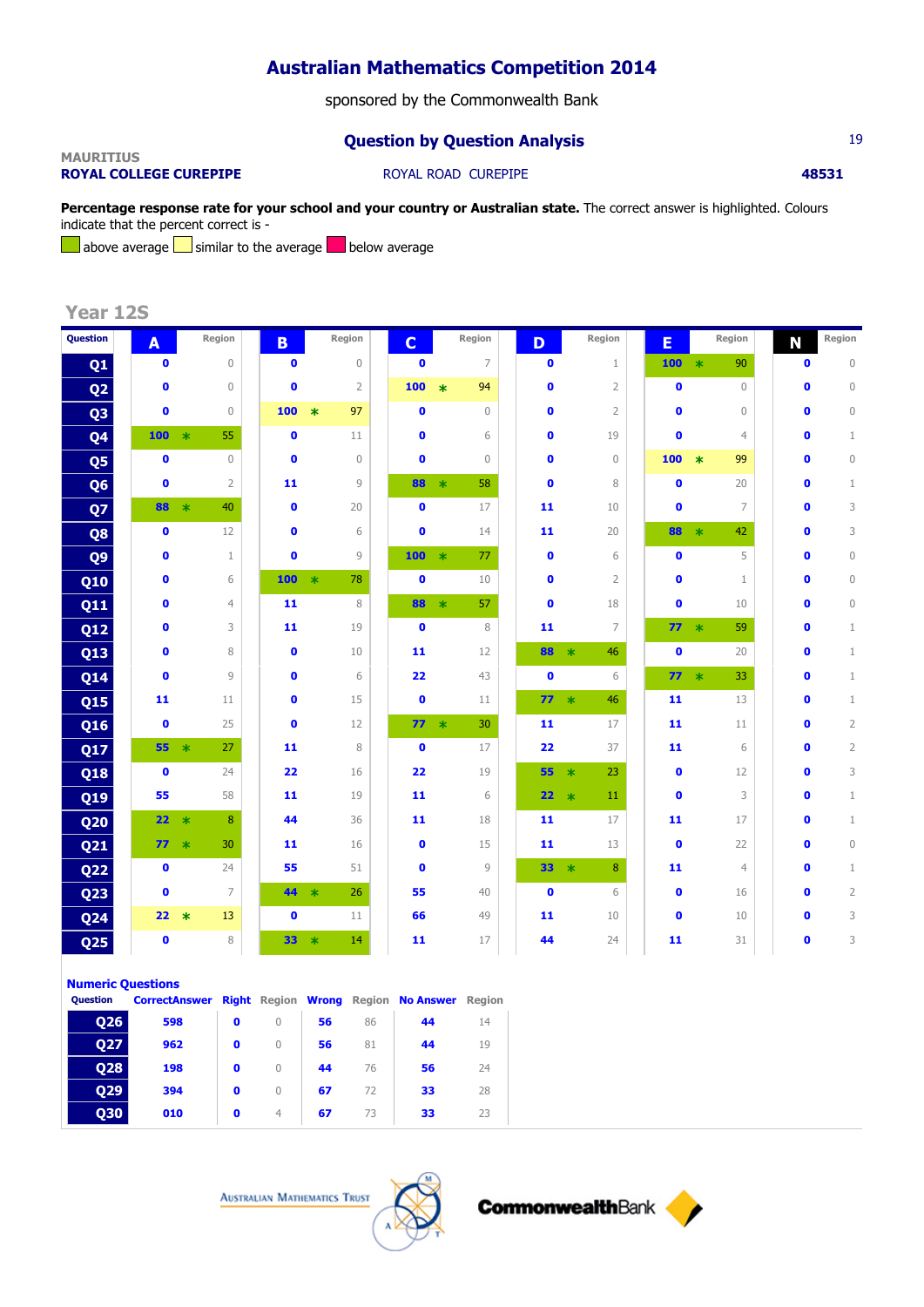sponsored by the Commonwealth Bank

## **Topic Achievements** 20

### **MAURITIUS ROYAL COLLEGE CUREPIPE ABS31 ROYAL ROAD CUREPIPE 18531**

All questions are assigned to topics to facilitate analysis of the student strengths and weaknesses. Below is the Topic Profile of each paper by Question. **MIDDLE PRIMARY DIVISION**

|                                               |                             |           | $1 \mid 2 \mid 3$       |                         | $\overline{4}$          | 5         | $\boldsymbol{6}$ | $\vert$ 7               | $8 \mid 9$ |           | 10        |           | $11 \mid 12 \mid 13$ |           | 14        | 15        | 16        | $\vert$ 17 | 18        | 19           | 20        | 21        | 22        | 23        | 24        | 25        | 26        | 27        | 28        | 29        | 30        |
|-----------------------------------------------|-----------------------------|-----------|-------------------------|-------------------------|-------------------------|-----------|------------------|-------------------------|------------|-----------|-----------|-----------|----------------------|-----------|-----------|-----------|-----------|------------|-----------|--------------|-----------|-----------|-----------|-----------|-----------|-----------|-----------|-----------|-----------|-----------|-----------|
| Algebra                                       | Algebra                     |           |                         |                         |                         |           |                  |                         |            |           | $\bullet$ |           |                      |           |           |           |           |            | $\bullet$ |              |           |           |           |           | $\bullet$ |           |           |           | $\bullet$ | ٠         |           |
| <b>Geometry</b>                               | $2-D$                       |           |                         |                         |                         | $\bullet$ | $\bullet$        |                         | $\bullet$  |           |           |           |                      |           |           |           | $\bullet$ |            |           | $\bullet$    |           | $\bullet$ |           |           |           |           |           |           |           |           |           |
| <b>Measurement</b>                            | Measurement                 |           | $\bullet$               |                         | $\bullet$               |           |                  |                         |            |           |           |           |                      | $\bullet$ |           |           |           |            |           |              |           |           |           |           |           |           |           |           |           |           |           |
| <b>Number</b>                                 | <b>Basic Arithmetic</b>     | $\bullet$ |                         | $\bullet$               |                         |           |                  |                         |            | $\bullet$ |           |           |                      |           | $\bullet$ |           |           |            |           |              |           |           |           |           |           |           |           |           |           |           |           |
|                                               | Fractions and<br>Ratios     |           |                         |                         |                         |           |                  | $\bullet$               |            |           |           |           |                      |           |           |           |           |            |           |              |           |           |           |           |           |           |           |           |           |           |           |
| <b>Problem Solving</b>                        | Enumeration                 |           |                         |                         |                         |           |                  |                         |            |           |           |           |                      |           |           |           |           |            |           |              |           |           |           |           |           |           |           | $\bullet$ |           |           | $\bullet$ |
|                                               | Non-routine                 |           |                         |                         |                         |           |                  |                         |            |           |           | $\bullet$ |                      |           |           | $\bullet$ |           |            |           |              |           |           |           |           |           | $\bullet$ | $\bullet$ |           |           |           |           |
|                                               | Routine                     |           |                         |                         |                         |           |                  |                         |            |           |           |           |                      |           |           |           |           | $\bullet$  |           |              |           |           | $\bullet$ | $\bullet$ |           |           |           |           |           |           |           |
| <b>Statistics &amp;</b><br><b>Probability</b> | Statistics &<br>Probability |           |                         |                         |                         |           |                  |                         |            |           |           |           | $\bullet$            |           |           |           |           |            |           |              | $\bullet$ |           |           |           |           |           |           |           |           |           |           |
| <b>UPPER PRIMARY DIVISION</b>                 |                             |           |                         |                         |                         |           |                  |                         |            |           |           |           |                      |           |           |           |           |            |           |              |           |           |           |           |           |           |           |           |           |           |           |
|                                               |                             |           | $1 \vert 2$             | $\overline{\mathbf{3}}$ | $\overline{\mathbf{4}}$ | ${\bf 5}$ | 6                | $\overline{z}$          | 8          | 9         | 10        |           | $11 \mid 12 \mid$    | 13        | 14        | 15        | 16        | 17         | 18        |              | 20        | 21        | 22        | 23        | 24        | 25        | 26        | 27        | 28        | 29        | 30        |
| Algebra                                       | Algebra                     |           |                         |                         |                         |           |                  |                         |            |           |           |           |                      |           |           | $\bullet$ |           |            |           |              |           |           |           | $\bullet$ | $\bullet$ |           |           |           |           |           |           |
| <b>Geometry</b>                               | $2-D$                       |           |                         |                         |                         |           |                  |                         |            | $\bullet$ |           |           |                      | $\bullet$ |           |           |           |            |           | $\bullet$    |           |           | $\bullet$ |           |           |           |           |           |           |           |           |
|                                               | $3-D$                       |           | $\bullet$               |                         |                         |           | $\bullet$        |                         |            |           |           |           |                      |           |           |           |           |            |           |              |           |           |           |           |           |           |           |           |           |           |           |
| <b>Measurement</b>                            | Measurement                 |           |                         |                         |                         |           |                  |                         |            |           |           | $\bullet$ |                      |           |           |           |           | $\bullet$  |           |              |           |           |           |           |           |           |           |           |           |           |           |
| <b>Number</b>                                 | <b>Basic Arithmetic</b>     | $\bullet$ |                         |                         | $\bullet$               | $\bullet$ |                  |                         |            |           |           |           |                      |           |           |           |           |            |           |              |           |           |           |           |           |           |           |           |           |           |           |
|                                               | Fractions and<br>Ratios     |           |                         |                         |                         |           |                  | $\bullet$               |            |           | $\bullet$ |           | $\bullet$            |           |           |           | $\bullet$ |            | $\bullet$ |              |           |           |           |           |           |           |           |           |           |           |           |
| <b>Problem Solving</b>                        | Enumeration                 |           |                         |                         |                         |           |                  |                         | $\bullet$  |           |           |           |                      |           |           |           |           |            |           |              |           |           |           |           |           |           | $\bullet$ |           |           |           | $\bullet$ |
|                                               | Non-routine                 |           |                         |                         |                         |           |                  |                         |            |           |           |           |                      |           | $\bullet$ |           |           |            |           |              | $\bullet$ | $\bullet$ |           |           |           | $\bullet$ |           | $\bullet$ | ٠         | $\bullet$ |           |
| <b>Statistics &amp;</b><br><b>Probability</b> | Statistics &<br>Probability |           |                         | ٠                       |                         |           |                  |                         |            |           |           |           |                      |           |           |           |           |            |           |              |           |           |           |           |           |           |           |           |           |           |           |
|                                               |                             |           |                         |                         |                         |           |                  |                         |            |           |           |           |                      |           |           |           |           |            |           |              |           |           |           |           |           |           |           |           |           |           |           |
| <b>JUNIOR DIVISION</b>                        |                             |           |                         |                         |                         |           |                  |                         |            |           |           |           |                      |           |           |           |           |            |           |              |           |           |           |           |           |           |           |           |           |           |           |
|                                               |                             |           | $1 \vert 2$             | $\overline{\mathbf{3}}$ | $\overline{\mathbf{4}}$ | 5         | 6                | $\overline{z}$          | 8          | 9         | 10        | 11        | 12                   | 13        | 14        | 15        | 16        | 17         | 18        | $ 19\rangle$ | 20        | 21        | 22        | 23        | 24        | 25        | 26        | 27        | 28        | 29        | 30        |
| Algebra                                       | Algebra                     |           |                         |                         |                         |           |                  |                         | $\bullet$  |           |           | $\bullet$ |                      |           |           |           | $\bullet$ |            |           |              |           |           |           |           |           |           | $\bullet$ |           |           |           |           |
| <b>Geometry</b>                               | $2-D$                       |           | $\bullet$               |                         |                         |           |                  |                         |            |           |           |           |                      |           |           | $\bullet$ |           |            |           |              |           |           |           |           |           |           |           | $\bullet$ |           |           |           |
| <b>Measurement</b>                            | Measurement                 |           |                         | $\bullet$               |                         |           |                  |                         |            | $\bullet$ |           |           |                      |           |           |           |           |            |           |              |           |           |           |           |           |           |           |           |           |           |           |
| <b>Number</b>                                 | <b>Basic Arithmetic</b>     | $\bullet$ |                         |                         | $\bullet$               |           |                  |                         |            |           |           |           |                      |           |           |           |           |            |           |              |           |           |           |           |           |           |           |           |           |           |           |
|                                               | Fractions and<br>Ratios     |           |                         |                         |                         | $\bullet$ |                  |                         |            |           |           |           |                      |           |           |           |           |            |           |              |           |           |           |           |           |           |           |           |           |           |           |
| <b>Problem Solving</b>                        | Enumeration                 |           |                         |                         |                         |           |                  |                         |            |           |           |           |                      | $\bullet$ |           |           |           | $\bullet$  |           |              | $\bullet$ | $\bullet$ |           |           |           | $\bullet$ |           |           | $\bullet$ | $\bullet$ |           |
|                                               | Non-routine                 |           |                         |                         |                         |           |                  | ٠                       |            |           |           |           |                      |           |           |           |           |            | $\bullet$ | $\bullet$    |           |           | $\bullet$ |           | $\bullet$ |           |           |           |           |           | $\bullet$ |
|                                               | Routine                     |           |                         |                         |                         |           |                  |                         |            |           | $\bullet$ |           | $\bullet$            |           | $\bullet$ |           |           |            |           |              |           |           |           | $\bullet$ |           |           |           |           |           |           |           |
| <b>INTERMEDIATE DIVISION</b>                  |                             |           |                         |                         |                         |           |                  |                         |            |           |           |           |                      |           |           |           |           |            |           |              |           |           |           |           |           |           |           |           |           |           |           |
|                                               |                             | 1         | $\overline{\mathbf{2}}$ | 3                       | $\overline{\mathbf{4}}$ | 5         | 6                | $\overline{\mathbf{z}}$ | 8          | 9         | 10        | 11        | $12$                 | 13        | 14        | 15        | 16        | 17         | 18        | 19           | 20        | 21        | 22        | 23        | 24        | 25        | 26        | 27        | 28        | 29        | 30        |
| Algebra                                       | Algebra                     |           |                         | $\bullet$               | $\bullet$               |           | $\bullet$        |                         |            |           | $\bullet$ | $\bullet$ |                      |           |           |           |           |            | $\bullet$ |              |           |           |           |           |           |           |           | ٠         |           |           |           |
| Geometry                                      | $2-D$                       |           | $\bullet$               |                         |                         |           |                  |                         |            |           |           |           |                      |           |           | $\bullet$ |           |            |           |              |           |           | $\bullet$ |           |           |           |           |           |           |           |           |
|                                               | $3-D$                       |           |                         |                         |                         |           |                  | $\bullet$               |            |           |           |           |                      |           |           |           |           |            |           |              |           |           |           |           |           |           |           |           |           |           |           |
| <b>Measurement</b>                            | Measurement                 |           |                         |                         |                         |           |                  |                         |            |           |           |           |                      | $\bullet$ | $\bullet$ |           |           |            |           |              |           |           |           |           |           | $\bullet$ |           |           |           |           |           |
| <b>Number</b>                                 | <b>Basic Arithmetic</b>     | $\bullet$ |                         |                         |                         |           |                  |                         |            |           |           |           |                      |           |           |           |           |            |           |              |           |           |           |           |           |           |           |           |           |           |           |
|                                               | Fractions and<br>Ratios     |           |                         |                         |                         | $\bullet$ |                  |                         |            |           |           |           |                      |           |           |           |           |            |           |              |           |           |           |           |           |           |           |           |           |           |           |
| <b>Problem Solving</b>                        | Enumeration                 |           |                         |                         |                         |           |                  |                         |            |           |           |           |                      |           |           |           | $\bullet$ |            |           | $\bullet$    |           |           |           |           |           |           | $\bullet$ |           |           |           |           |
|                                               | Non-routine                 |           |                         |                         |                         |           |                  |                         |            |           |           |           |                      |           |           |           |           | $\bullet$  |           |              |           | $\bullet$ |           |           | $\bullet$ |           |           |           | ٠         | $\bullet$ | $\bullet$ |
| <b>Statistics &amp;</b>                       | Routine<br>Statistics &     |           |                         |                         |                         |           |                  |                         |            | $\bullet$ |           |           |                      |           |           |           |           |            |           |              | $\bullet$ |           |           | $\bullet$ |           |           |           |           |           |           |           |



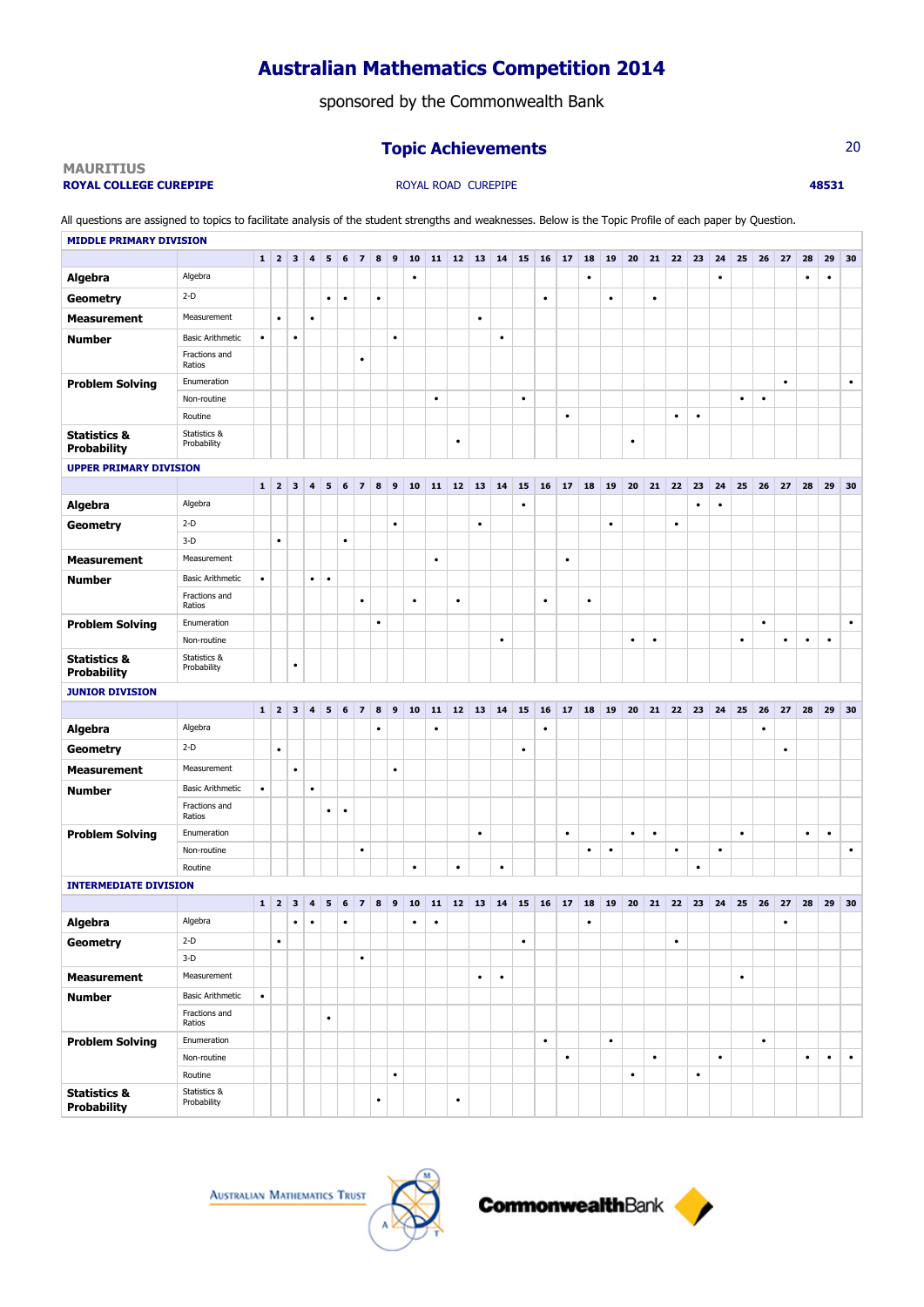sponsored by the Commonwealth Bank

## **Topic Achievements** 21

### **MAURITIUS ROYAL COLLEGE CUREPIPE** 48531

All questions are assigned to topics to facilitate analysis of the student strengths and weaknesses. Below is the Topic Profile of each paper by Question. **SENIOR DIVISION**

|                                               |                             | $\mathbf{1}$ | $\overline{2}$ | $\overline{\mathbf{3}}$ | $\overline{4}$ | 5 <sup>1</sup> | 6 | $\overline{7}$ | 8         | $\overline{9}$ | 10        | 11        | 12 <sup>1</sup> | 13        | 14        |           |   | $15$ 16 17 | 18 19 |   | 20 | 21 22 23 |   |           | 24 | 25 | 26        | 27        | 28        | 29        | $ 30\rangle$ |
|-----------------------------------------------|-----------------------------|--------------|----------------|-------------------------|----------------|----------------|---|----------------|-----------|----------------|-----------|-----------|-----------------|-----------|-----------|-----------|---|------------|-------|---|----|----------|---|-----------|----|----|-----------|-----------|-----------|-----------|--------------|
| Algebra                                       | Algebra                     | $\bullet$    |                |                         |                | ٠              |   |                |           | ٠              | $\bullet$ |           |                 |           | $\bullet$ |           |   |            |       |   | ٠  |          |   |           |    |    |           |           |           |           | $\bullet$    |
| Geometry                                      | $2-D$                       |              |                |                         |                |                |   | $\bullet$      |           |                |           |           |                 |           |           | $\bullet$ |   | ٠          |       |   |    |          |   |           | ٠  |    |           |           |           |           |              |
| <b>Measurement</b>                            | Measurement                 |              |                |                         | ٠              |                |   |                |           |                |           |           | ٠               |           |           |           |   |            |       |   |    |          | ٠ |           |    |    |           |           |           |           |              |
| <b>Number</b>                                 | <b>Basic Arithmetic</b>     |              |                | $\bullet$               |                |                |   |                |           |                |           |           |                 |           |           |           |   |            |       |   |    |          |   |           |    |    |           |           |           |           |              |
|                                               | Fractions and<br>Ratios     |              | ٠              |                         |                |                | ٠ |                | $\bullet$ |                |           |           |                 |           |           |           |   |            |       |   |    |          |   |           |    |    |           |           |           |           |              |
| <b>Problem Solving</b>                        | Enumeration                 |              |                |                         |                |                |   |                |           |                |           |           |                 |           |           |           |   |            |       | ٠ |    |          |   |           |    |    |           | $\bullet$ |           |           |              |
|                                               | Non-routine                 |              |                |                         |                |                |   |                |           |                |           |           |                 |           |           |           | ٠ |            | ٠     |   |    |          |   | $\bullet$ |    | ٠  | $\bullet$ |           | $\bullet$ | $\bullet$ |              |
|                                               | Routine                     |              |                |                         |                |                |   |                |           |                |           |           |                 | $\bullet$ |           |           |   |            |       |   |    | ٠        |   |           |    |    |           |           |           |           |              |
| <b>Statistics &amp;</b><br><b>Probability</b> | Statistics &<br>Probability |              |                |                         |                |                |   |                |           |                |           | $\bullet$ |                 |           |           |           |   |            |       |   |    |          |   |           |    |    |           |           |           |           |              |

## **Percentage response rate for your country or Australian state.**

### **MIDDLE PRIMARY DIVISION**

|     | <b>Algebra</b> | Geometry | Measurement        |                         | <b>Number</b>               |                    | <b>Problem Solving</b> |                | <b>Statistics &amp; Probability</b> |
|-----|----------------|----------|--------------------|-------------------------|-----------------------------|--------------------|------------------------|----------------|-------------------------------------|
|     | <b>Algebra</b> | $2-D$    | <b>Measurement</b> | <b>Basic Arithmetic</b> | <b>Fractions and Ratios</b> | <b>Enumeration</b> | Non-routine            | <b>Routine</b> | <b>Statistics &amp; Probability</b> |
| 3MP | 58             | 70       | 83                 | 66                      | 82                          |                    | 50                     | 53             | 52                                  |
| 4MP | 64             | 72       | 93                 | 69                      | 90                          |                    | 52                     | 72             | 58                                  |

### **UPPER PRIMARY DIVISION**

|     | Algebra | Geometry |       | <b>Measurement</b> |                         | <b>Number</b>               | <b>Problem Solving</b> |                    | <b>Statistics &amp; Probability</b> |
|-----|---------|----------|-------|--------------------|-------------------------|-----------------------------|------------------------|--------------------|-------------------------------------|
|     | Algebra | $2-D$    | $3-D$ | <b>Measurement</b> | <b>Basic Arithmetic</b> | <b>Fractions and Ratios</b> | <b>Enumeration</b>     | <b>Non-routine</b> | <b>Statistics &amp; Probability</b> |
| 5UP | 50      | 50       | 58    | 75                 | 94                      | 63                          |                        | 24                 | 33                                  |
| 6UP | 54      | 45       | 85    | 60                 | 92                      | 68                          | 12                     | 23                 | 48                                  |
| 7UP | 50      | 49       | 87    | 58                 | 94                      | 73                          | 16                     | 21                 | 38                                  |

### **JUNIOR DIVISION**

|    | Algebra        | Geometry | Measurement        |                         | <b>Number</b>               |                    | <b>Problem Solving</b> |         |
|----|----------------|----------|--------------------|-------------------------|-----------------------------|--------------------|------------------------|---------|
|    | <b>Algebra</b> | $2-D$    | <b>Measurement</b> | <b>Basic Arithmetic</b> | <b>Fractions and Ratios</b> | <b>Enumeration</b> | <b>Non-routine</b>     | Routine |
| 71 | 21             | 35       | 81                 | 90                      | 66                          | 21                 | 14                     | 30      |
| 8  | 26             | 35       | 84                 | 92                      |                             | 24                 | 18                     | 32      |

### **INTERMEDIATE DIVISION**

|  |     | Algebra        | Geometry |       | Measurement        |                         | <b>Number</b>               |                    | <b>Problem Solving</b> |         | <b>Statistics &amp; Probability</b> |
|--|-----|----------------|----------|-------|--------------------|-------------------------|-----------------------------|--------------------|------------------------|---------|-------------------------------------|
|  |     | <b>Algebra</b> | $2-D$    | $3-D$ | <b>Measurement</b> | <b>Basic Arithmetic</b> | <b>Fractions and Ratios</b> | <b>Enumeration</b> | <b>Non-routine</b>     | Routine | <b>Statistics &amp; Probability</b> |
|  | 91  | 43             |          | 62    | 20                 | 88                      | 70                          | 12                 |                        | 24      | 26                                  |
|  | 101 | 49             | 55       | 70    | 24                 | 91                      | 79                          | 13                 |                        | 31      | 37                                  |

### **SENIOR DIVISION**

|            | Algebra | Geometry | <b>Measurement</b> |                         | <b>Number</b>               |                    | <b>Problem Solving</b> |         | <b>Statistics &amp; Probability</b> |
|------------|---------|----------|--------------------|-------------------------|-----------------------------|--------------------|------------------------|---------|-------------------------------------|
|            | Algebra | $2-D$    | <b>Measurement</b> | <b>Basic Arithmetic</b> | <b>Fractions and Ratios</b> | <b>Enumeration</b> | Non-routine            | Routine | <b>Statistics &amp; Probability</b> |
| <b>11S</b> | 56      | 34       | 41                 | 96                      | 63                          |                    | 14                     | 42      | 55                                  |
| 12S        | 56      | 32       | 41                 | 97                      | 65                          |                    | 14                     |         | 58                                  |



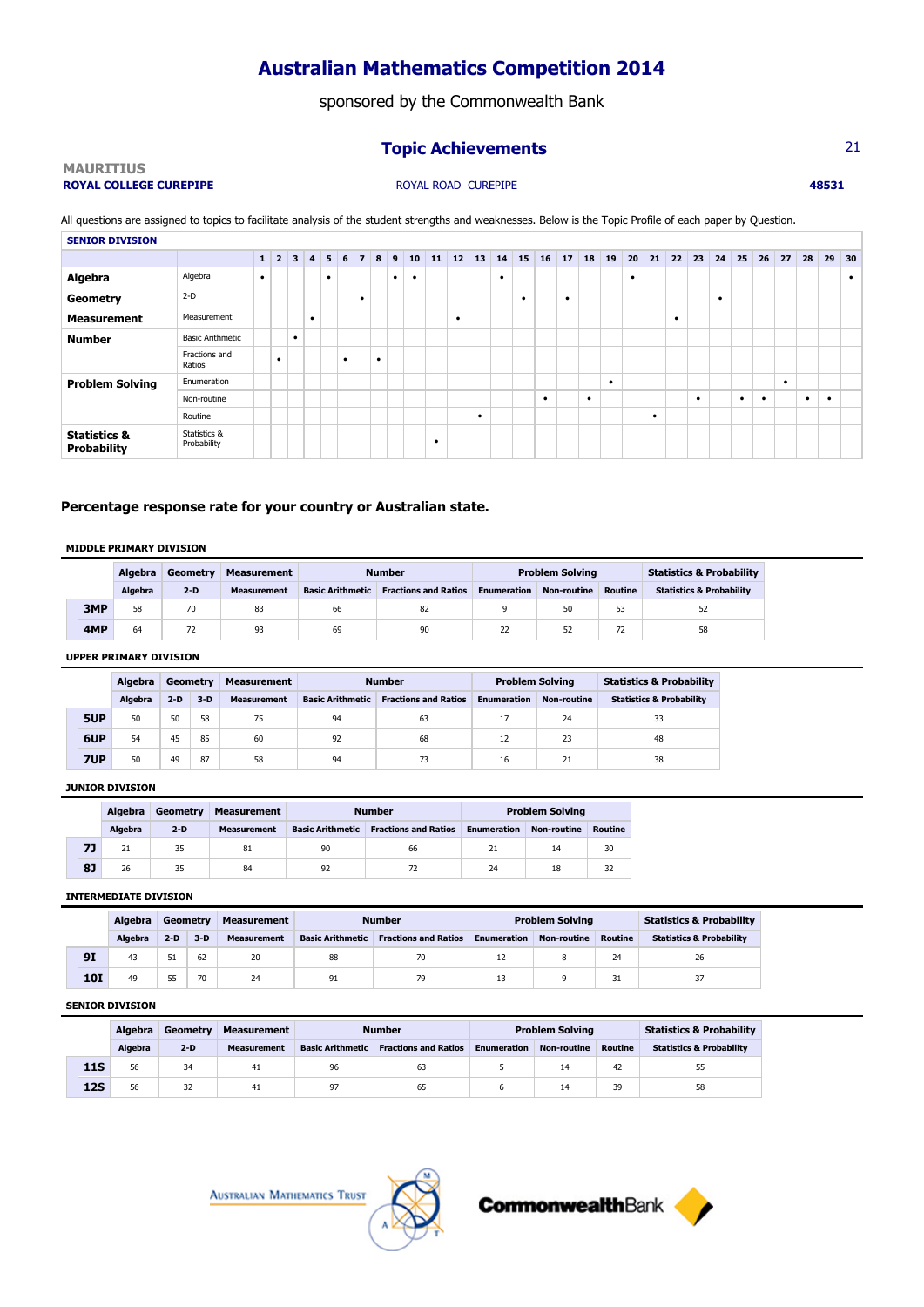sponsored by the Commonwealth Bank

## **Topic Achievements** 22

**MAURITIUS** 

ROYAL COLLEGE CUREPIPE **ROYAL ROAD CUREPIPE** 48531

Percentage response rate for your school.

## UPPER PRIMARY DIVISION

|                                                                     | Algebra      |              | <b>Geometry</b> | <b>Measurement</b> | <b>Number</b>              |                                | <b>Problem Solving</b> |                 | <b>Statistics &amp;</b><br><b>Probability</b> |
|---------------------------------------------------------------------|--------------|--------------|-----------------|--------------------|----------------------------|--------------------------------|------------------------|-----------------|-----------------------------------------------|
|                                                                     | Algebra      | $2-D$        | $3-D$           | Measurement        | <b>Basic</b><br>Arithmetic | <b>Fractions</b><br>and Ratios | Enumeration            | Non-<br>routine | <b>Statistics &amp;</b><br>Probability        |
| <b>Division Average</b>                                             | 50           | 55           | 91              | 66                 | 97                         | 77                             | 16                     | 24              | 46                                            |
| <b>Year 7UP</b>                                                     | 50           | 55           | 91              | 66                 | 97                         | 77                             | 16                     | 24              | 46                                            |
| AH FONG WAN, WILLIAM (10Jan00)                                      | 33           | 50           | 100             | 50                 | 100                        | 80                             | $\mathbf{0}$           | 14              | 100                                           |
| ANCHARAZ, MRINAL (28Nov03)                                          | 67           | 75           | 100             | 50                 | 100                        | 80                             | $\mathbf{0}$           | 29              | 100                                           |
| ANNASAWMY, WHEILLEN (22May00)                                       | $\mathbf{0}$ | $\mathbf{0}$ | 100             | 50                 | 100                        | 60                             | $\mathbf{0}$           | $\mathbf 0$     | $\mathbf{0}$                                  |
| ARMOOGUM, SOOMEHSEN (28Aug02)                                       | $\mathbf{0}$ | 75           | 100             | 50                 | 100                        | 60                             | 33                     | 14              | $\mathbf{0}$                                  |
| <b>BABET, JEAN MICHEL HARRY (6Apr02)</b>                            | 67           | 50           | 100             | 50                 | 100                        | 100                            | $\mathbf{0}$           | 43              | 100                                           |
| <b>BHURTUN, HIRESH (OFeb00)</b>                                     | 67           | 25           | $\mathbf 0$     | $\mathbf 0$        | 100                        | 60                             | $\mathbf{0}$           | 14              | $\mathbf{0}$                                  |
| <b>BISSOONAUTH, THAYUMAAN SHRISH</b><br>$(11$ Apr <sub>02</sub> $)$ | 67           | 50           | 50              | 100                | 100                        | 100                            | 33                     | 29              | 100                                           |
| <b>BOOLKAH, RANEESH (21Jun02)</b>                                   | 67           | 25           | 100             | $\mathbf{0}$       | 67                         | 100                            | $\mathbf{0}$           | 14              | $\mathbf 0$                                   |
| <b>BOULAKI, ALEXANDRE ROHAN (9Nov02)</b>                            | 33           | 50           | 100             | 100                | 100                        | 60                             | 33                     | 43              | 100                                           |
| <b>BUNDHOO, KESHAV VEDESH (6Aug02)</b>                              | 67           | 75           | 100             | 50                 | 100                        | 80                             | 67                     | 43              | 100                                           |
| <b>BUNGHOO.YASHVEER KASHYAP</b><br>(3Apr02)                         | 33           | 50           | 50              | $\mathbf{0}$       | 100                        | 60                             | $\mathbf{0}$           | 0               | $\mathbf{0}$                                  |
| <b>CASSAMALLY.MOHAMMED OOWAIS</b><br>(25Sep02)                      | 67           | 50           | $\mathbf{0}$    | 50                 | 67                         | 60                             | $\mathbf{0}$           | 29              | $\mathbf{0}$                                  |
| CHAWBAY, ANISH (13Mar02)                                            | 33           | 25           | 100             | 50                 | 100                        | 80                             | 33                     | 0               | 100                                           |
| CHOOROMONEY, YUDHISH (12Oct02)                                      | $\mathbf 0$  | 100          | 100             | 100                | 100                        | 40                             | $\mathbf{0}$           | 57              | $\mathbf 0$                                   |
| <b>CHUNG CHUNG WAI, GAVIN MATTHEW</b><br>$(15)$ un02)               | $\mathbf{0}$ | 75           | 100             | 100                | 100                        | 60                             | 33                     | 0               | $\mathbf{0}$                                  |
| DABY, TOOSHAAR (4Mar02)                                             | 33           | 100          | 100             | 100                | 100                        | 80                             | 33                     | 29              | $\mathbf 0$                                   |
| DAVEDEEN, DHARVESH (9Feb02)                                         | 67           | 0            | 100             | 50                 | 67                         | 80                             | 33                     | 14              | $\mathbf 0$                                   |
| DHOOUNMOON, LOVESH (14Apr02)                                        | 100          | 100          | 100             | 100                | 100                        | 80                             | 33                     | 29              | 100                                           |
| DHOTAH, HOMESHWAR SOW (25Feb02)                                     | 33           | 50           | 100             | 50                 | 100                        | 60                             | $\mathbf{0}$           | 0               | $\mathbf{0}$                                  |
| DOOKHEE, VRIJESH (4Aug02)                                           | 33           | 50           | 100             | 100                | 100                        | 40                             | $\mathbf{0}$           | 29              | 100                                           |
| DUNNERAM, AKHILESH (12Mar03)                                        | 33           | 50           | 100             | 50                 | 100                        | 80                             | $\mathbf{0}$           | 43              | 100                                           |
| <b>ELLIOTROPPE,FABRICE ALEX (5Mar02)</b>                            | 67           | 50           | 100             | 50                 | 100                        | 100                            | $\mathbf{0}$           | 29              | 100                                           |
| <b>EMAMBOCUS, JUNAID (23Feb02)</b>                                  | 33           | 50           | 100             | 100                | 100                        | 100                            | 33                     | 0               | $\mathbf{0}$                                  |
| <b>FAKIRA, ZAKARIYA NOURMAN (7Jul02)</b>                            | 67           | 50           | 100             | 100                | 100                        | 80                             | 33                     | 29              | $\mathbf 0$                                   |
| FATADIN, MEHDI (18Jan02)                                            | 67           | 50           | 100             | 100                | 100                        | 80                             | 33                     | $\mathbf 0$     | $\bf{0}$                                      |
| FONG YEE CHUN, CEDRIC (23Sep02)                                     | 33           | 75           | 50              | 100                | 100                        | 100                            | 0                      | 43              | 100                                           |
| GANESS, ROOAK (7Jan02)                                              | 67           | 25           | 100             | 50                 | 100                        | 40                             | $\bf{0}$               | $\mathbf 0$     | 100                                           |
| <b>GOBURDHUN, SHRIKESH AYUSH J</b><br>(13 <sub>Mar02</sub> )        | 67           | 75           | 50              | 100                | 100                        | 60                             | $\bf{0}$               | 14              | $\mathbf 0$                                   |
| <b>GOVIND, KOUDHAVJEE (18Apr02)</b>                                 | 67           | 50           | 100             | 50                 | 100                        | 80                             | 0                      | 29              | $\mathbf 0$                                   |

**AUSTRALIAN MATHEMATICS TRUST** 



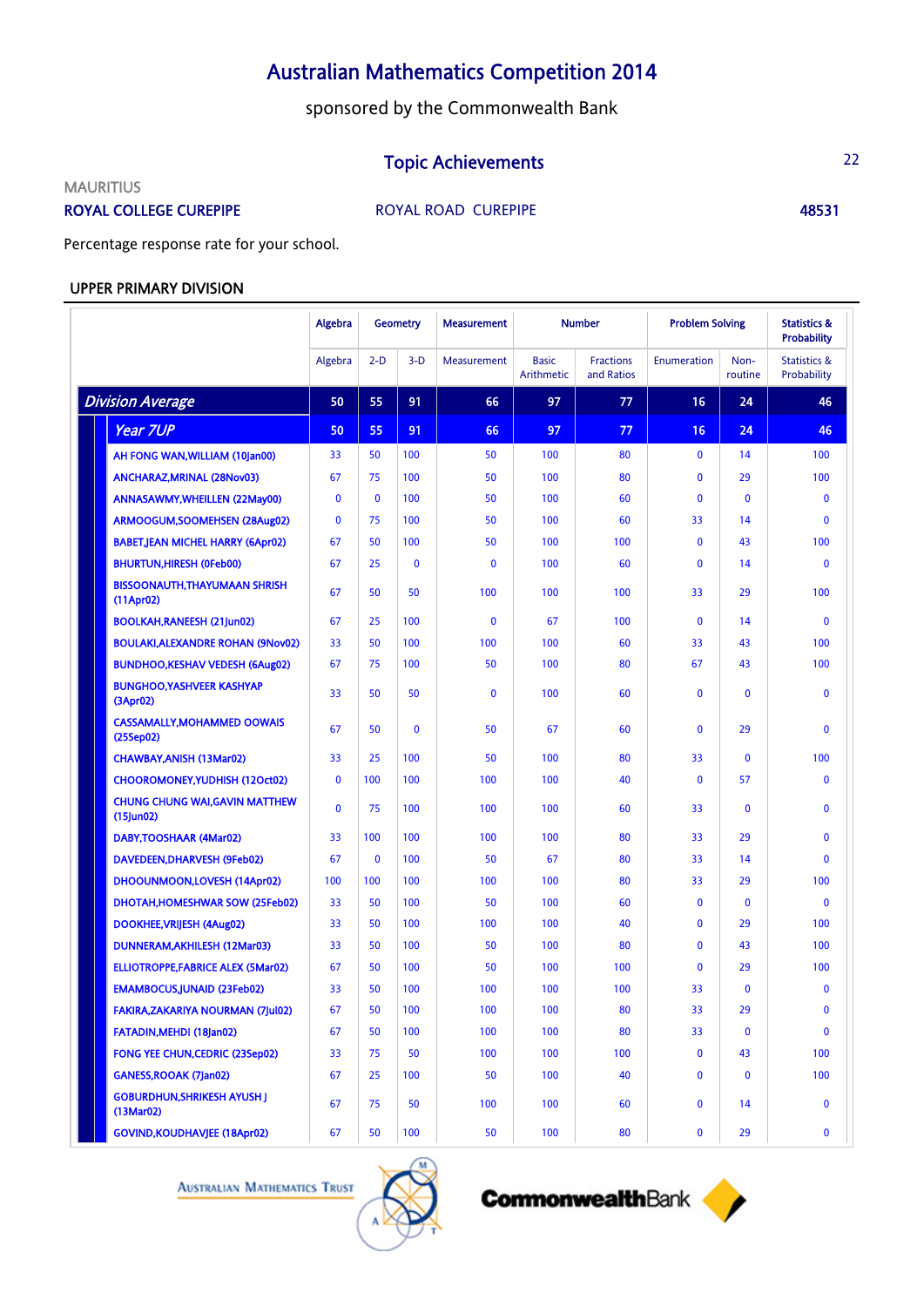sponsored by the Commonwealth Bank

## **Topic Achievements** 23

### **MAURITIUS**

ROYAL COLLEGE CUREPIPE **ROYAL ROAD CUREPIPE** 48531

Percentage response rate for your school.

|                                                     | Algebra<br><b>Geometry</b> |              | <b>Measurement</b> |              | <b>Number</b>              |                                | <b>Problem Solving</b> |                 |                                        |
|-----------------------------------------------------|----------------------------|--------------|--------------------|--------------|----------------------------|--------------------------------|------------------------|-----------------|----------------------------------------|
|                                                     | Algebra                    | $2-D$        | $3-D$              | Measurement  | <b>Basic</b><br>Arithmetic | <b>Fractions</b><br>and Ratios | Enumeration            | Non-<br>routine | <b>Statistics &amp;</b><br>Probability |
| GYA, KHEVISH (31 May 02)                            | 33                         | 75           | 100                | 100          | 100                        | 80                             | 33                     | 43              | 100                                    |
| HANJARY, PAVAN (8Oct02)                             | 67                         | 100          | 100                | 100          | 100                        | 80                             | 33                     | 29              | $\mathbf{0}$                           |
| <b>HOSSEN, HISHAAM MUHAMMAD</b><br>(20Apr02)        | 33                         | 50           | 100                | 50           | 100                        | 80                             | 33                     | 14              | $\mathbf{0}$                           |
| <b>HURNAUM, GAURAV (16Apr02)</b>                    | 33                         | 75           | 50                 | $\bf{0}$     | 67                         | 80                             | $\mathbf{0}$           | 29              | $\mathbf{0}$                           |
| IMRITH, NASHIKETH YASH (9Jan02)                     | $\mathbf{0}$               | 75           | 100                | $\bf{0}$     | 100                        | 100                            | $\mathbf{0}$           | 43              | $\mathbf{0}$                           |
| JAHMEERBACUS, MUHAMMAD SHEIKH<br>(5May02)           | 33                         | 50           | 100                | 50           | 100                        | 100                            | 33                     | 43              | 100                                    |
| JANGHI, SIDDHARTH (8Apr02)                          | 33                         | 25           | 100                | 50           | 100                        | 80                             | 0                      | 43              | $\mathbf 0$                            |
| JOWAHEER, GOHAR (9Feb02)                            | 33                         | 75           | 100                | 50           | 100                        | 100                            | $\mathbf 0$            | 14              | 100                                    |
| JOWAHEER, KAUSHIK KESHIN (27Jan02)                  | 33                         | 25           | 50                 | 50           | 100                        | 60                             | $\mathbf{0}$           | 29              | $\mathbf 0$                            |
| KERBAN, EYJAZ (25Sep02)                             | 67                         | 75           | 100                | 100          | 100                        | 100                            | 33                     | 14              | 100                                    |
| <b>KESHIV JHURRY, DANNY (30Sep02)</b>               | 100                        | 75           | 100                | 50           | 100                        | 80                             | 33                     | 43              | 100                                    |
| KIM CURRUN, HARSHAVARDHAN<br>(6Aug06)               | 67                         | 75           | 100                | 100          | 100                        | 60                             | 33                     | 57              | 100                                    |
| LOLLJEE, BHAVESH KUMAR (5Apr02)                     | 67                         | 50           | 100                | 100          | 67                         | 40                             | 67                     | 14              | 100                                    |
| <b>MAGHOO, WALIID MOHAMMAD</b><br>(7Feb02)          | 33                         | 50           | 100                | 100          | 100                        | 80                             | 33                     | 14              | $\mathbf{0}$                           |
| <b>MAKHECHA, HARSH (7Aug02)</b>                     | 67                         | 100          | 50                 | 50           | 100                        | 100                            | 33                     | 43              | 100                                    |
| MATTABADDUL, YASHVEERSINGH<br>(27May02)             | 33                         | 75           | 100                | 100          | 100                        | 100                            | $\mathbf{0}$           | 29              | 100                                    |
| <b>MAUDARBOCUS, FARHAAN (13Sep02)</b>               | 100                        | $\mathbf{0}$ | 100                | 100          | 100                        | 40                             | 0                      | 29              | $\mathbf{0}$                           |
| <b>MAURIMOOTOO,DASHIL PILLAY</b><br>(21Apr02)       | 67                         | 50           | 100                | 50           | 100                        | 100                            | $\mathbf{0}$           | 14              | 100                                    |
| MEEHEELAUL, KIRTISH ADARSH (16Jan03)                | 100                        | 50           | 100                | $\mathbf{0}$ | 100                        | 60                             | 33                     | 43              | $\mathbf{0}$                           |
| <b>MULLOO, AARYAN (7Sep02)</b>                      | 67                         | 25           | 100                | 50           | 100                        | 60                             | 0                      | 14              | $\mathbf 0$                            |
| MUNGLEE, ASHFAAQ (7Feb02)                           | 33                         | 25           | 100                | 100          | 100                        | 80                             | 33                     | 14              | $\mathbf 0$                            |
| MURDEN, SANJAVEN (27Aug02)                          | 33                         | $\mathbf{0}$ | 100                | 100          | 67                         | 60                             | $\mathbf{0}$           | 14              | $\mathbf{0}$                           |
| <b>PADARUTH, BHUVANESH SARVESH</b><br>(19Aug02)     | $\mathbf{0}$               | 50           | 100                | 100          | 100                        | 100                            | 0                      | 0               | 100                                    |
| <b>PARAOUTY, HUSSEIN (13Sep02)</b>                  | 67                         | 75           | 100                | 50           | 100                        | 80                             | $\mathbf{0}$           | 14              | $\mathbf{0}$                           |
| PITUMBUR, VIDUR (15Mar02)                           | 33                         | 75           | 100                | 50           | 100                        | 40                             | 0                      | 57              | 100                                    |
| PURRYAG, NIKHIL ROHAN (31 Mar02)                    | 33                         | 75           | 100                | 100          | 100                        | 40                             | 0                      | 29              | $\mathbf 0$                            |
| PYDIGADU,ISHFAAQ (23Feb02)                          | 33                         | 25           | 100                | 50           | 100                        | 80                             | 0                      | $\mathbf 0$     | $\mathbf 0$                            |
| <b>RAGOONATH,HEMKRIT KSHITIJ</b><br>$(21$ Apr $02)$ | 67                         | 100          | 100                | 100          | 100                        | 100                            | 33                     | $\mathbf 0$     | $\mathbf 0$                            |
| RAMASUBBOO,KESSIGEN (6Aug02)                        | 33                         | 50           | 100                | 100          | 100                        | 100                            | 0                      | 29              | 100                                    |
| RAMCHURN, ABHINAV (24Sep02)                         | 33                         | 50           | 100                | 50           | 100                        | 60                             | 67                     | 29              | $\bf{0}$                               |
| RAMCHURN, HEMANSHU (2Oct02)                         | 67                         | 100          | 100                | 50           | 100                        | 80                             | $\bf{0}$               | 14              | $\mathbf{0}$                           |

**AUSTRALIAN MATHEMATICS TRUST** 



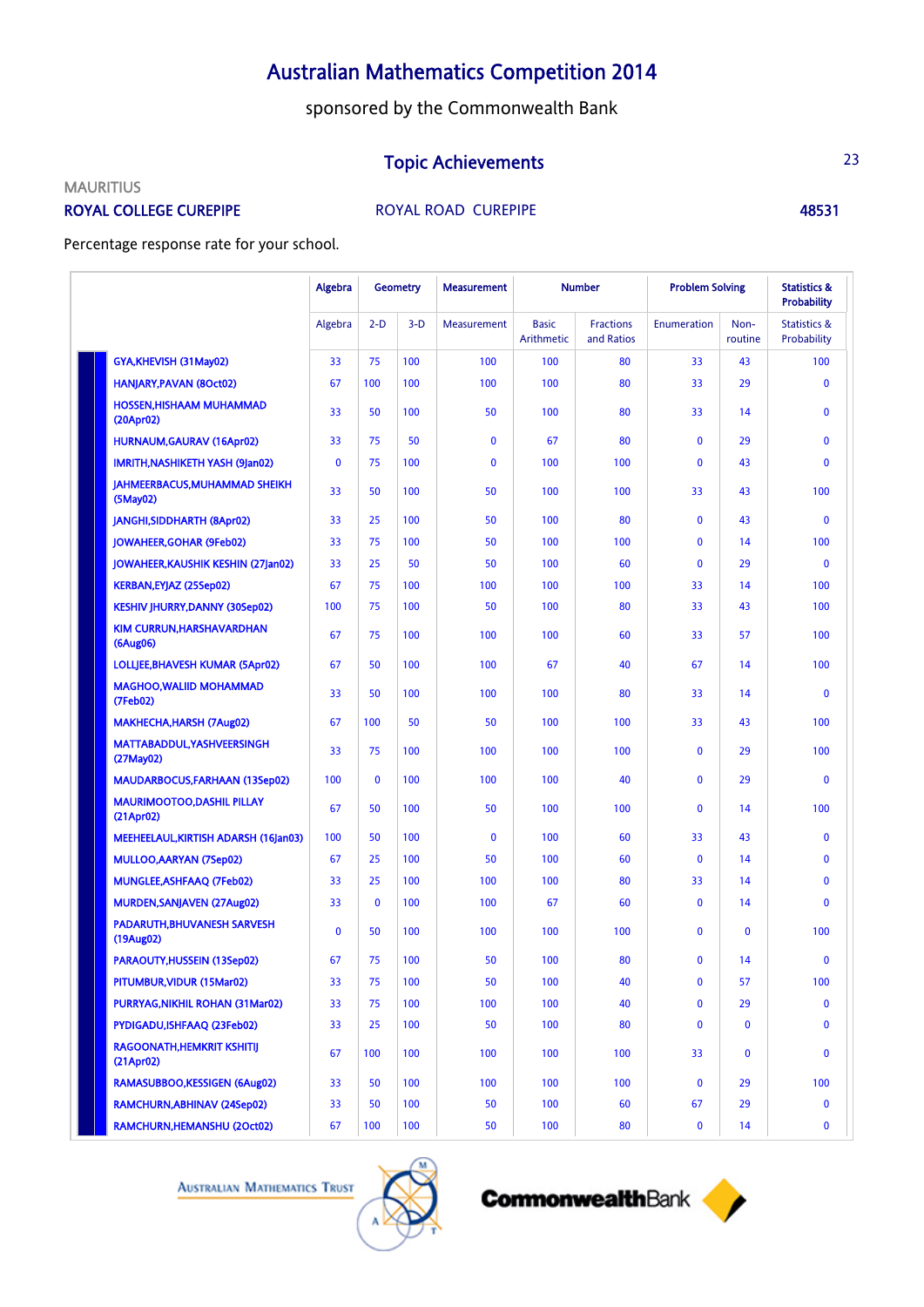sponsored by the Commonwealth Bank

## Topic Achievements 24

## **MAURITIUS**

ROYAL COLLEGE CUREPIPE **ROYAL ROAD CUREPIPE** 48531

Percentage response rate for your school.

|                                        | Algebra | <b>Number</b><br><b>Geometry</b><br><b>Measurement</b> |       |             | <b>Problem Solving</b>     |                                | <b>Statistics &amp;</b><br><b>Probability</b> |                 |                                        |
|----------------------------------------|---------|--------------------------------------------------------|-------|-------------|----------------------------|--------------------------------|-----------------------------------------------|-----------------|----------------------------------------|
|                                        | Algebra | $2-D$                                                  | $3-D$ | Measurement | <b>Basic</b><br>Arithmetic | <b>Fractions</b><br>and Ratios | Enumeration                                   | Non-<br>routine | <b>Statistics &amp;</b><br>Probability |
| RAYMODE, MOHAMMUD ASHFAAQ<br>(24May02) | 67      | 25                                                     | 100   | 100         | 100                        | 80                             | $\mathbf{0}$                                  | 29              | 100                                    |
| ROOCHA, DIVESH KAVISH (16Jan02)        | 67      | 75                                                     | 100   | 50          | 100                        | 80                             | 33                                            | 14              | $\mathbf{0}$                           |
| SALICK, PAREEKSHITSING (12Aug02)       | 67      | 50                                                     | 100   | 50          | 67                         | 80                             | $\mathbf{0}$                                  | 14              | 100                                    |
| SANDANAM, KRISHNA (29Jun02)            | 67      | 50                                                     | 100   | 100         | 100                        | 100                            | 33                                            | 71              | 100                                    |
| SEENAUTH, PRINAY (4Jan02)              | 67      | 50                                                     | 100   | 50          | 100                        | 100                            | $\mathbf{0}$                                  | 57              | 100                                    |
| SKADAM, ASHFAAQ (2Apr02)               | 67      | 50                                                     | 50    | 50          | 100                        | 80                             | 33                                            | 43              | $\mathbf{0}$                           |
| SONEA, MOHNISH (11 Aug02)              | 67      | 50                                                     | 100   | 50          | 100                        | 100                            | $\mathbf 0$                                   | $\Omega$        | 100                                    |
| SOOBEN, TOSHIREN (14Dec02)             | 33      | 50                                                     | 100   | 50          | 100                        | 100                            | $\mathbf{0}$                                  | $\Omega$        | 100                                    |
| TRUBOHUN, ASHFAAQ (29Nov02)            | 67      | 50                                                     | 100   | 50          | 100                        | 80                             | 33                                            | 14              | $\mathbf 0$                            |

## JUNIOR DIVISION

|                                           | Algebra      | <b>Geometry</b> | <b>Measurement</b> |                            | <b>Number</b>                         |                 | <b>Problem Solving</b> |              |
|-------------------------------------------|--------------|-----------------|--------------------|----------------------------|---------------------------------------|-----------------|------------------------|--------------|
|                                           | Algebra      | $2-D$           | Measurement        | <b>Basic</b><br>Arithmetic | <b>Fractions and</b><br><b>Ratios</b> | Enumeration     | Non-<br>routine        | Routine      |
| <b>Division Average</b>                   | 42           | 44              | 97                 | 97                         | 92                                    | 30              | 26                     | 44           |
| Year 7J                                   | 42           | 48              | 97                 | 98                         | 88                                    | 30 <sup>°</sup> | 22                     | 45           |
| ABDULLATIFF, MUHAMMAD AZAM (10Nov01)      | 50           | 67              | 50                 | 100                        | 100                                   | 43              | 33                     | 50           |
| ARMOOGUM,LIVESH (15Jul01)                 | 50           | 33              | 100                | 100                        | 100                                   | 14              | 17                     | 25           |
| ARVIND PRASHANT, KHULPUTEEA (22Apr01)     | 50           | 67              | 100                | 100                        | 100                                   | 71              | 17                     | 50           |
| <b>ASHISH, UNRODEE (26Mar01)</b>          | 25           | 33              | 100                | 100                        | 100                                   | 29              | $\mathbf{0}$           | 50           |
| <b>ASHLEY GOWEN, ALLAGAPEN (21 Dec01)</b> | 25           | 100             | 50                 | 100                        | 50                                    | 29              | 33                     | 50           |
| <b>AVISH, MADHOW (1Feb01)</b>             | 25           | 33              | 100                | 100                        | 100                                   | 71              | 33                     | 50           |
| AWASTHI, PIYUSH (11 Feb01)                | 25           | 33              | 100                | 100                        | 50                                    | 14              | $\mathbf{0}$           | 25           |
| <b>BAGHA, CHARUDUTH (3Oct01)</b>          | 75           | 33              | 100                | 100                        | 100                                   | 43              | 33                     | 25           |
| <b>BAICHOO.SHRIDHAR (20Mar02)</b>         | 75           | 100             | 100                | 100                        | 100                                   | 43              | 50                     | 50           |
| <b>BALGOBIN, RAJVEER DEV (17May01)</b>    | 75           | 67              | 100                | 100                        | 100                                   | 29              | 50                     | 75           |
| <b>BAMMA,DIVESH (4May01)</b>              | $\mathbf{0}$ | 33              | 100                | 100                        | 100                                   | 29              | 17                     | $\mathbf{0}$ |
| <b>BHASHKAR REEJOO, SOBUN (29Aug01)</b>   | 25           | 33              | 100                | 100                        | 50                                    | 57              | $\mathbf{0}$           | 50           |
| <b>CEWRAZ, GIRISH SHARMA (22Feb01)</b>    | 50           | 33              | 100                | 100                        | 100                                   | 29              | 17                     | 50           |
| <b>CHUMMUN, CHETRAMSINGH (4Jan01)</b>     | 25           | 33              | 100                | 100                        | 100                                   | 14              | 17                     | 25           |
| DHYANESHWAR RITESH, JEEHA (23Oct01)       | 25           | 33              | 100                | 50                         | 50                                    | 29              | 17                     | 25           |
| DIGUMBER, PRAVISH KUMAR (11 Mar01)        | 25           | 67              | 50                 | 50                         | 100                                   | $\mathbf{0}$    | 17                     | 50           |
| <b>GAYA,LAVNEESH AVI (3Oct01)</b>         | 25           | 33              | 100                | 100                        | 100                                   | 29              | 17                     | 50           |
| <b>GOBIN, AKSHARAAYA VINEET (5Jan01)</b>  | 50           | 33              | 100                | 100                        | 100                                   | 29              | 50                     | 25           |
| <b>GOBIN, NEEL AKASH (2Aug01)</b>         | 50           | 33              | 100                | 100                        | 100                                   | 29              | 33                     | 75           |



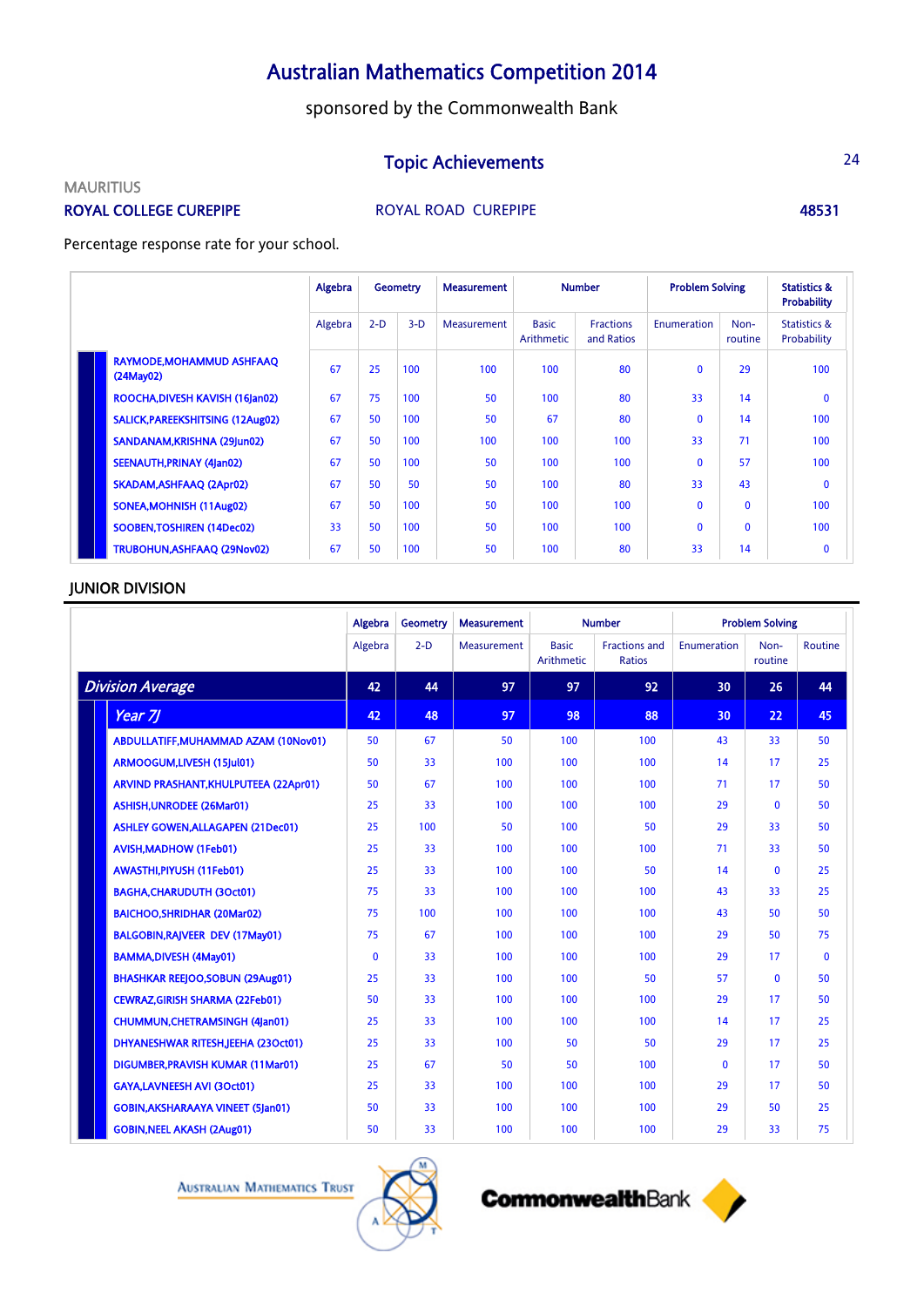sponsored by the Commonwealth Bank

## **Topic Achievements** 25

## **MAURITIUS**

ROYAL COLLEGE CUREPIPE **ROYAL ROAD CUREPIPE** 48531

Percentage response rate for your school.

|                                                      | Algebra      | <b>Geometry</b> | <b>Measurement</b> |                            | <b>Number</b>                  |              | <b>Problem Solving</b> |             |
|------------------------------------------------------|--------------|-----------------|--------------------|----------------------------|--------------------------------|--------------|------------------------|-------------|
|                                                      | Algebra      | $2-D$           | <b>Measurement</b> | <b>Basic</b><br>Arithmetic | <b>Fractions and</b><br>Ratios | Enumeration  | Non-<br>routine        | Routine     |
| <b>GOPEE, SOHAIL MUHAMMAD (21Jun01)</b>              | $\mathbf{0}$ | 67              | 100                | 100                        | 100                            | 43           | 17                     | 25          |
| <b>GOWREESUNKUR.BABOO GIRESHSINGH (21001)</b>        | 50           | 33              | 100                | 100                        | 100                            | 14           | $\mathbf{0}$           | 50          |
| <b>GUPTA, AKSHAT (24Jan01)</b>                       | 50           | 33              | 100                | 100                        | 100                            | 43           | 33                     | 25          |
| JHAUMAL, YASHEEL (15Sep01)                           | 50           | 67              | 100                | 100                        | 100                            | 29           | 17                     | 75          |
| <b>KENYLEN, MOTEAN (22Nov01)</b>                     | 50           | 33              | 100                | 100                        | 50                             | 29           | 67                     | 25          |
| <b>KEZHILEN, MOTEAN (22Nov01)</b>                    | 25           | 33              | 100                | 100                        | 100                            | 14           | 17                     | 25          |
| KHEEDOO, BHAAVIK RAI (17 Mar 01)                     | 50           | 67              | 100                | 100                        | 100                            | 43           | $\mathbf{0}$           | 25          |
| KORA VENCIAH, HANSRAJ (9Feb01)                       | 25           | 33              | 100                | 100                        | 100                            | 29           | 17                     | 25          |
| LAVNISH, NAGGEA (22May01)                            | 75           | 67              | 100                | 100                        | 100                            | 43           | 33                     | 75          |
| LEEVESHWARNATHSINGH, BEEHARRY (1 Mar01)              | 25           | 33              | 100                | 100                        | 100                            | 14           | 33                     | 25          |
| LOAKANADAH, JAYVIN (19Mar01)                         | $\mathbf{0}$ | 33              | 100                | 100                        | 100                            | $\mathbf{0}$ | 33                     | 50          |
| PALIGADU, VIVEKANAND (3Mar01)                        | 75           | 33              | 100                | 100                        | 100                            | 43           | $\mathbf{0}$           | 75          |
| <b>PAREANEN, SIRVEN (5Feb01)</b>                     | 50           | 67              | 100                | 100                        | 100                            | 29           | 67                     | 75          |
| PURSUN, YASH (28Oct01)                               | 75           | 67              | 100                | 100                        | 100                            | 43           | 33                     | 50          |
| RAMDASS, KAVI (19 Jul 01)                            | 50           | 33              | 100                | 100                        | 100                            | $\mathbf{0}$ | $\mathbf{0}$           | 50          |
| RAMNEEGA, KHEM (20Mar01)                             | 50           | 67              | 100                | 100                        | 100                            | 29           | 33                     | 50          |
| RAMPHUL, DEEVESH RAJ (18May01)                       | 50           | 33              | 100                | 100                        | 100                            | 29           | $\mathbf 0$            | 75          |
| RAYYAN ZUBAIR MUHAMMAD, ABDOOL WAHED<br>$(15$ and 1) | 50           | 67              | 100                | 100                        | 50                             | 43           | 17                     | 50          |
| SEESURRUN, ASHNYL (30Apr02)                          | 25           | 33              | 100                | 100                        | $\mathbf{0}$                   | 14           | $\mathbf{0}$           | 50          |
| SEEVATHEEAN, FABIEN (12Mar01)                        | 50           | 67              | 100                | 100                        | 100                            | $\mathbf{0}$ | 17                     | 50          |
| SENDECK, DYLAN GREGORY M (17Mar01)                   | 25           | 33              | 100                | 100                        | 50                             | 14           | 17                     | 75          |
| SHIBNAUTH, NILESH (26Aug01)                          | 25           | 67              | 100                | 100                        | 100                            | 29           | $\mathbf{0}$           | $\mathbf 0$ |
| SHUBHAM, RAMMA (10Apr01)                             | $\mathbf{0}$ | 67              | 100                | 100                        | 100                            | 43           | 17                     | 50          |
| SOOBEN, SHERIDAN MAHILAN (26Feb02)                   | 50           | 67              | 100                | 100                        | $\mathbf 0$                    | 43           | 50                     | 75          |
| SOOKOO, JAISHEIL (7Dec01)                            | 25           | 33              | 100                | 100                        | 50                             | 29           | 50                     | 50          |
| SUMRAH, DIGEESH (15Jun01)                            | 50           | 33              | 100                | 100                        | 100                            | 29           | $\mathbf{0}$           | 25          |
| TOOFANEE, ANSAAR MOHAMMAD (18Jun01)                  | 75           | 67              | 100                | 100                        | 100                            | 29           | 33                     | 100         |
| TSE-HOY KENNY, QIU FEN (15Aug01)                     | 50           | 33              | 100                | 100                        | 100                            | $\mathbf{0}$ | 17                     | 75          |
| UJOODHA, TEJ (18Jan01)                               | 25           | 33              | 100                | 100                        | 100                            | 14           | $\mathbf{0}$           | $\mathbf 0$ |
| <b>VENKIAH, KRIS UPAYDAYA (25Apr01)</b>              | 100          | 33              | 100                | 100                        | 100                            | 57           | 17                     | 25          |
| Year 8J                                              | 43           | 40              | 98                 | 95                         | 98                             | 31           | 31                     | 42          |
| AKSHAY HARSHIL, NUNDOOCHAN (23Sep00)                 | 50           | 33              | 100                | 100                        | 100                            | 43           | 33                     | 50          |
| <b>ANNAUTH, KARMISHTH (27Apr00)</b>                  | 50           | 33              | 100                | 100                        | 100                            | 0            | $\mathbf 0$            | 25          |
| <b>ASIF MUHAMMAD, KOODORUTH (3Mar00)</b>             | $\bf{0}$     | 33              | 100                | 100                        | 100                            | 29           | $\bf{0}$               | 25          |
| ATCHA, MOHAMED TALHA E (1 Mar00)                     | 75           | 67              | 100                | 100                        | 100                            | 29           | 67                     | 50          |
| AUCHOYBUR, LUVNISH (1Jun00)                          | $\mathbf 0$  | 33              | 100                | 100                        | 100                            | 29           | 33                     | 50          |

**AUSTRALIAN MATHEMATICS TRUST** 



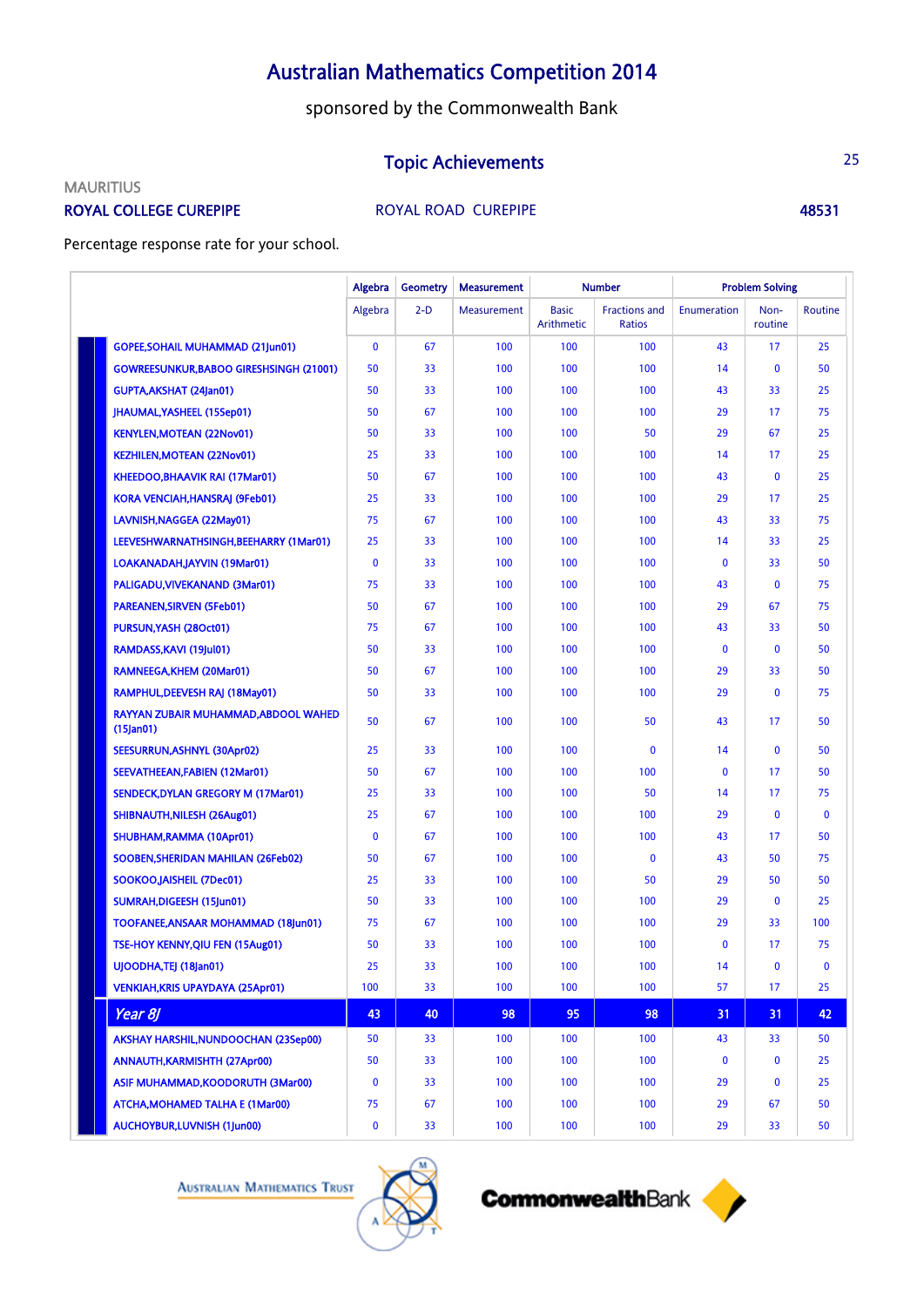sponsored by the Commonwealth Bank

## **Topic Achievements** 26

## **MAURITIUS**

ROYAL COLLEGE CUREPIPE **ROYAL ROAD CUREPIPE** 48531

Percentage response rate for your school.

|                                              | Algebra     | <b>Geometry</b> | <b>Measurement</b> |                            | <b>Number</b>                         |              | <b>Problem Solving</b> |             |
|----------------------------------------------|-------------|-----------------|--------------------|----------------------------|---------------------------------------|--------------|------------------------|-------------|
|                                              | Algebra     | $2-D$           | Measurement        | <b>Basic</b><br>Arithmetic | <b>Fractions and</b><br><b>Ratios</b> | Enumeration  | Non-<br>routine        | Routine     |
| BIGAUNAH, ALESSANDRO FABIANI (20ct00)        | 50          | 33              | 100                | 100                        | 100                                   | 29           | 17                     | 50          |
| BUNDHOO, KHOOSHAV (20Jun00)                  | 50          | 33              | 100                | 100                        | 100                                   | 29           | 67                     | $\mathbf 0$ |
| CHIRANJEEV KESHAV, NATHOO (0Jun00)           | 25          | 33              | 100                | 100                        | 100                                   | 14           | $\mathbf 0$            | 25          |
| DARKHAN, NATESH (17Apr00)                    | 25          | 67              | 100                | 100                        | 100                                   | 43           | 50                     | 75          |
| DOOKHEE, SARVESH (0000)                      | 25          | 33              | 100                | 100                        | 100                                   | 14           | 33                     | 50          |
| <b>EMRITH, DHANVEER SHARMA (5Oct00)</b>      | 75          | 33              | 100                | 100                        | 100                                   | 43           | 33                     | 50          |
| <b>EMRITH, RITHIK (12Jun00)</b>              | 25          | 33              | 100                | 100                        | 100                                   | 29           | 33                     | 50          |
| <b>HANSVEER, GOPAUL (3Jul00)</b>             | 50          | 33              | 100                | 100                        | 100                                   | 43           | 33                     | $\mathbf 0$ |
| <b>IRFAN MOHAMMAD, CHAUMOO (17Aug00)</b>     | $\mathbf 0$ | 33              | 100                | 100                        | 100                                   | 43           | 17                     | 25          |
| IRFAN, PEEROO (26May00)                      | 25          | 33              | 100                | 100                        | 100                                   | 43           | 50                     | 75          |
| JANESH JASVEER, LUXIMAN (3Feb00)             | 25          | 33              | 100                | 100                        | 100                                   | 29           | 33                     | 50          |
| JAUNKY, SARVESH (13Jun01)                    | 25          | 67              | 50                 | 100                        | 100                                   | 29           | 17                     | 50          |
| JHUGAROO, SOOJAY (7Jun00)                    | 50          | 67              | 100                | 100                        | 100                                   | 29           | 33                     | 50          |
| <b>JUGGANAIGOOLOO,JEAN HUGUES (19Apr00)</b>  | 50          | 33              | 100                | 100                        | 100                                   | 29           | 50                     | 50          |
| <b>JUGLAL, NANDIKESH (6Oct00)</b>            | 50          | 67              | 100                | 100                        | 100                                   | 43           | 17                     | 50          |
| KAAMESH-KUMAR,EMRITH (18Oct00)               | 50          | 33              | 50                 | 100                        | 100                                   | 43           | 33                     | 25          |
| KALLYCHURN, ARYAN HAYNAL RAI (11 Jan01)      | 50          | 33              | 100                | 100                        | 100                                   | 57           | 67                     | 75          |
| <b>KAMULSING,KOOSHUL (5Jun00)</b>            | 25          | 33              | 100                | 100                        | 50                                    | 14           | $\mathbf 0$            | 50          |
| KIM CURRUN, ADITYA (20Jan00)                 | 25          | 33              | 100                | 100                        | 100                                   | 29           | $\mathbf{0}$           | 50          |
| KRISHNA KANNADARSEN, AROOMOOGON<br>(22Sep00) | 50          | 33              | 100                | 100                        | 100                                   | 57           | 50                     | 50          |
| LIPOOKIM, ADRIEN (12Mar00)                   | 75          | 33              | 100                | 100                        | 100                                   | 14           | 33                     | $\mathbf 0$ |
| <b>MANJEET, CYPARSADE (24Jan00)</b>          | 75          | 67              | 100                | 100                        | 100                                   | 29           | 33                     | 50          |
| MUKUL, SEEBARUTH (31 Jul 00)                 | 75          | 67              | 100                | 100                        | 100                                   | 43           | 50                     | 50          |
| MUNDBOTH, AMMAAN (30Jan00)                   | 50          | 33              | 100                | 100                        | 100                                   | $\mathbf 0$  | 17                     | 25          |
| NG CHEONG, JOEY (27Apr00)                    | 75          | 67              | 100                | 100                        | 100                                   | 43           | 50                     | 50          |
| PEERBOCUS, MUHAMMAD-HASHIM (27Aug00)         | 25          | 33              | 100                | 100                        | 100                                   | $\mathbf{0}$ | 50                     | 50          |
| RAMBURN, CHANDRADHARSINGH (5May00)           | $\mathbf 0$ | 33              | 100                | 100                        | 100                                   | 43           | 17                     | $\mathbf 0$ |
| RAMJAUN, MUHAMMAD-ARSHAD (7Apr00)            | 75          | 33              | 100                | 100                        | 100                                   | 43           | 17                     | 50          |
| RAYYAN.VALAYDON (28Mar00)                    | 50          | 33              | 100                | 100                        | 100                                   | 29           | 50                     | 50          |
| ROSHIK VISHEK, RUGHOONAUTH (23 Mar00)        | 50          | 33              | 100                | 50                         | 100                                   | 14           | 17                     | 25          |
| RUGHOONAUTH, RAHUL LUVLESH (22Aug00)         | 50          | 67              | 100                | 100                        | 100                                   | 29           | 17                     | 50          |
| SOBRUN, ASHJEEV LUVNISH (25Jul00)            | 50          | 33              | 100                | 100                        | 100                                   | 43           | 17                     | 50          |
| SUMARUTH, AYUSH (21 Aug00)                   | 25          | 33              | 100                | $\bf{0}$                   | 100                                   | 14           | $\mathbf 0$            | 50          |
| SURESH DHARAMDASS, AUBEELUCK (1Apr00)        | 75          | 33              | 100                | 100                        | 100                                   | 29           | 67                     | 100         |
| TOOLSEE,ADITYA (10Jan00)                     | 75          | $\bf{0}$        | 100                | 50                         | 100                                   | 57           | 33                     | 25          |
| UMAVASSEE, SHARAN GOVINDEN (13Mar00)         | $\mathbf 0$ | 33              | 100                | 100                        | 100                                   | 29           | 33                     | 25          |





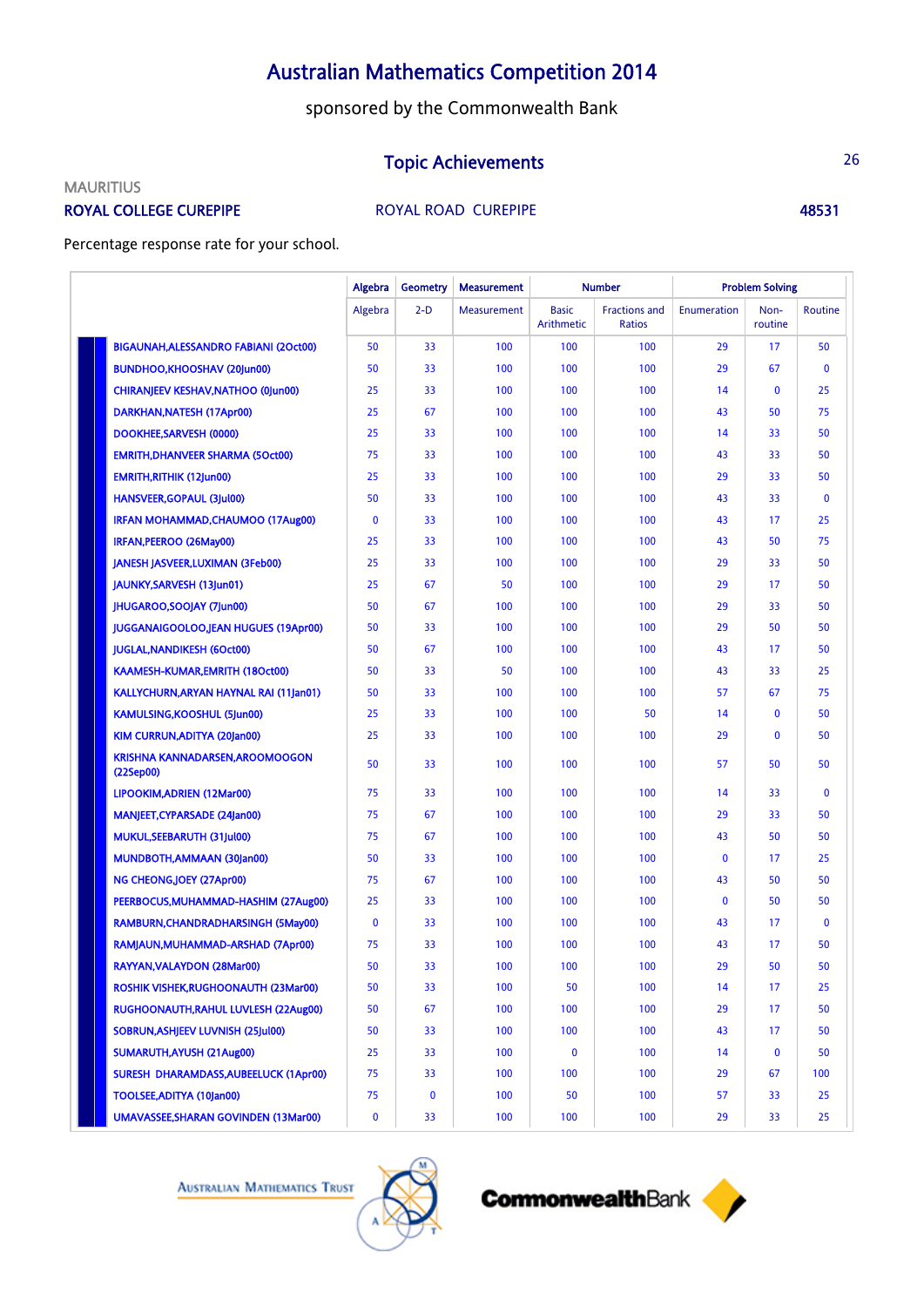sponsored by the Commonwealth Bank

## **Topic Achievements** 27

**MAURITIUS** 

ROYAL COLLEGE CUREPIPE **ROYAL ROAD CUREPIPE** 48531

Percentage response rate for your school.

|                                     | Algebra   | Geometry | <b>Measurement</b> |                            | <b>Number</b>                         |             | <b>Problem Solving</b> |         |
|-------------------------------------|-----------|----------|--------------------|----------------------------|---------------------------------------|-------------|------------------------|---------|
|                                     | Algebra   | $2-D$    | Measurement        | <b>Basic</b><br>Arithmetic | <b>Fractions and</b><br><b>Ratios</b> | Enumeration | Non-<br>routine        | Routine |
| <b>ZAIN AYAZE, KAUFID (14Apr01)</b> | <b>SO</b> | 67       | 100                | 100                        | 50                                    | 43          | 15                     | 25      |

## INTERMEDIATE DIVISION

|                         |                                                         | <b>Algebra</b> |       | <b>Geometry</b> | <b>Measurement</b> | <b>Number</b>              |                                | <b>Problem Solving</b> |                 |              | <b>Statistics &amp;</b><br><b>Probability</b> |
|-------------------------|---------------------------------------------------------|----------------|-------|-----------------|--------------------|----------------------------|--------------------------------|------------------------|-----------------|--------------|-----------------------------------------------|
|                         |                                                         | Algebra        | $2-D$ | $3-D$           | Measurement        | <b>Basic</b><br>Arithmetic | <b>Fractions</b><br>and Ratios | Enumeration            | Non-<br>routine | Routine      | <b>Statistics &amp;</b><br>Probability        |
| <b>Division Average</b> |                                                         | 64             | 62    | 88              | 45                 | 100                        | 94                             | 17                     | 13              | 58           | 47                                            |
|                         | Year 91                                                 | 61             | 65    | 81              | 37                 | 100                        | 94                             | 19                     | 13              | 44           | 31                                            |
|                         | <b>BOODHOOA,DYLAN-RITESH</b><br>(7Mar99)                | 43             | 33    | $\mathbf{0}$    | 33                 | 100                        | 100                            | 33                     | 33              | $\mathbf{0}$ | $\mathbf{0}$                                  |
|                         | <b>BRIGEMOHANE, RAYHAN</b><br><b>NEMCHUND (24Feb00)</b> | 43             | 100   | 100             | 33                 | 100                        | $\mathbf{0}$                   | 33                     | 17              | $\mathbf{0}$ | $\mathbf{0}$                                  |
|                         | DIGUMBER, GYANESH (20Aug99)                             | 86             | 67    | 100             | 33                 | 100                        | 100                            | $\mathbf{0}$           | 17              | 67           | $\mathbf{0}$                                  |
|                         | DUSOYE, ANSHUL (16Sep99)                                | 71             | 67    | 100             | 67                 | 100                        | 100                            | $\mathbf{0}$           | 33              | 100          | $\mathbf{0}$                                  |
|                         | <b>ELAHEE DOOMUN, ABDUL KAREEM</b><br>(16Aug99)         | 71             | 100   | 100             | 33                 | 100                        | 100                            | $\mathbf{0}$           | 17              | 100          | 50                                            |
|                         | <b>GOONJUR, SITESH VRATA</b><br>(13Nov99)               | 43             | 100   | 100             | $\mathbf{0}$       | 100                        | 100                            | $\mathbf{0}$           | $\mathbf{0}$    | 33           | 50                                            |
|                         | <b>GOPEE, MOHAMMAD ARSHAD</b><br>$(28)$ an $99)$        | 71             | 33    | 100             | 33                 | 100                        | 100                            | $\mathbf{0}$           | 17              | $\mathbf{0}$ | 50                                            |
|                         | <b>KOODORUTH, AMAL NABEEL</b><br>(10Aug99)              | 71             | 67    | 100             | 67                 | 100                        | 100                            | 33                     | $\mathbf{0}$    | 67           | $\mathbf{0}$                                  |
|                         | LEUNG KAM TSANG, WARREN<br>(2May99)                     | 57             | 67    | 100             | $\mathbf{0}$       | 100                        | 100                            | 33                     | $\mathbf{0}$    | 33           | $\mathbf{0}$                                  |
|                         | LOBIN, SURYASH (29Jun99)                                | 71             | 33    | 100             | 67                 | 100                        | 100                            | 33                     | $\Omega$        | 67           | 50                                            |
|                         | MUNBODH, HEMAL (20May99)                                | 43             | 33    | 100             | $\mathbf{0}$       | 100                        | 100                            | $\mathbf{0}$           | 17              | 33           | $\mathbf{0}$                                  |
|                         | NATHOO, GHAVISH (21Apr99)                               | 71             | 67    | $\mathbf{0}$    | 33                 | 100                        | 100                            | 33                     | $\mathbf{0}$    | 33           | 50                                            |
|                         | NG CHIENG HINJEREMY (6Jan99)                            | 71             | 67    | 100             | 33                 | 100                        | 100                            | $\mathbf{0}$           | 17              | $\mathbf{0}$ | 100                                           |
|                         | <b>RAI, SHREYANSH (9Nov98)</b>                          | 86             | 100   | 100             | 67                 | 100                        | 100                            | 67                     | 17              | 67           | 100                                           |
|                         | SOOBRON, EYSHWAR (23Nov99)                              | 14             | 33    | 100             | 33                 | 100                        | 100                            | 33                     | $\mathbf{0}$    | 33           | $\mathbf{0}$                                  |
|                         | <b>WARSALEE, TAJMIL (17Feb99)</b>                       | 57             | 67    | $\mathbf{0}$    | 67                 | 100                        | 100                            | $\mathbf{0}$           | 17              | 67           | 50                                            |
|                         | <b>Year 101</b>                                         | 68             | 59    | 94              | 53                 | 100                        | 94                             | 16                     | 14              | 71           | 62                                            |
|                         | <b>APPADOO.KOOSHAL NARENDRA</b><br>(3Apr98)             | 71             | 100   | 100             | 100                | 100                        | 100                            | 33                     | 17              | 67           | 50                                            |
|                         | <b>BEEHARRY,FARHAAN</b><br>MOHAMMAD (22May98)           | 57             | 33    | 100             | 33                 | 100                        | 100                            | 33                     | 17              | 67           | 100                                           |
|                         | <b>BHUNJUN, URVESH (4Mar98)</b>                         | 57             | 100   | 100             | 33                 | 100                        | 100                            | 33                     | $\mathbf{0}$    | 33           | 50                                            |
|                         | <b>BHUTESHWAR,DAWOONAH</b>                              | 57             | 67    | 100             | 33                 | 100                        | 100                            | 33                     | 33              | 100          | 50                                            |

**AUSTRALIAN MATHEMATICS TRUST** 



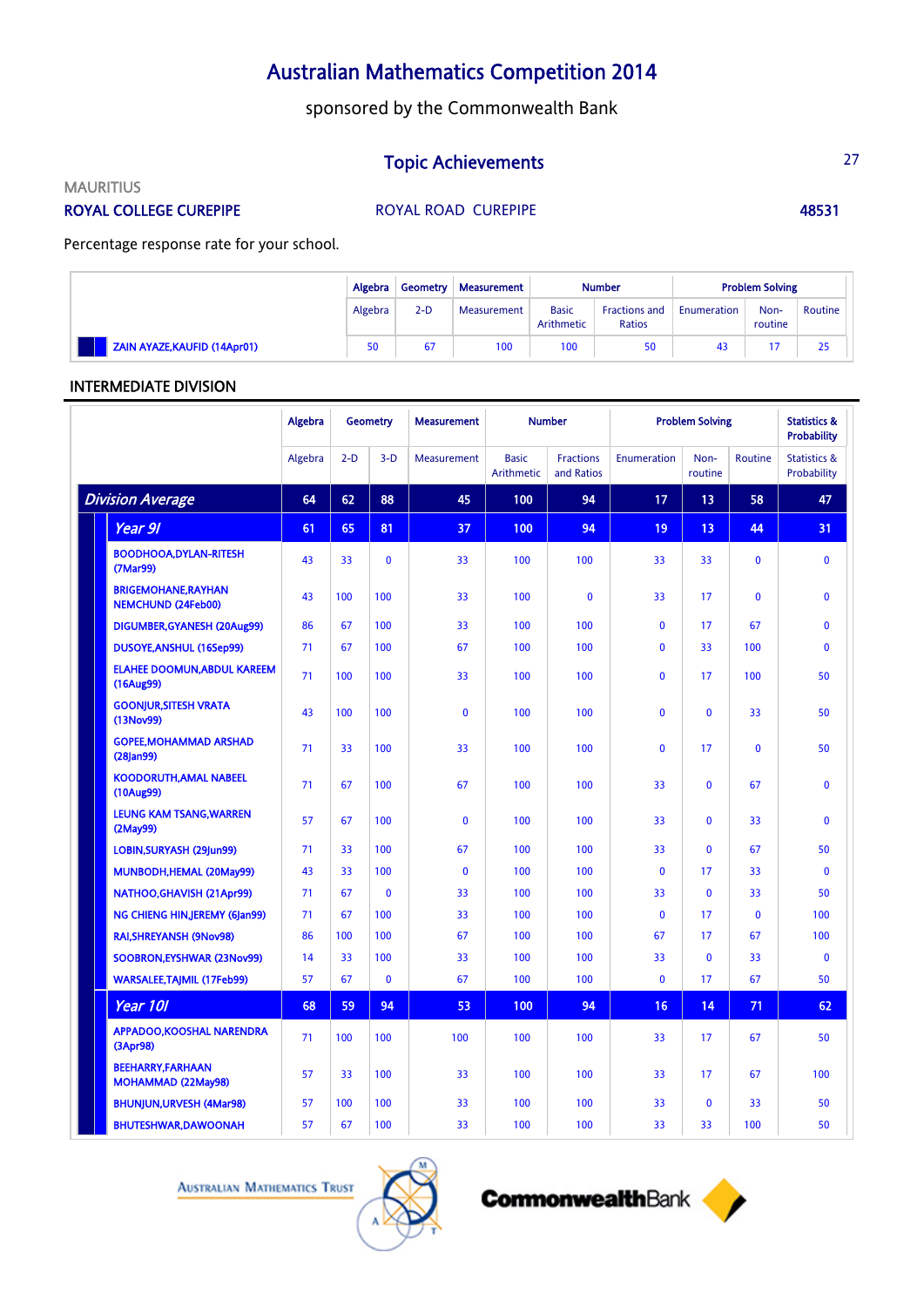sponsored by the Commonwealth Bank

## Topic Achievements 28

### **MAURITIUS**

ROYAL COLLEGE CUREPIPE **ROYAL ROAD CUREPIPE** 48531

Percentage response rate for your school.

|  |                                                      | Algebra | Geometry |              | <b>Measurement</b> | <b>Number</b>              |                                | <b>Problem Solving</b> |                 |         | <b>Statistics &amp;</b><br><b>Probability</b> |
|--|------------------------------------------------------|---------|----------|--------------|--------------------|----------------------------|--------------------------------|------------------------|-----------------|---------|-----------------------------------------------|
|  |                                                      | Algebra | $2-D$    | $3-D$        | Measurement        | <b>Basic</b><br>Arithmetic | <b>Fractions</b><br>and Ratios | Enumeration            | Non-<br>routine | Routine | <b>Statistics &amp;</b><br>Probability        |
|  | (22Feb98)                                            |         |          |              |                    |                            |                                |                        |                 |         |                                               |
|  | DURSUN, KAMLESH (13May98)                            | 71      | 33       | 100          | 67                 | 100                        | $\mathbf{0}$                   | $\mathbf{0}$           | $\mathbf{0}$    | 100     | 100                                           |
|  | <b>IOOTTUN.AKASH (4Feb98)</b>                        | 57      | 33       | 100          | 33                 | 100                        | 100                            | $\mathbf{0}$           | 17              | 33      | $\mathbf 0$                                   |
|  | <b>KURREEMUN.MUHAMMAD AKEEL</b><br><b>R</b> (2Aug98) | 57      | 33       | 100          | 67                 | 100                        | 100                            | 33                     | 17              | 67      | 100                                           |
|  | <b>NUNKOO, NIRMAL (20Mar98)</b>                      | 71      | 67       | 100          | 33                 | 100                        | 100                            | $\mathbf{0}$           | 17              | 100     | 50                                            |
|  | RAJA, SHAUKAT IBRAHIM (8Apr98)                       | 57      | 67       | 100          | 33                 | 100                        | 100                            | $\mathbf{0}$           | 17              | 33      | 50                                            |
|  | RAMBORUN, MISHAL (22Aug98)                           | 86      | 67       | 100          | 67                 | 100                        | 100                            | $\mathbf{0}$           | $\Omega$        | 33      | 100                                           |
|  | <b>RAMSURRUN, MUKESHSINGH</b><br>$(26)$ ul98)        | 57      | 33       | 100          | 67                 | 100                        | 100                            | $\mathbf{0}$           | $\mathbf{0}$    | 100     | $\mathbf{0}$                                  |
|  | <b>ROOPUN.VASHISH KUMAR</b><br>(28Apr98)             | 57      | 67       | 100          | 33                 | 100                        | 100                            | $\mathbf{0}$           | $\Omega$        | 67      | 50                                            |
|  | SEEGOLAM.DIVYESH (30Dec98)                           | 71      | 33       | 100          | 67                 | 100                        | 100                            | $\mathbf{0}$           | 17              | 100     | 50                                            |
|  | <b>SEEREEKISSOON.HARI HITEISHI</b><br>(29May98)      | 86      | 100      | $\mathbf{0}$ | 67                 | 100                        | 100                            | 33                     | 17              | 100     | 100                                           |
|  | SEWNUNDUN,LAKSHYA (2Dec98)                           | 86      | 67       | 100          | 67                 | 100                        | 100                            | 67                     | 33              | 33      | 100                                           |
|  | <b>TANAKOOR, PARISHAT (4Jun98)</b>                   | 71      | 33       | 100          | 67                 | 100                        | 100                            | $\mathbf{0}$           | 17              | 100     | 50                                            |
|  | YOWAN, KOOPLA (14May98)                              | 86      | 67       | 100          | 33                 | 100                        | 100                            | $\mathbf{0}$           | 17              | 67      | 50                                            |

## SENIOR DIVISION

|                         |                                              | Algebra | <b>Geometry</b> | <b>Measurement</b> | <b>Number</b>              |                                | <b>Problem Solving</b> |                 |         | <b>Statistics &amp;</b><br><b>Probability</b> |
|-------------------------|----------------------------------------------|---------|-----------------|--------------------|----------------------------|--------------------------------|------------------------|-----------------|---------|-----------------------------------------------|
|                         |                                              | Algebra | $2-D$           | Measurement        | <b>Basic</b><br>Arithmetic | <b>Fractions</b><br>and Ratios | Enumeration            | Non-<br>routine | Routine | <b>Statistics &amp;</b><br>Probability        |
| <b>Division Average</b> |                                              | 68      | 57              | 68                 | 100                        | 87                             | 8                      | 29              | 74      | 86                                            |
|                         | Year 115                                     | 67      | 56              | 67                 | 100                        | 85                             | $\overline{7}$         | 29              | 70      | 85                                            |
|                         | ANOOROOP, NEERVAN (0000)                     | 57      | 75              | 67                 | 100                        | 100                            | 0                      | 14              | 50      | 100                                           |
|                         | <b>AUBEELUCK, HANS (15Aug97)</b>             | 71      | 25              | 100                | 100                        | 67                             | $\mathbf{0}$           | 43              | 50      | 100                                           |
|                         | <b>BAICHOO, SUMEDH (20Feb97)</b>             | 86      | 75              | 67                 | 100                        | 100                            | 0                      | 43              | 50      | 100                                           |
|                         | <b>BISSOONAUTH, ATISH (8Jan97)</b>           | 71      | 50              | 67                 | 100                        | 67                             | $\mathbf 0$            | $\mathbf{0}$    | 100     | 100                                           |
|                         | <b>BUNALLY, MUHAMMAD FAADHIL</b><br>(10ct97) | 71      | 75              | 67                 | 100                        | 100                            | 0                      | 57              | 100     | $\mathbf{0}$                                  |
|                         | <b>CHEMEN, UYIRENDIREN (10Apr97)</b>         | 71      | 75              | 67                 | 100                        | 67                             | $\mathbf{0}$           | 29              | 100     | 100                                           |
|                         | <b>DHUNNOO, SOORAJ KUMAR</b><br>(140ct97)    | 86      | 50              | 67                 | 100                        | 100                            | 50                     | 29              | 100     | $\mathbf{0}$                                  |
|                         | DWARKA, KRISHNA ANUJ (10Sep97)               | 57      | 25              | 33                 | 100                        | 67                             | $\mathbf{0}$           | $\mathbf{0}$    | 100     | 100                                           |
|                         | <b>GEERJANAN, ADARSH (10Feb97)</b>           | 71      | 75              | 67                 | 100                        | 100                            | $\mathbf{0}$           | 57              | 100     | 100                                           |
|                         | <b>GOOKOOL, PRITHVIRAJ (25Nov97)</b>         | 86      | 75              | 100                | 100                        | 100                            | 0                      | 43              | 100     | 100                                           |